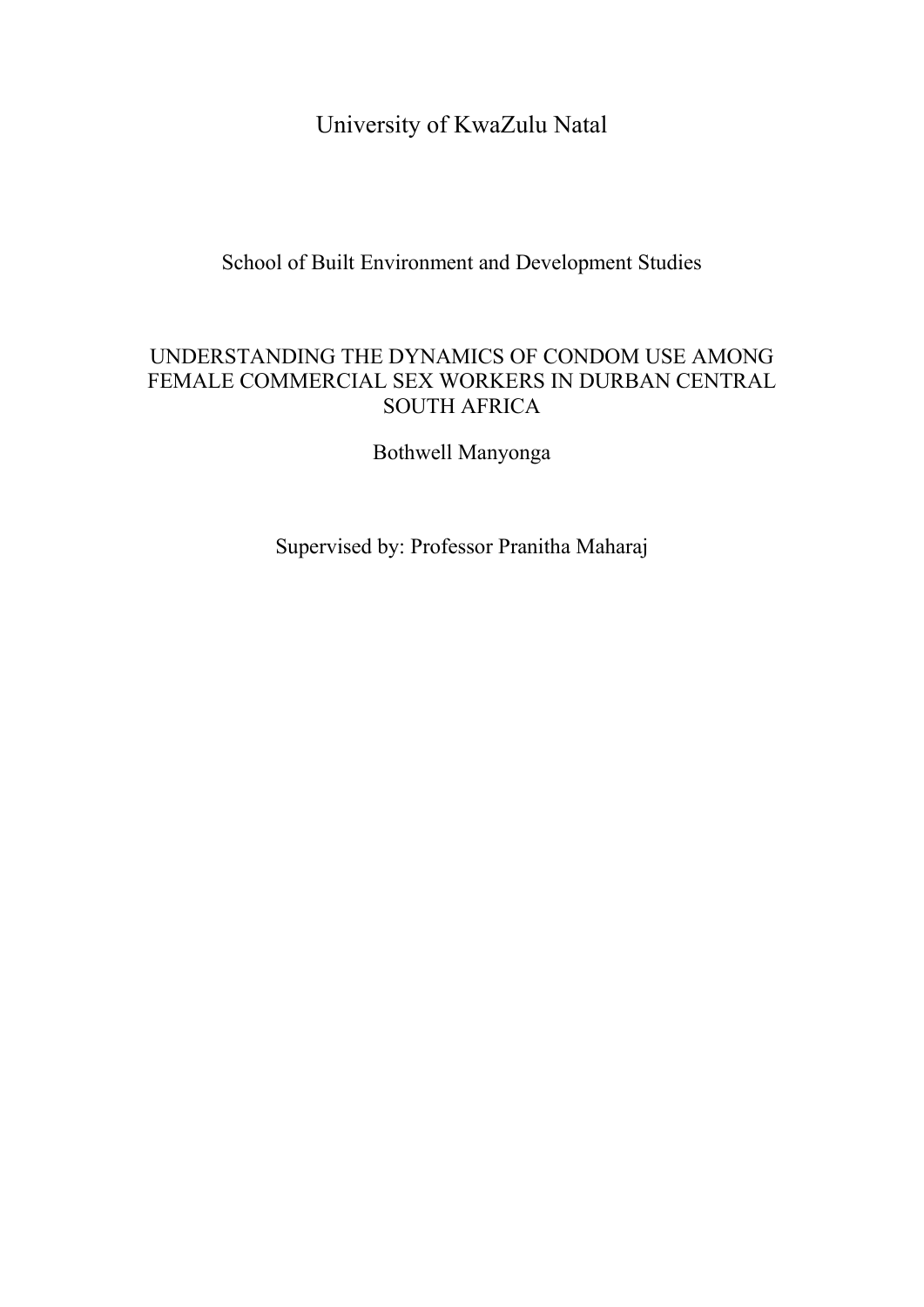Dissertation submitted in partial fulfilment of the requirement for the Master of Development Degree School of Built Environment and Development Studies, University of KwaZulu Natal, 2014.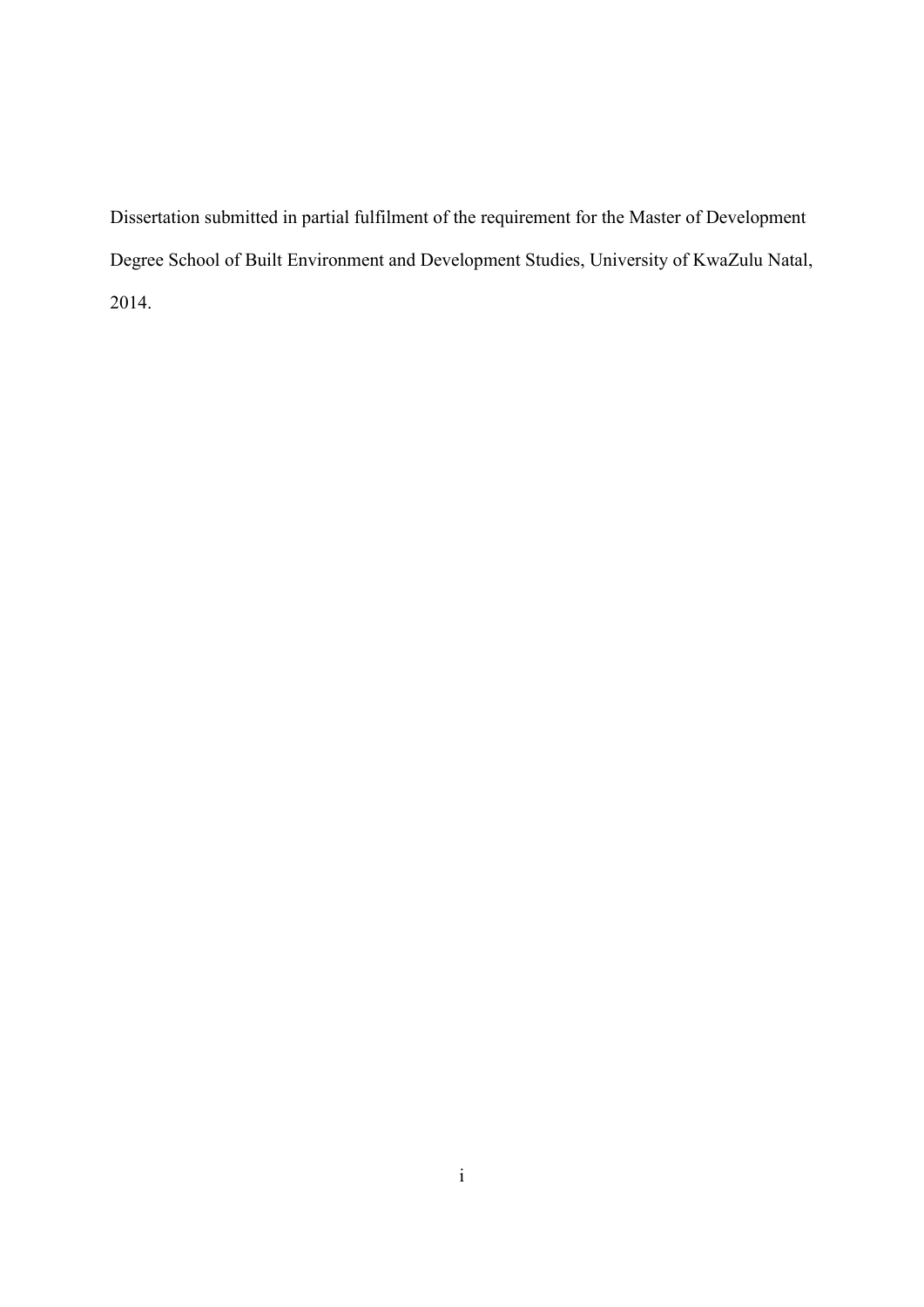## **Abstract**

<span id="page-2-0"></span>Despite the disastrous effects the HIV and AIDS pandemic has on economies of developing countries, sexual behaviour change has been gradually improving, but the epidemic prevalence remains above 10% in most Southern African countries. Econometric studies have shown a strong correlation between HIV/AIDS infection and casual sex. Where commercial sex is legalised, research studies indicate a decline in sexually transmitted infections (STIs), including HIV. A few African countries have made positive strides towards legalising commercial sex which could in some way contribute to curbing the spread of HIV among sex workers. It has been argued that while condom use is increasing in most African countries including South Africa, it remains low and inconsistent. Given that prevention is the mainstay of the response to HIV/AIDS, this research study pursued understanding the dynamics of condom use among female commercial sex workers (FCSWs). The investigation focused on understanding what determines condom use among FCSWs, whilst advancing the notion that men ought to be involved in HIV intervention programmes. Twelve in-depth interviews were conducted with FCSWs in Durban, South Africa. The research results suggested that barriers to condom use still exist in the form of drug and substance abuse, myths about the role of circumcision, retrogressive cultures, violence, competition for clients, and victimisation of sex workers by law enforcement agents, among other factors. Given these barriers, it could be argued that condom use interventions have, to a greater extent, managed to contain HIV infection rates rather than stop them, hence the need for more comprehensive condom use research, especially with sex workers who have multiple partners. Alternatively, sex work should be legalised as this legalisation is strongly associated with condom use among FCSWs.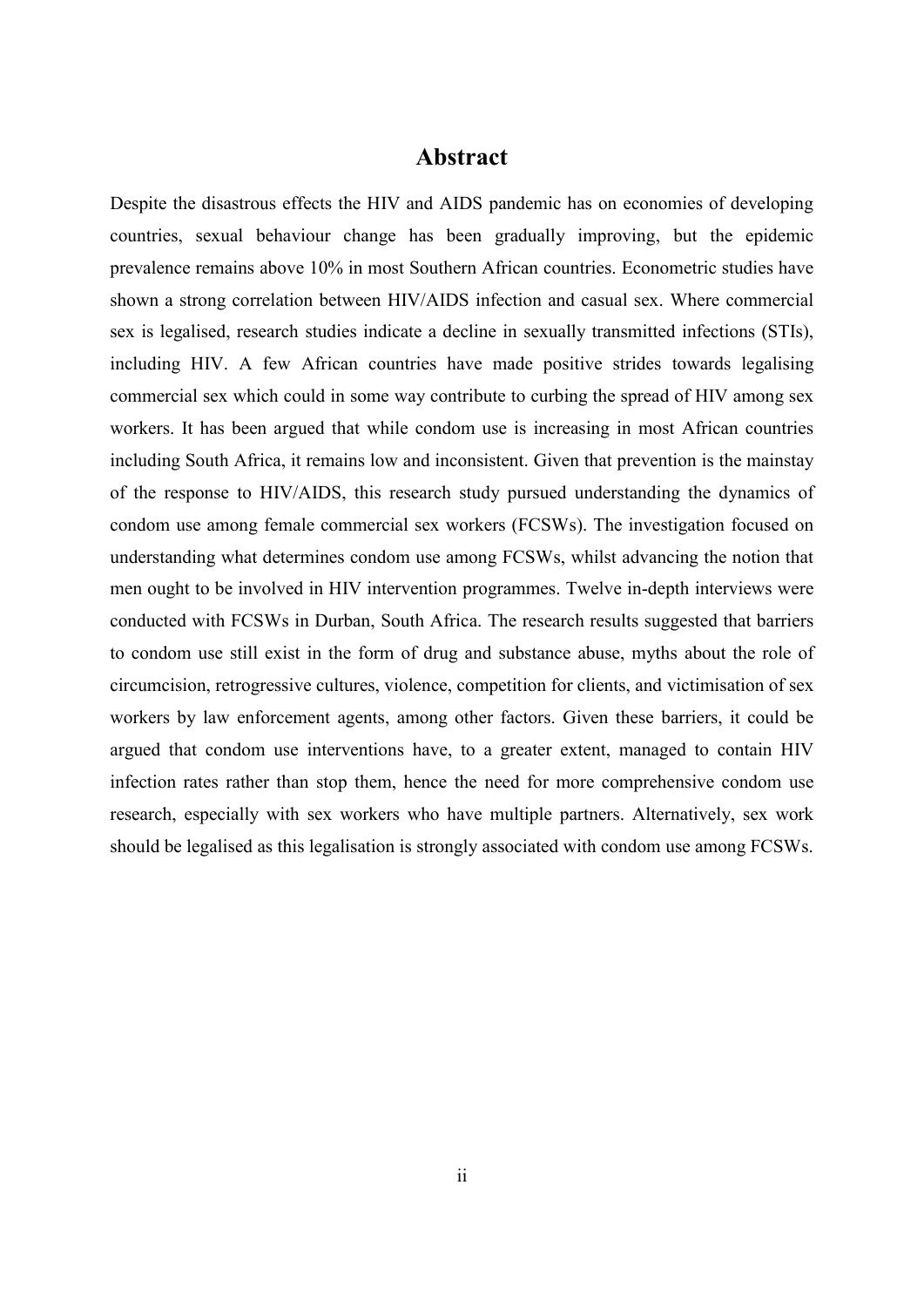## **Acknowledgements**

<span id="page-3-0"></span>I am very grateful to my supervisor Professor P. Maharaj for useful, comments, insights and guidance throughout the writing of the dissertation. I would like to thank Sex Worker Education and Advocacy Taskforce (SWEAT), the organisation that helped me recruit study participants, Professor R. Ballard for financial assistance to carry out fieldwork and the study participants for sharing with me their personal experiences. I am also grateful and thankful for support received from family and friends.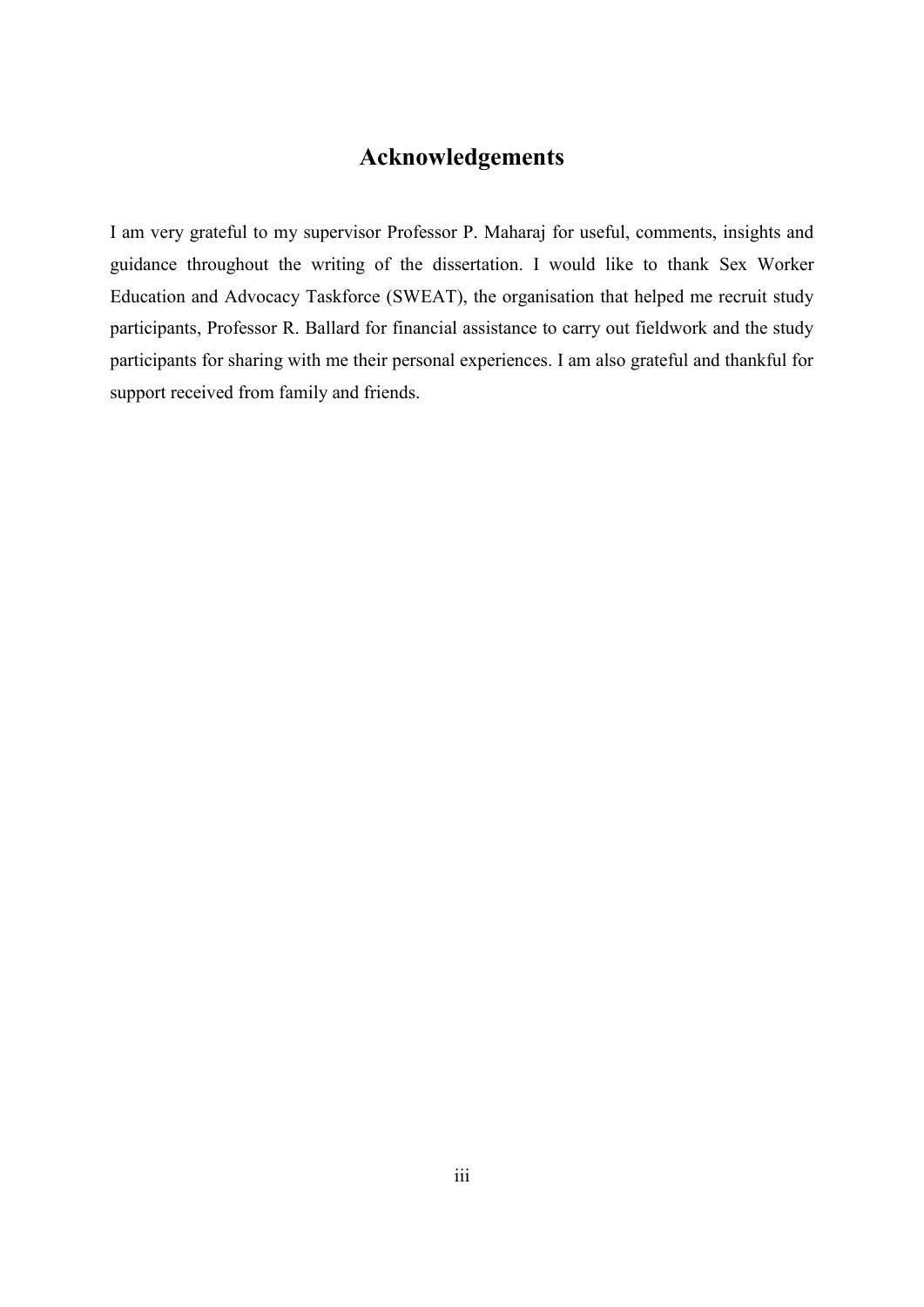# <span id="page-4-0"></span>**Acronyms**

| AIDS:              | Acquired Immune Deficiency Syndrome         |
|--------------------|---------------------------------------------|
| CDC:               | Centre for Disease Control                  |
| <b>HBM:</b>        | <b>Health Belief Model</b>                  |
| HDM:               | <b>Health Decision Model</b>                |
| HIV:               | Human Immunodeficiency Virus                |
| <b>FCSWs:</b>      | <b>Female Commercial Sex Workers</b>        |
| <b>MSM</b>         | Men having sex with men                     |
| StatsSA:           | <b>Statistics South Africa</b>              |
| <b>SWEAT:</b>      | Sex Worker Education and Advocacy Taskforce |
| STI <sub>s</sub> : | <b>Sexually Transmitted Infections</b>      |
| <b>UNAIDS:</b>     | Joint United Nations Programme on HIV/AIDS  |
| WHO:               | World Health Organisation                   |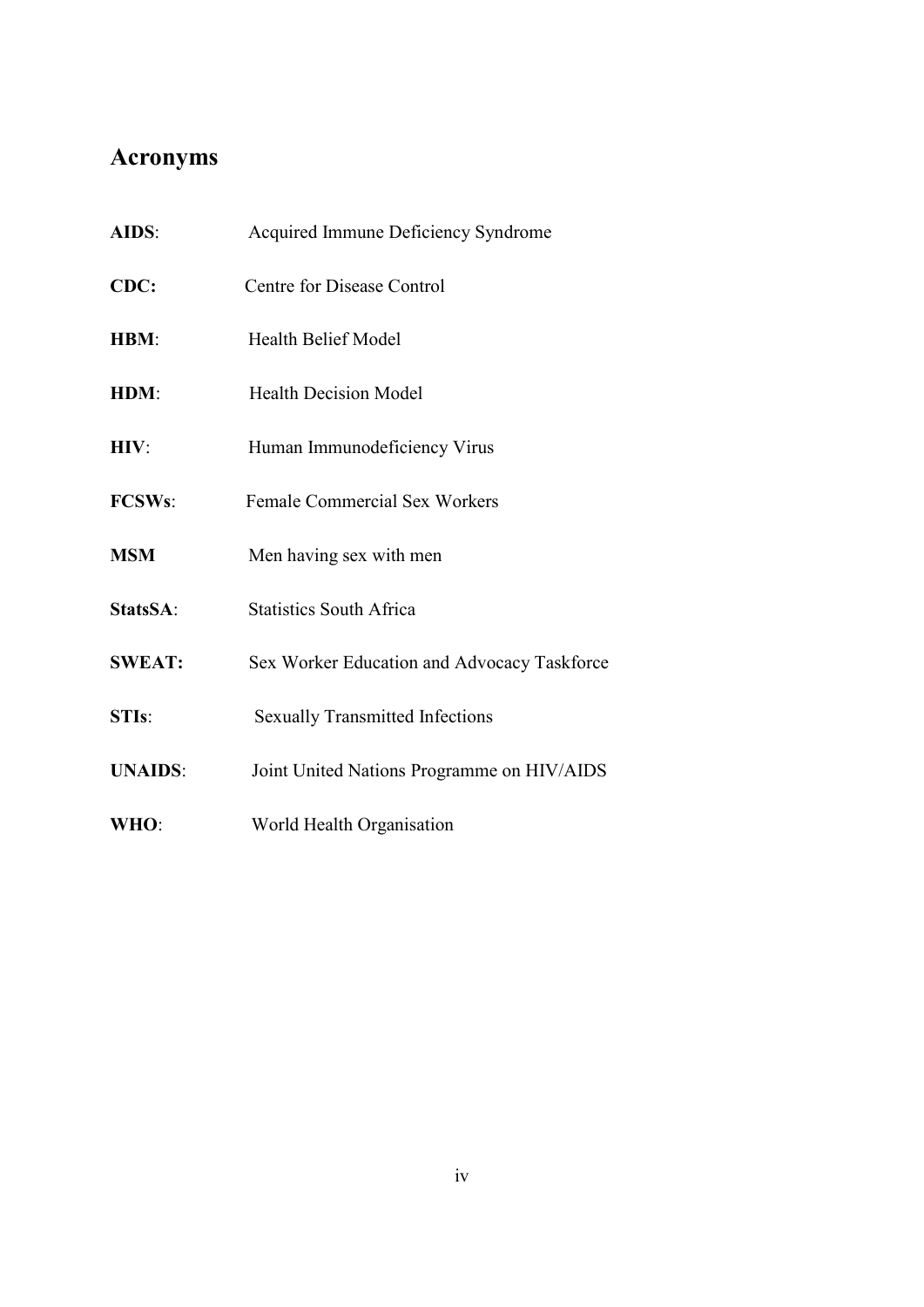## **Table of Contents**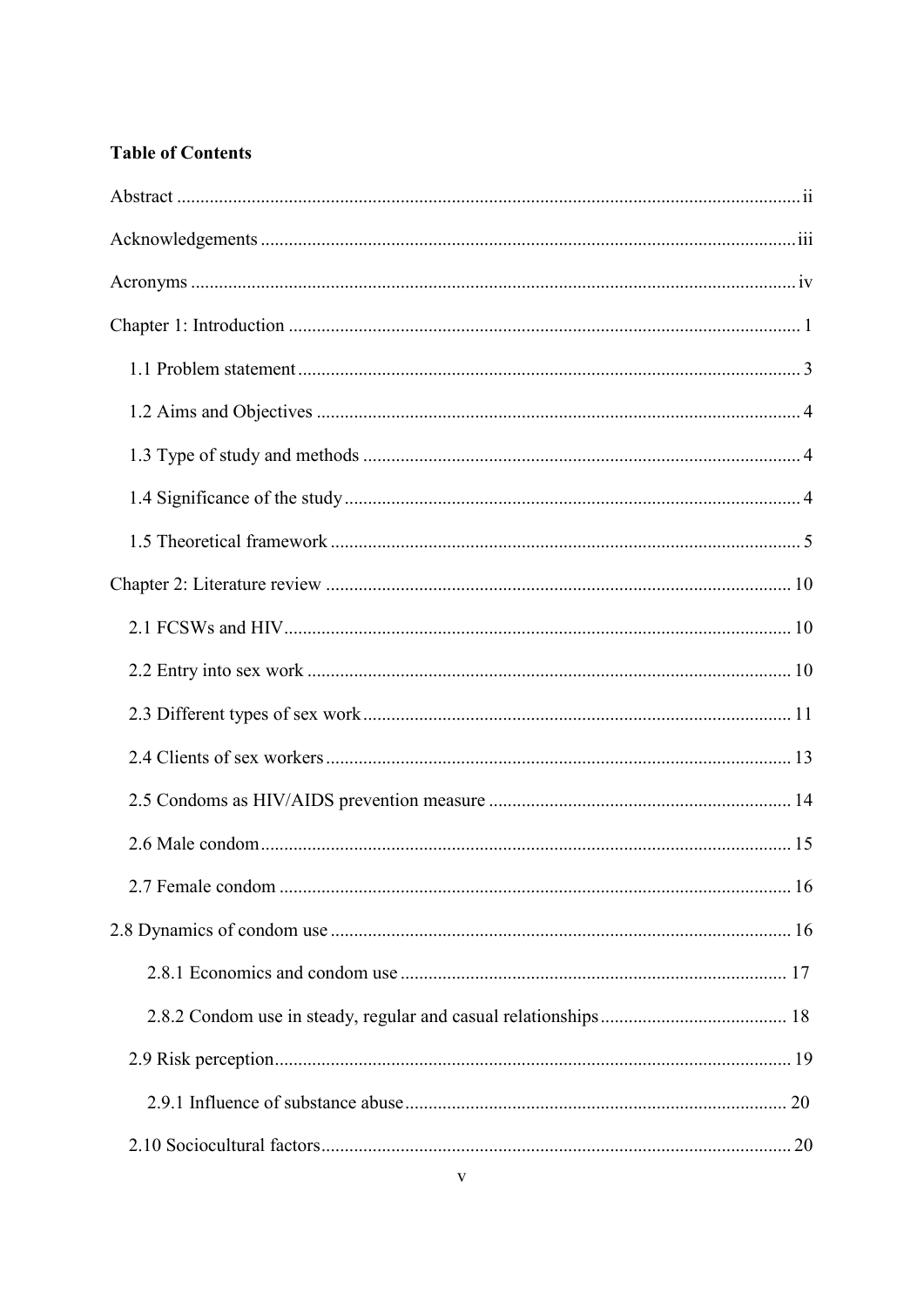| 4.2 Drug and alcohol playing a role in the individual becoming a sex worker 33 |  |
|--------------------------------------------------------------------------------|--|
|                                                                                |  |
|                                                                                |  |
|                                                                                |  |
|                                                                                |  |
|                                                                                |  |
|                                                                                |  |
|                                                                                |  |
|                                                                                |  |
|                                                                                |  |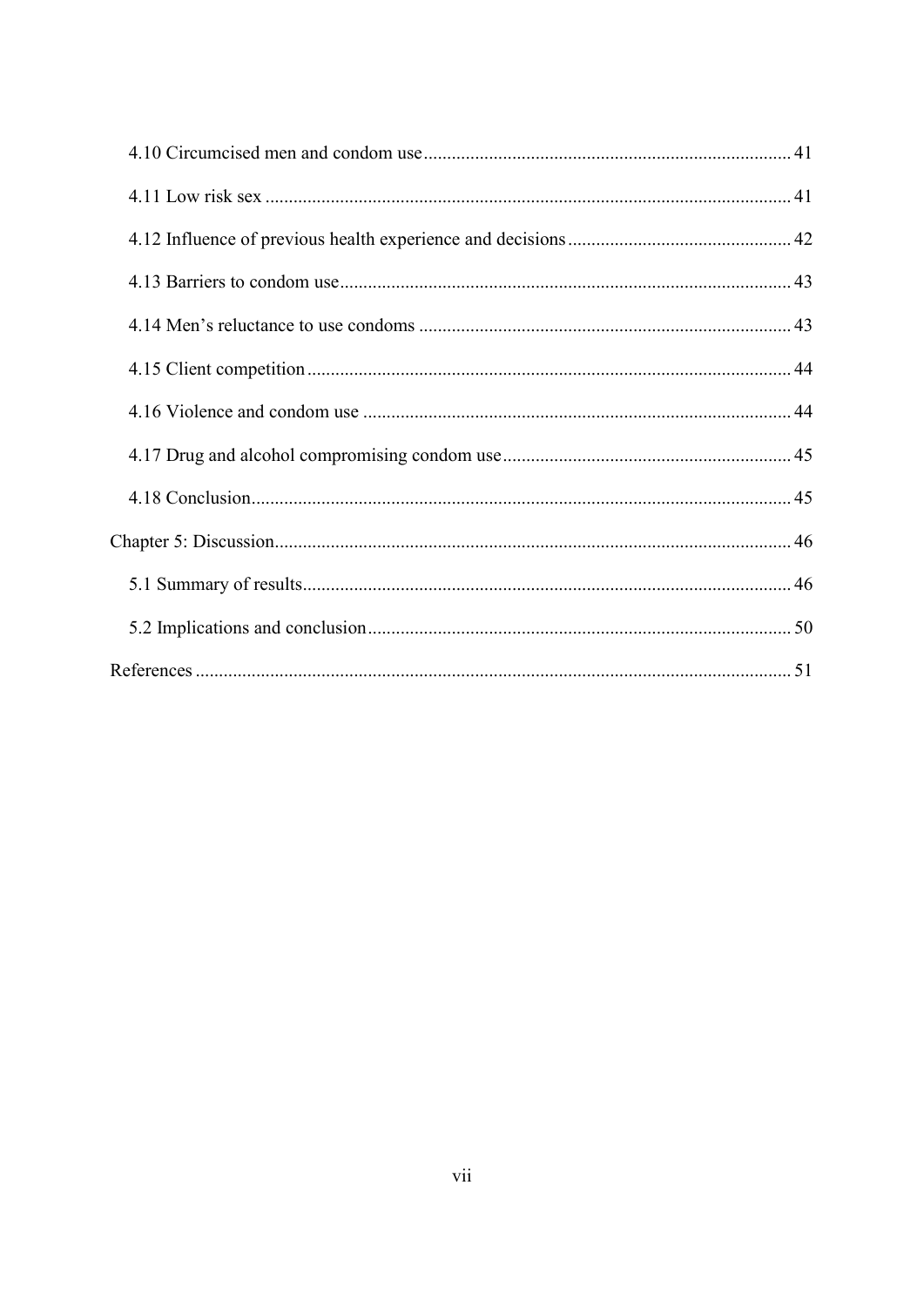# **List of tables and figures**

| <b>List of appendices</b> |  |
|---------------------------|--|
|                           |  |
|                           |  |
|                           |  |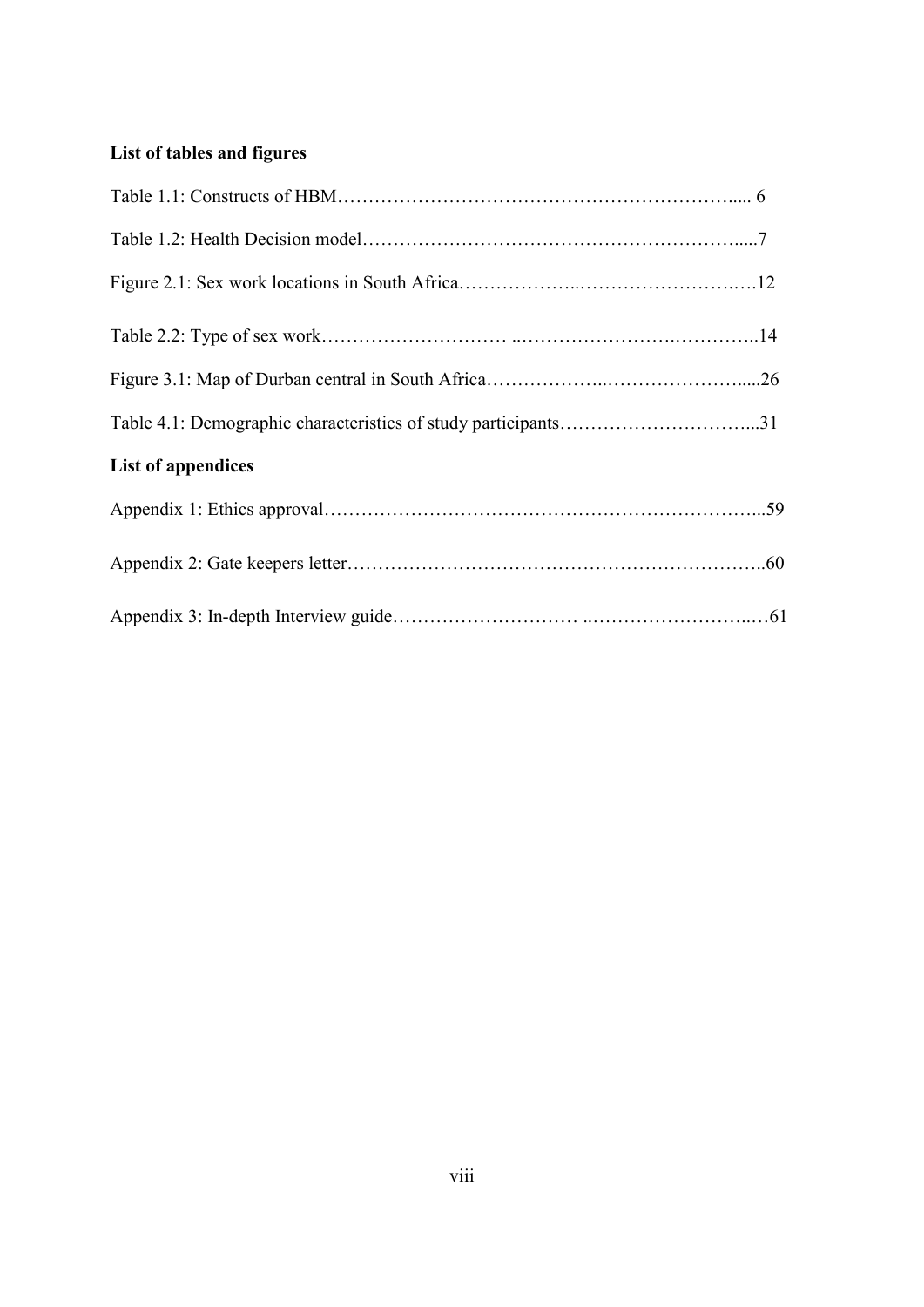## **Chapter 1: Introduction**

<span id="page-9-0"></span>Southern Africa has been considered the epicentre of the Human Immunodeficiency Virus (HIV) epidemic. According to UNAIDS (2012), two-thirds of new HIV infections are in sub-Saharan Africa. The former director of the World Health Organisation (WHO) Global programme on Acquired Immune Deficiency Syndrome (AIDS) noted that South Africa was and may still be in the mature stage of a generalised HIV and Acquired Immune Deficiency Syndrome (AIDS) epidemic, where HIV is firmly established in the population (WHO 2007). According to UNAIDS (2012) statistics, there were approximately 34 million people infected with HIV in 2011 and, of these, nearly 23 million live in sub-Saharan Africa (UNAIDS 2012a). It has been estimated that 1.8 million people became newly infected with HIV in 2011 compared to 2.5 million in 2001 [25% decline] [\(UNAIDS 2012\)](#page-64-0). The decreases in new infections highlight the positive impact of HIV interventions being rolled out globally.

A growing body of literature suggests that HIV epidemics are most concentrated in populations who are most at risk; these include sex workers, men who have sex with men (MSM), people who use drugs and in places where HIV epidemics occur in general populations, especially in developing countries [\(Baral et al. 2012a\)](#page-61-0). Following years of HIV research, UNAIDS has identified key populations with increased risk of HIV acquisition and transmission and among them are sex workers [\(WHO 2013a](#page-66-0)). The understanding of the burden of HIV in populations who are at most risk is poor, hidden and stigmatised in many settings, largely because these populations are poorly represented in national HIV surveillance systems [\(Baral et al. 2012a\)](#page-61-0). Available literature indicates that female commercial sex workers (FCSWs) are particularly at high risk of HIV infection in nearly every place where they have been studied [\(Overs and Loff 2013\)](#page-61-1). Heterosexual transmission is responsible for more than three-quarters of HIV infections in Africa (UNFPA 2013).

Commercial sex work is a contested term and has been defined variously across the globe. According to Overs (2002), commercial sex is the exchange of money or goods for sexual services between a sex worker and a client [\(Overs 2002\)](#page-62-0). UNAIDS expand the definition, stating that sex workers include female, male and transgender adults, and young people who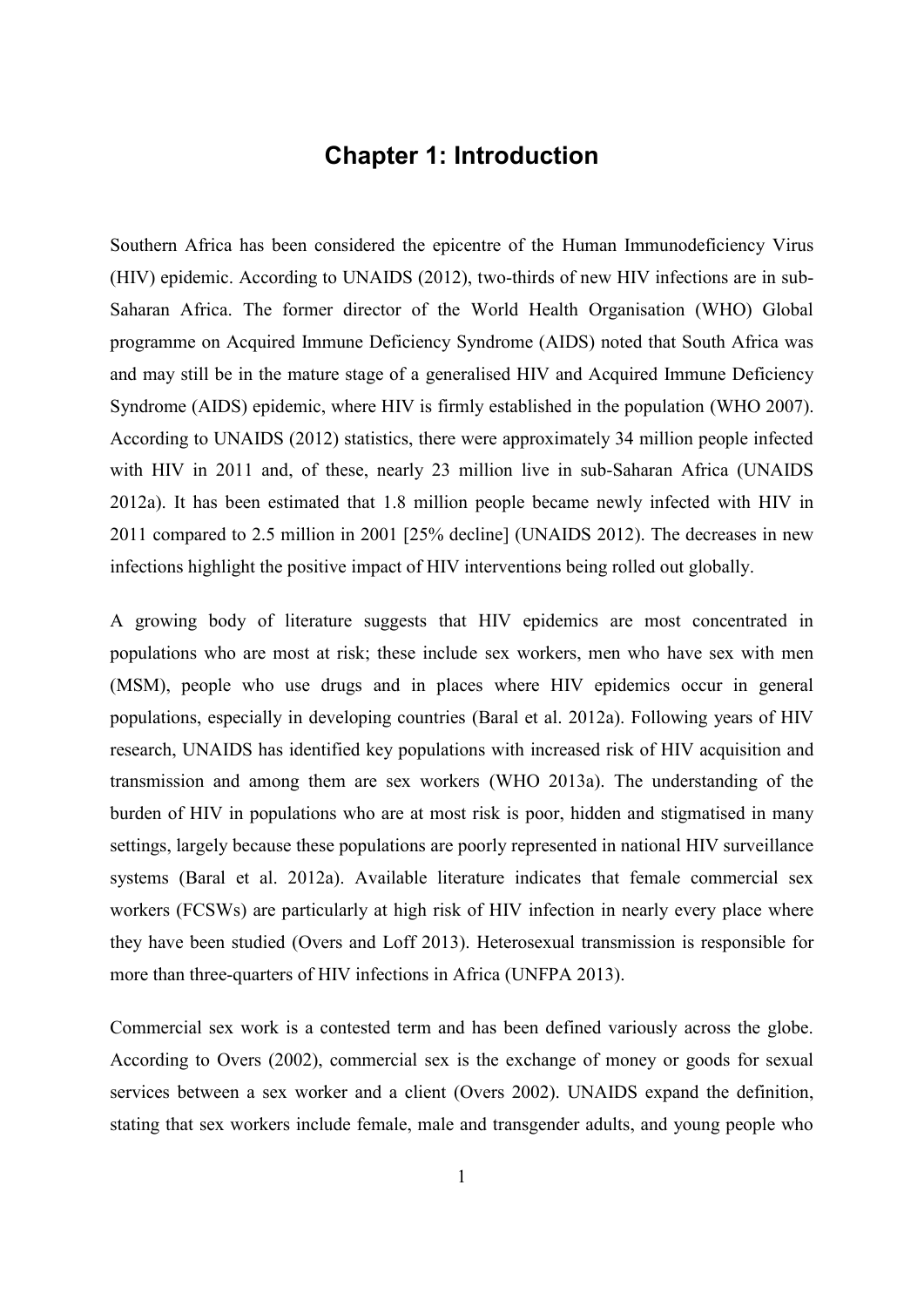receive money or goods in exchange for sexual services, either regularly or occasionally (UNAIDS 2009). The contextual definition for FCSWs adopted in this research includes the following common concepts: material benefits that sex workers receive (money or goods for sexual services), the timing (regularly or occasionally) and how the sex workers regard themselves (including those who consciously define those activities as income generating, even if they do not consider sex work as their occupation [\(Overs 2002\)](#page-62-0).

Between 2007 and 2011, sex workers' HIV infections were highest in sub-Saharan Africa where a third of them were HIV-positive, followed by Eastern Europe with 11%, with approximately 5% in Latin America; the Caribbean had 6.1% and Asia 5.2%; the Middle East and North Africa had an average of 1.7% each [\(WHO 2012\)](#page-65-0). HIV prevalence of sex workers was estimated to be 30% in Yaoundé, Cameroon and 75% in Kisumu, Kenya [\(WHO 2013b](#page-66-0)). In other cities such as Lagos, Rio de Janeiro and Bombay, HIV prevalence among FSCWs was 20 times higher than women attending an antenatal clinic [\(Plummer et al. 1991\)](#page-63-0).

South Africa has an estimated total population of 52.9 million and, of these, 5.26 million are infected with HIV/AIDS, which equates to a 12.6% HIV prevalence (Statistics South Africa 2013)**.** The vast majority of HIV infections occur in the general population, whilst specific sub-populations including FCSWs, men having sex with men, transgender persons, among others [\(WHO 2012\)](#page-65-0) continue to be at more risk of contracting HIV in South Africa. According to the South African Aids Council, the national HIV prevalence among South African FCSWs is estimated to be 59.6% [\(SANAC 2012\)](#page-63-1), whilst the prevalence among women between the ages of 15 and 49 is estimated to be 25% [\(Baral 2012b\)](#page-61-2). It is further estimated that nearly one-fifth of new HIV infections in South Africa are related to FCSWs (SANAC 2012). In essence, sex workers are drivers of the epidemic, due to the unprotected sex activities that they engage in with multiple partners whilst having limited access to sexual health services (Overs 2002).

KwaZulu Natal is the second largest province in South Africa with an estimated population of 10.5 million people. It is one of the three provinces with the highest HIV prevalence, estimated to be 27.6% in 2013 (Sishana 2013). According to the Sex Workers Education and Advocacy Taskforce (SWEAT), commercial sex workers were estimated to be 153 000 nationwide, inclusive of female, male and transgender [\(Stacey 2013\)](#page-64-1). Gauteng Province has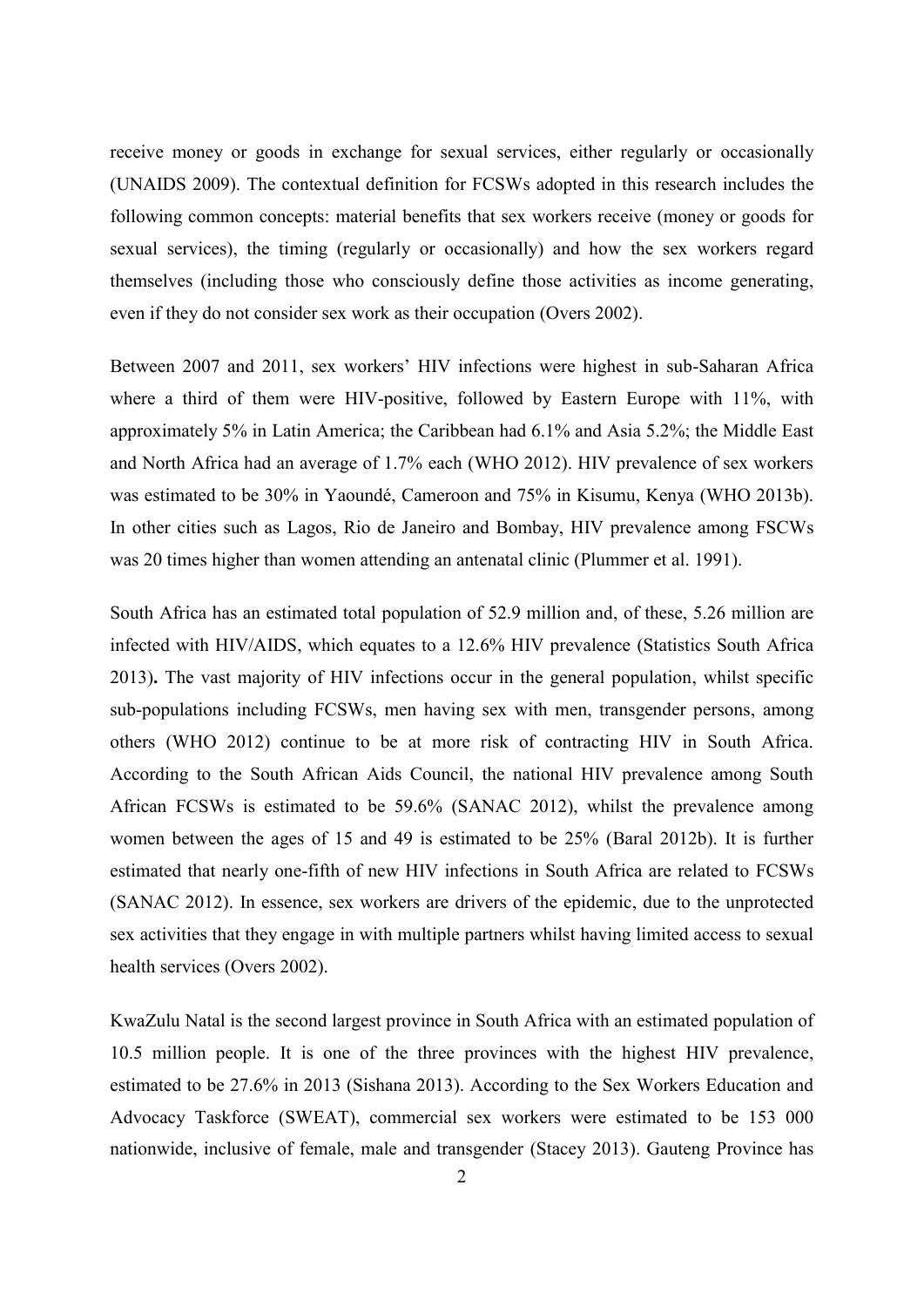the highest number of sex workers 22% [32 409] followed by KwaZulu Natal 16% [24504] [\(Stacey 2013\)](#page-64-1). South Africa's mature HIV/AIDS epidemic is complex; it has been suggested that structural and behavioural dynamics that include patterns of concurrent partnerships, inconsistent use of condoms, substance and drug abuse, gender power relations and poverty influence the scourge (Kalichman 2010).

In response to the epidemic and STIs, the South African government rolled out a condom promotion programme nationwide. While condom use is increasing in the general populace of South Africa, it remains low and inconsistent in long-term relationships involving sex workers. According to SWEAT, only 5% of sex workers have access to HIV prevention services (Stacey, 2013), implying that some sex workers are not informed or have limited knowledge about condom use.

#### <span id="page-11-0"></span>**1.1 Problem statement**

South Africa was hard hit by the HIV epidemic in the 1990s. The government responded to the epidemic by implementing HIV prevention interventions that included recommending that the populace abstain, be faithful and condomise [the ABC strategy] (WHO 2011). Although, the prevalence has been gradually decreasing in the general population of adults, from an average of 30% in early 2000 to just below 14% in 2012, it is still unacceptably high at an estimated 60% among sex workers [\(WHO 2011\)](#page-65-1). Since heterosexual sex is the main way of transmission of HIV in South Africa, it becomes important to understand the dynamics of condom use by FCSWs, as they frequently engage in unprotected sex activities with multiple partners. Literature reveals that condom use is high among the general populace, but remains low and inconsistent in long-term relationships involving FCSWs. Given that prevention is the mainstay of the response to HIV [\(WHO 2011\)](#page-65-1), understanding the dynamics of condom use among sex workers can contribute to the reduction of HIV prevalence and incidence among FCSWs.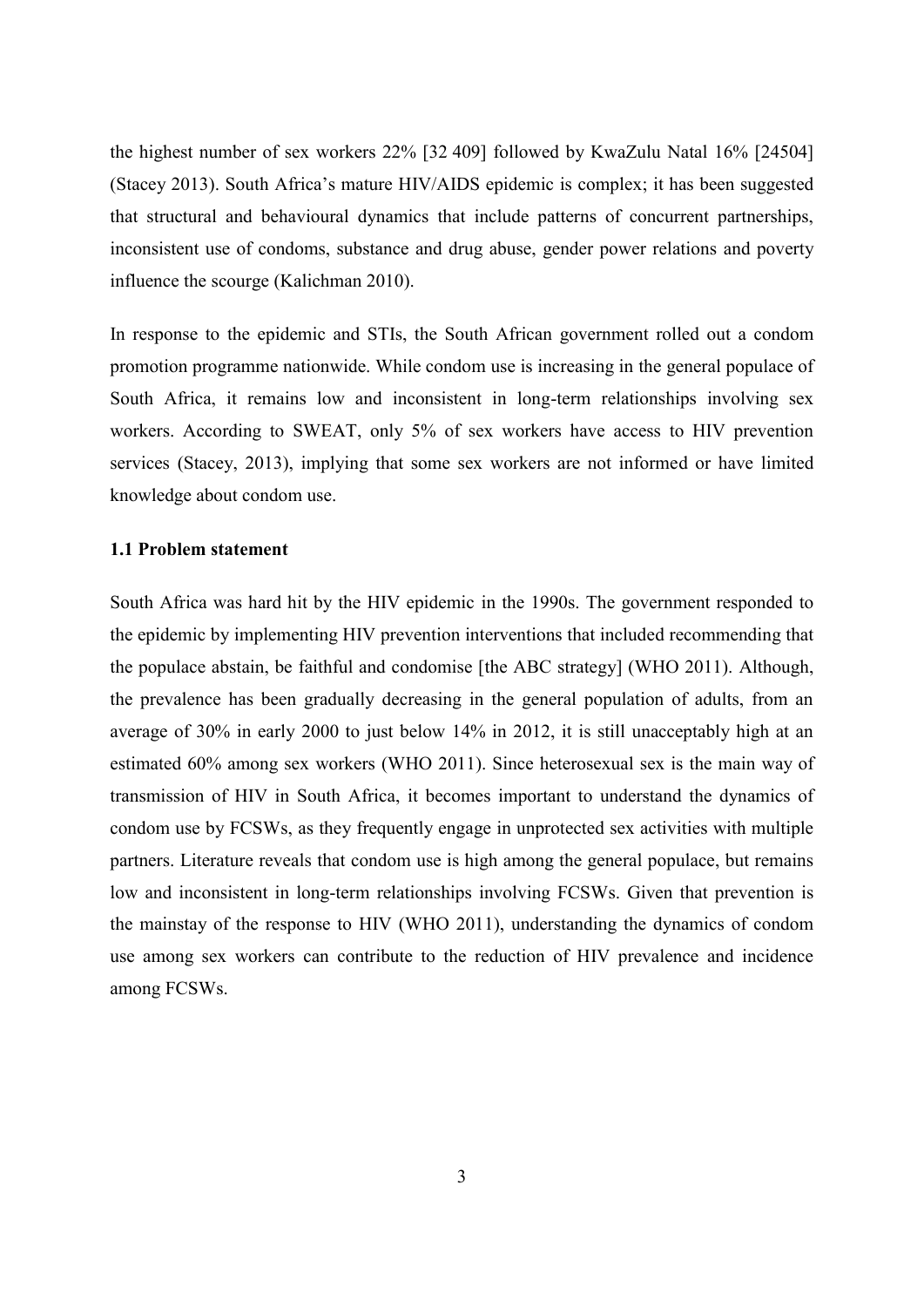### <span id="page-12-0"></span>**1.2 Aims and Objectives**

The overall aim of the research has been to understand and shed insights into the dynamics of condom use among FCSWs in Durban Central, South Africa.

Specific objectives of the study were:

- to explore and assess knowledge of correct and consistent use of condoms by FCSWs
- to assess the perceived barriers to condom use by FCSWs who operate in Durban Central
- to explore opportunities for using condoms
- to ascertain the socio-cultural and behavioral factors influencing condom use

## <span id="page-12-1"></span>**1.3 Type of study and methods**

This research was a qualitative study that targeted FCSWs who operated in Durban Central. In-depth interviews were administered to the research participants; emphasis was put on depth rather than breadth. Snowball sampling which falls under purposive sampling was employed in the study. Snowball sampling is a non-probability sampling method which can be used to collect data on a target population which is difficult to identify [\(Patton 1990\)](#page-63-2). The method also involves the researcher identifying a few participants through accidental sampling or by asking the first few participants to refer the researcher to more participants who meet the criteria of the research and who might be willing to partake in the study [\(Sarantakosi 2005\)](#page-63-3). In this case, sex workers were recruited in Durban Central through accidental sampling, referrals from sex worker contacts identified by SWEAT, an organisation that defends rights of sex workers in South Africa [\(Sarantakosi 2005\)](#page-63-3). The reason for choosing this method was the anticipated difficulty in approaching FCSWs in another way. Desk reviews were done to augment the primary data that was collected. Questions were carefully designed to understand and create more knowledge about issues and perceptions of condom use as a protective measure against HIV/AIDS in South Africa.

### <span id="page-12-2"></span>**1.4 Significance of the study**

HIV prevention programme targeting groups with a high rate of partner change, including sex workers, have not only been recognised as a strategy to control the spread of HIV, but could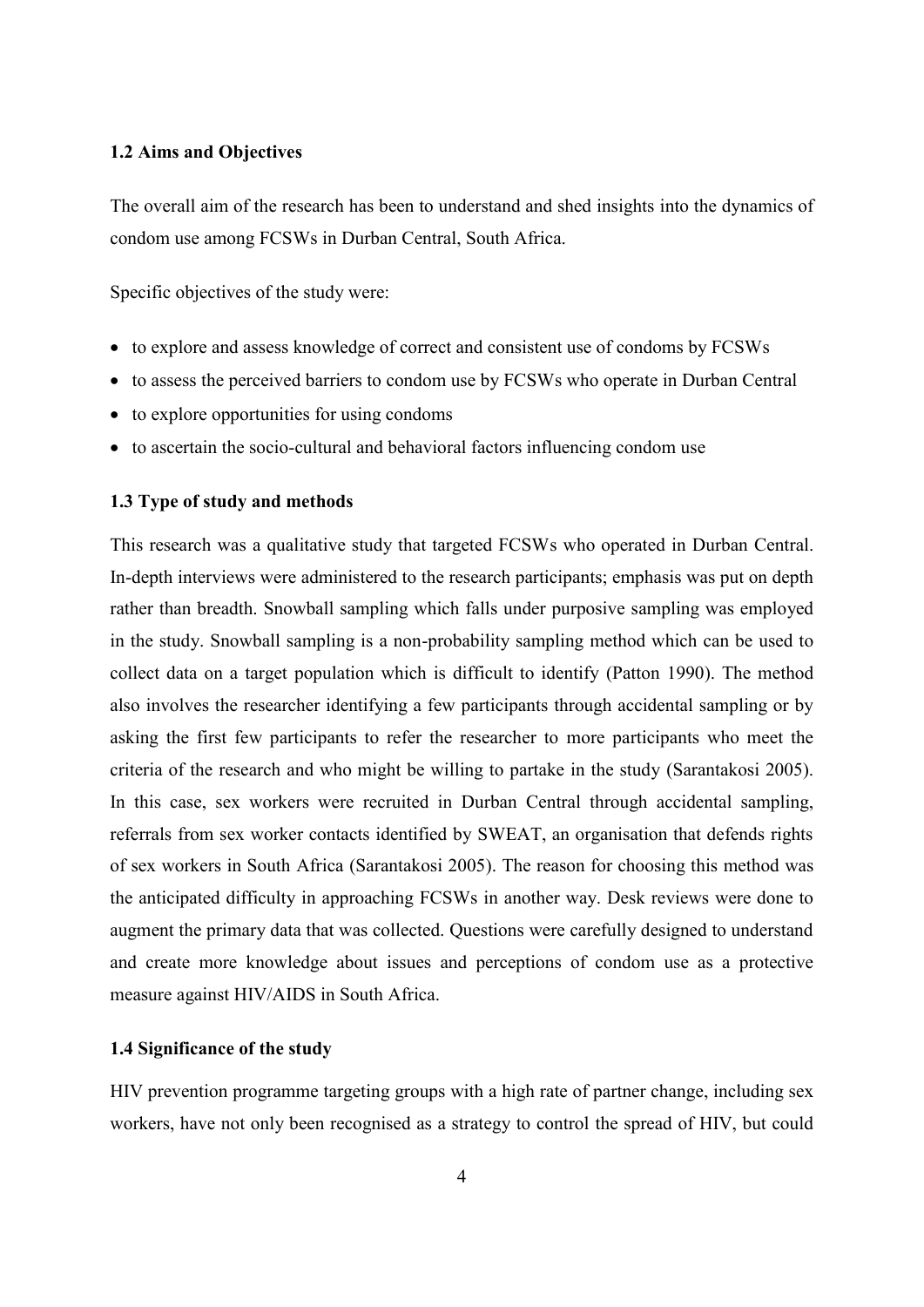be useful as they serve as a means of helping FCSWs practise safe sex, thereby saving their lives and that of their partners. The use of condoms is desirable and cost-effective [\(WHO](#page-65-2)  [2012\)](#page-65-2) . Research has been carried out on HIV and condom use among FCSWs in South Africa; an example is the research conducted by Varga (1997) that examined condom use among FCSWs in Durban. The study explored the socio-behavioural factors of using condoms between FCSWs and their partners. The results demonstrated that inconsistent condom use was prevalent during transactional sex and in regular partnerships [\(Varga 1997\)](#page-65-3). Since 1997, the general HIV landscape in South Africa has changed; a decrease in HIV prevalence and incidence rates has been recorded in the general populace [\(SANAC 2012\)](#page-63-1).

Following research, it has been argued that implementing HIV prevention programmes among FCSWs has the potential to improve the health of individual sex workers as well as to curb HIV and STI transmission to the general population [\(WHO 2012\)](#page-65-0). FCSWs therefore continue to be a key component of the HIV transmission dynamics in South Africa [\(Chen et al. 2007\)](#page-60-0). As previously stated, the national HIV landscape has changed in the past decade and the study acted as a follow-up to the work done by Varga in Durban fifteen years ago.

Although, substantial research on HIV has been conducted, there is still a paucity of evidence with regard to understanding the determinants of condom use among FCSWs in Durban, South Africa. The HIV prevalence of 60% among FCSWs in South Africa is unacceptable, hence the need for more research on understanding ways of reducing HIV transmission in this group (SANAC 2013). The study thus builds on and contributes to HIV prevention studies and the field of sexual health behaviour in South Africa.

### <span id="page-13-0"></span>**1.5 Theoretical framework**

The study was based on the Health Decision Model (HDM) and data analysis followed the theory's principles. The HDM is an advanced model of the Health Belief Model (HBM), first developed in the 1950s and fine-tuned to explore a variety of long- and short-term health behaviours, including sexual risk behaviours and the transmission of HIV/AIDS (University of Twente 2013)

The model's principles state that people do not want to get diseases; in addition, precautions about health are determined and motivated by anxiety (perceived threat). The model suggests that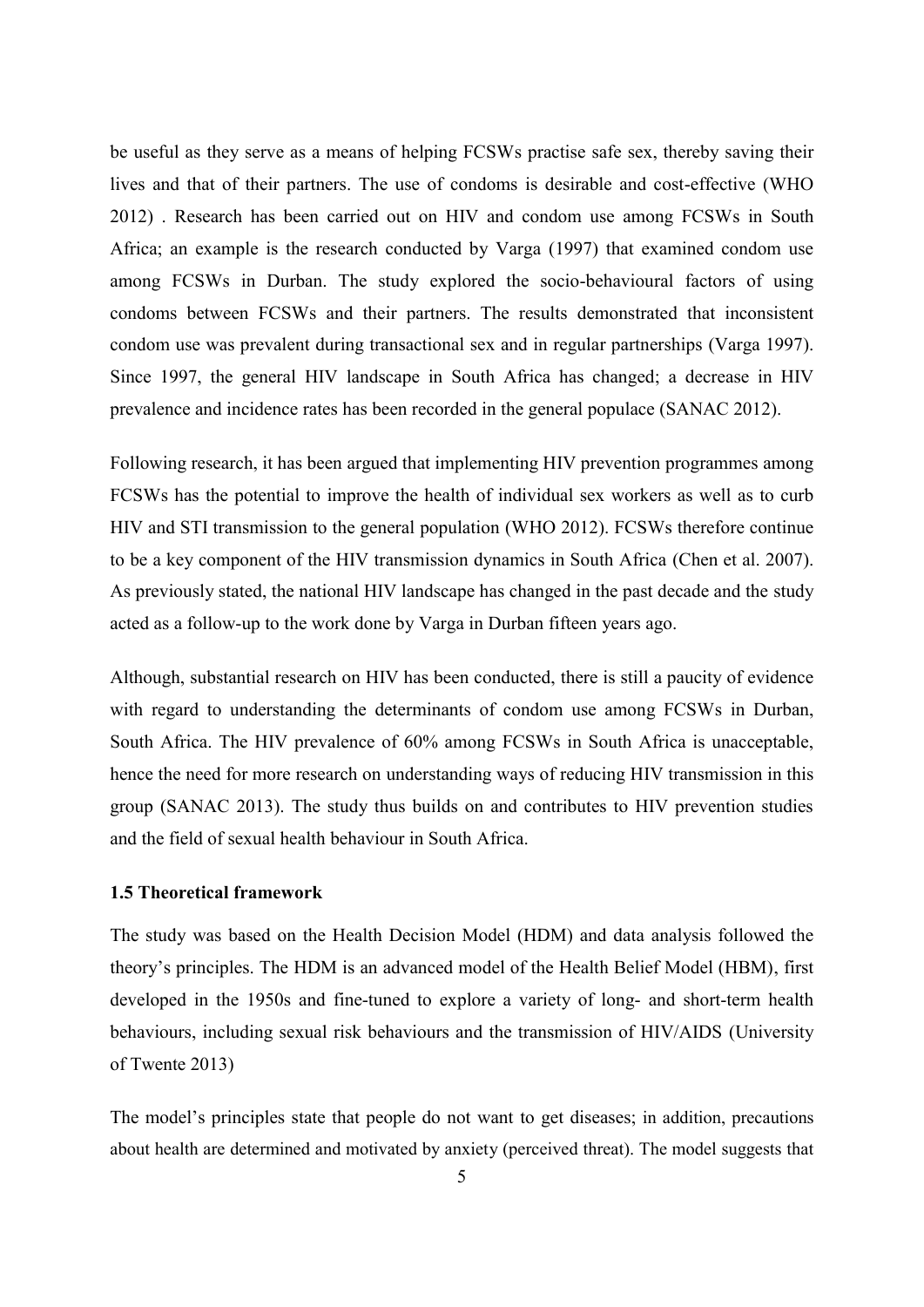people will take calculated health decisions if they foresee a negative outcome. An example would be an instance where HIV can be avoided by using a recommended action such as the use of condoms in the prevention of HIV (Rosenstock 1974). The model further denotes that people must be confident to use condoms comfortably and with confidence [\(University of Twente](#page-65-4)  [2013\)](#page-65-4). The underlying concept of the original HBM is that HIV prevention behaviour is influenced and governed by beliefs of people or how they view HIV and the available preventative strategies used to reduce its occurrence [\(Maddux and Rogers 1998\)](#page-62-1). Four constructs of the HBM are outlined as follows:

| Perceived susceptibility | Vulnerability of contracting HIV                                     |
|--------------------------|----------------------------------------------------------------------|
| Perceived severity       | The effects of HIV and costs                                         |
| Perceived benefits       | Efficiency of recommended actions to avoid contracting HIV or reduce |
|                          | the impact after infection                                           |
| Perceived barriers       | Costs of the recommended action                                      |

**Table 1.1:** Constructs of HBM

Source: Rosenstock (1974)

The Health Decision Model (HDM) is a modification of a number of models which include the HBM. In addition to the four constructs of the HBM, the HDM incorporates social and socio-economic aspects [\(Fan et al. 2004\)](#page-60-1). The HDM states that behaviours and decisions about health are constantly made after interacting with other people [\(Fan et al. 2004\)](#page-60-1). Thus, it is imperative to consider social variables (condom knowledge, past experience of using condoms, socio-demographic knowledge), socio-cultural factors, and patient preferences which put emphasis on critical trade-offs between benefits and risks [\(Eraker et al. 1985\)](#page-60-2). These concepts allow the researcher to unpack HIV protective measures used by FCSWs and their clients. Using a condom to prevent HIV requires two people to cooperatively take action. This implies that a discussion of whether to use or not to use a condom as an HIV protective measures has to take place between an FCSWs and her client before the sexual act [\(Glanz and](#page-61-3)  [Rimer 1997\)](#page-61-3).

HDM considers additional insights into why FCSWs and their clients may or may not follow the recommended HIV protective action and helps to identify leverage points for HIV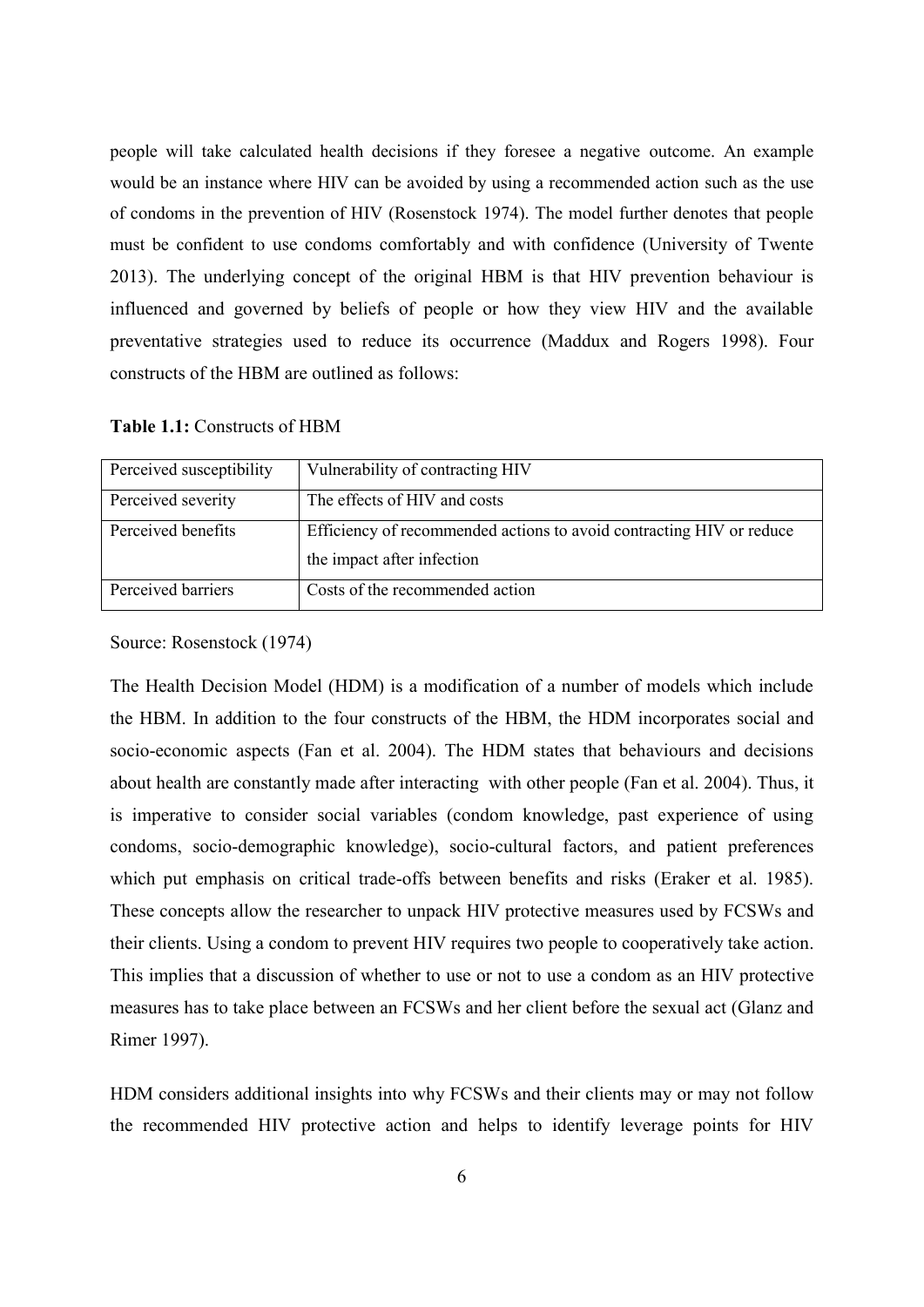behaviour change. The model allows research to capture current views, while considering cultural values and social contexts in which participants live, making it the most relevant model to explore issues of condom use among FCSWs in Durban [\(Fan et al. 2004\)](#page-60-1). In addition, the model was used to expound relevant modifying factors such as incentives, health professionals, law, violence, personal relationships, and operating environments that affect behaviour compliance in sexual activities (Eraker et al. 1985).

Table 1.2 below presents the HDM concepts, definitions and elaborate how the concepts were adapted in the study (last column bolded).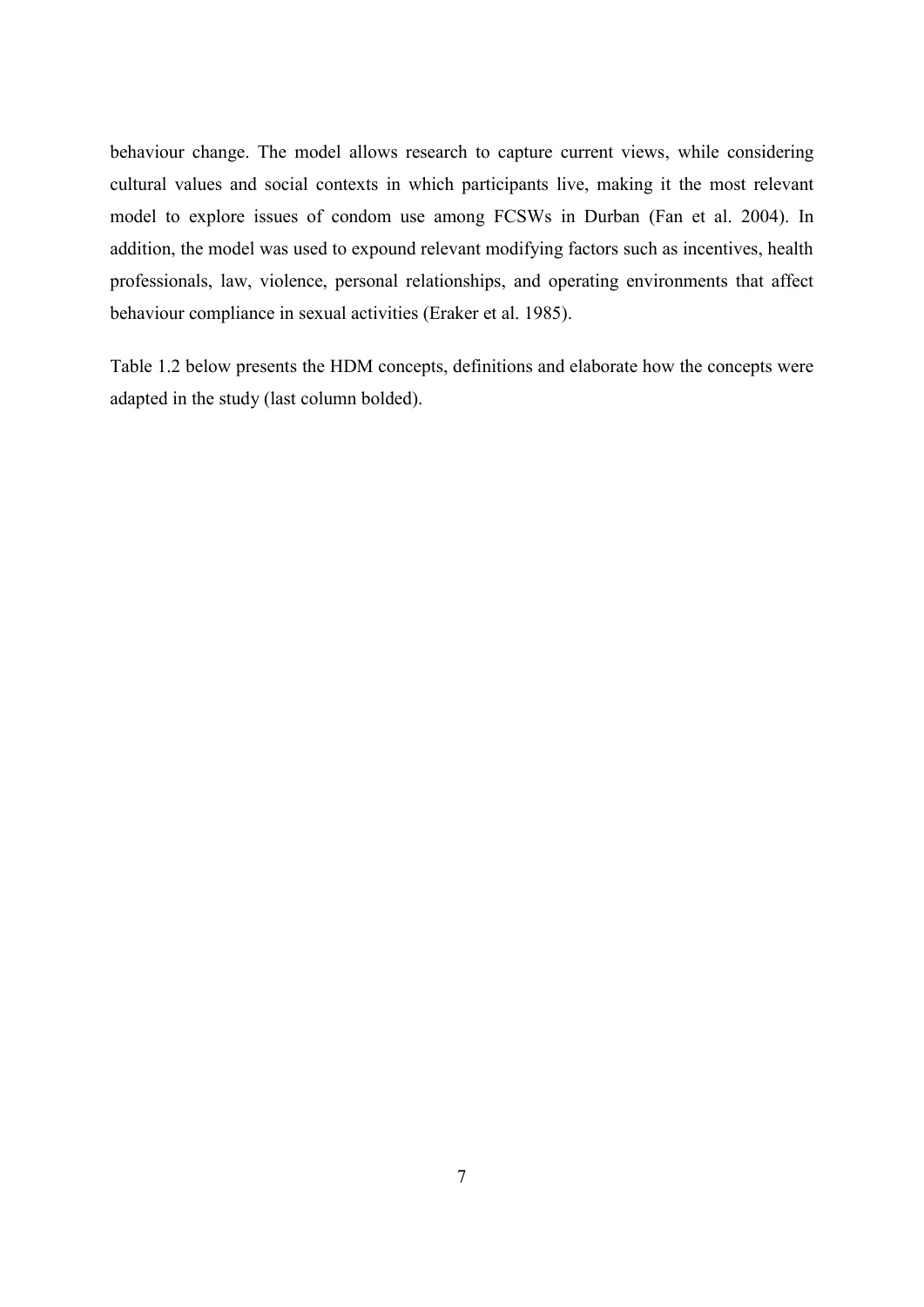| Concept                                     | <b>Definition</b>                                                                                                 | <b>Adaptation in FCSW study</b>                                                                                                                                         |
|---------------------------------------------|-------------------------------------------------------------------------------------------------------------------|-------------------------------------------------------------------------------------------------------------------------------------------------------------------------|
| <b>General health beliefs</b>               | One's view or belief of getting a<br>condition                                                                    | Capture sex workers opinions of<br>chances to get HIV; do they believe<br>that they can get HIV?                                                                        |
| Specific health beliefs                     | One's view or belief on the seriousness<br>of the condition under discussion and<br>the effects of the condition  | Interrogate sex workers opinion of<br>effects of contracting HIV; do they<br>believe that the consequences of<br>getting HIV are significant enough<br>to try to avoid? |
| <b>Patient preferences</b>                  | Individuals weigh benefits and barriers<br>of recommended action. Individuals'<br>perceptions are important.      | <b>Identify trade-offs between</b><br>benefits and risks to HIV<br>protection                                                                                           |
| <b>Experience</b>                           | Previous health experiences influence<br>present decisions                                                        | <b>Capture perceptions of using HIV</b><br>protection measures; do they<br>believe in using condoms for HIV<br>prevention?                                              |
| Knowledge cues to action                    | Knowledge about condition can<br>activate readiness to adopt and adapt<br>recommended actions                     | Find out knowledge that FCSWs<br>have about HIV, HIV prevention-<br>condoms.                                                                                            |
| <b>Social interaction</b>                   | Social connectedness has an influence<br>on our experience and knowledge                                          | Capture cultural values and social<br>context in which FCSWs live and<br>how those influence their<br>behaviour.                                                        |
| Socio demographic factors;<br>Self-efficacy | Experience, knowledge, and social<br>interaction can be influenced by age,<br>sex, income, educational level etc. | <b>Find out from FCSWs how</b><br>confident they are on insisting on<br>condom use, taking into<br>consideration their age, level of<br>education, income etc.          |
| <b>Previous health decisions</b>            | Previous health decisions influence<br>present decisions.                                                         | Find out how previous health<br>decisions influence present<br>behaviour.                                                                                               |

Source: Twente University (2013), Glanz, Rimer and Lewis (2002).

## **1.6 Outline of study**

The first chapter provided background information of the study. The second chapter consists of a literature review on the dynamics of condom use among FCSWs. The section reviews prevalence of condom use among sex workers and factors that determine use or non-use of condoms in commercial sexual encounters. It also looks at the use of condoms with occasional and regular clients and other factors that influence the use or non-use of condoms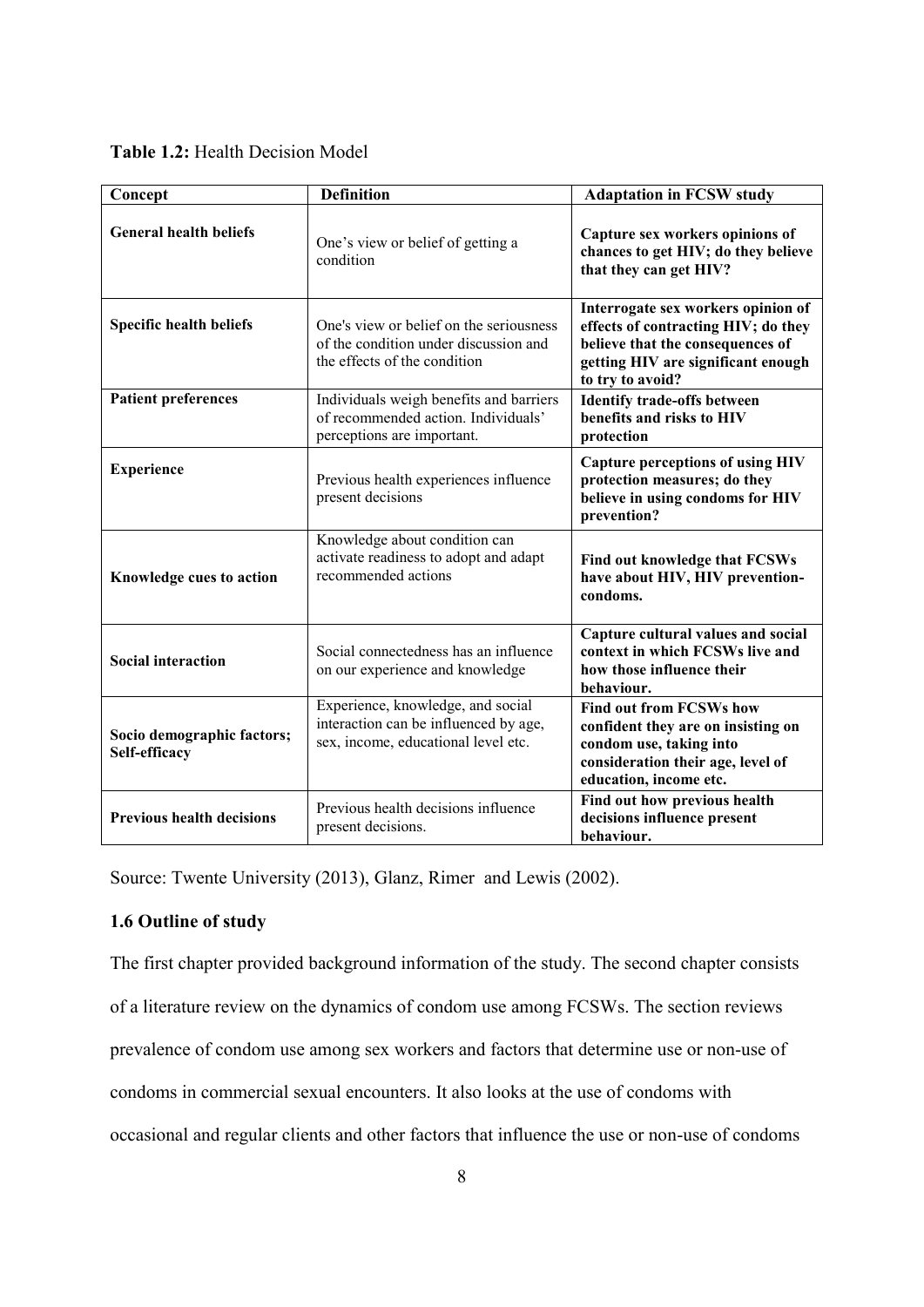by FCSWs. The third chapter presents the methodology for the research study and explains processes followed when data was collected and analysed. The fourth chapter presents the results of this research study. The chapter captures the dynamics of condom use, influences of condom use and other underlying factors that contribute to the decision to use or not use condoms. Direct quotes extracted from interview transcripts are used to support results. The final chapter ties together the background, context, theoretical framework, concluding with analyses drawn from the in-depth interviews. It provides recommendations on the use of condoms by FCSWs in South Africa.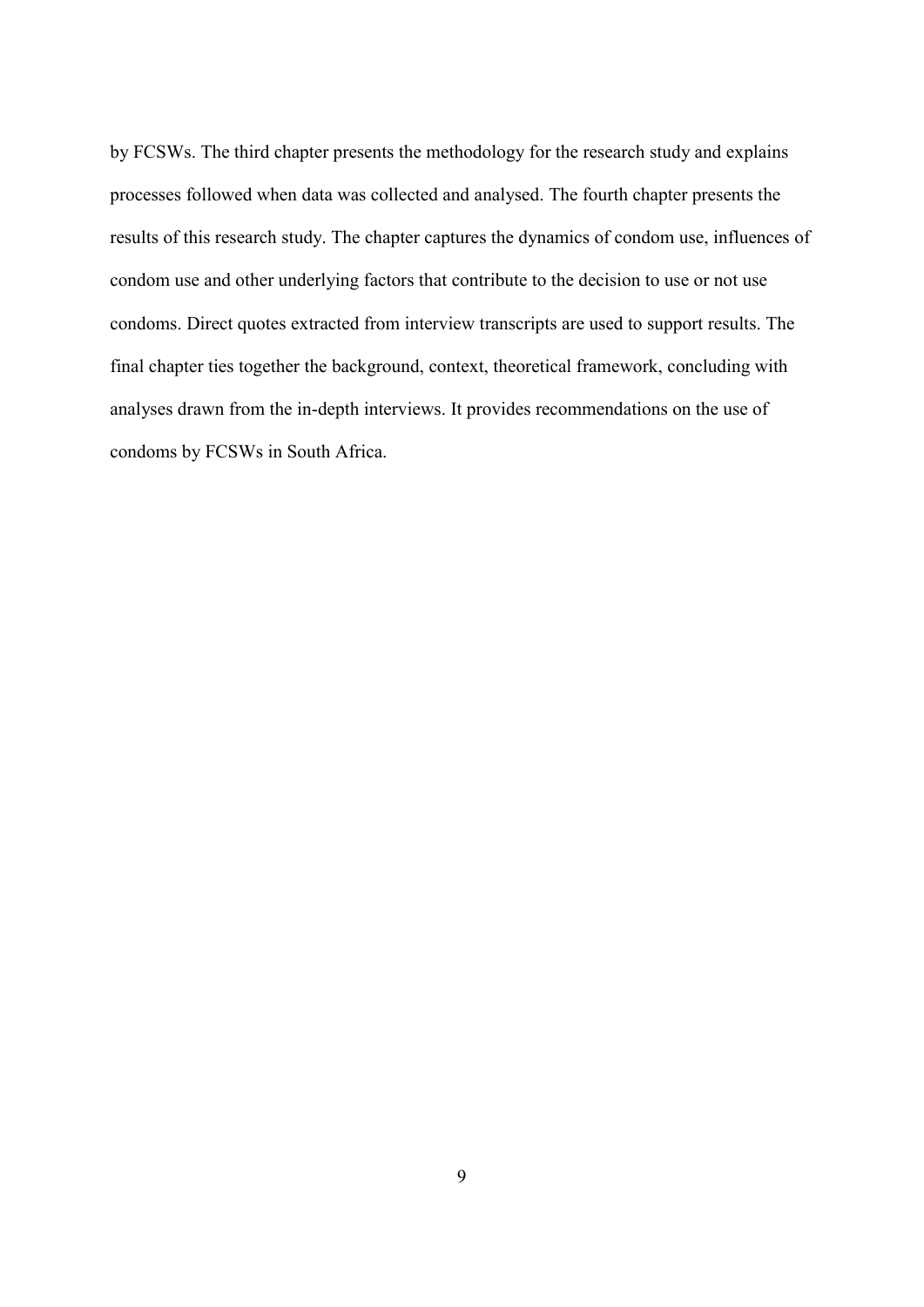## Chapter 2: Literature review

<span id="page-18-0"></span>In order to begin exploring dynamics of condom use by FCSWs in Durban, it is important to understand the position and how sex work is regarded in Africa and in the larger international context. In this chapter, a landscape review of the literature is done in order to have a broader understanding of the dynamics of condom use by FCSWs globally and with particular reference to South Africa. Literature highlights that understanding risk behaviours and factors associated with the ability to negotiate safe sex and condom use remains important to curbing the spread of HIV in South Africa.

### <span id="page-18-1"></span>**2.1 FCSWs and HIV**

Literature on sex work portrays FCSWs as a population that is more vulnerable to STIs including HIV, because they do not have the means to acquire economic resources and influential positions of power to negotiate safer sexual behaviour (Kalichman 2010). Researchers further comment that men are more likely to initiate, dominate, and control sexual interactions and reproductive decision-making than women (Gupta et al. 1996). As a result of high HIV infection rates and multiple sexual partners, unequal power relations, the likelihood of a history of other sexually transmitted infections, and the circumstances of sex work, often involving alcohol, drugs and/or violence, sex workers are vulnerable to HIV and have been considered a key cluster for the transmission of the virus [\(Plummer et al. 1991\)](#page-63-0).

### <span id="page-18-2"></span>**2.2 Entry into sex work**

Numerous reasons are put forward as to why females become commercial sex workers. In most African countries, poverty seems to be the main pressurising factor behind FCSWs. High levels of unemployment and lack of adequate social protection systems have resulted in extensive poverty, which renders people more vulnerable to contracting HIV [\(Bucardo et al.](#page-60-3)  [2004,](#page-60-3) Statistics South Africa 2013). Pull factors cause rural young girls to migrate to cities in search of work and better life conditions, but most of them struggle to find meaningful work and are forced into selling sex due to financial necessity [\(WHO 2011\)](#page-65-1). In a survey carried out by SWEAT, sex workers reported that they joined prostitution because they failed to secure meaningful employment [\(Gould 2008\)](#page-61-2).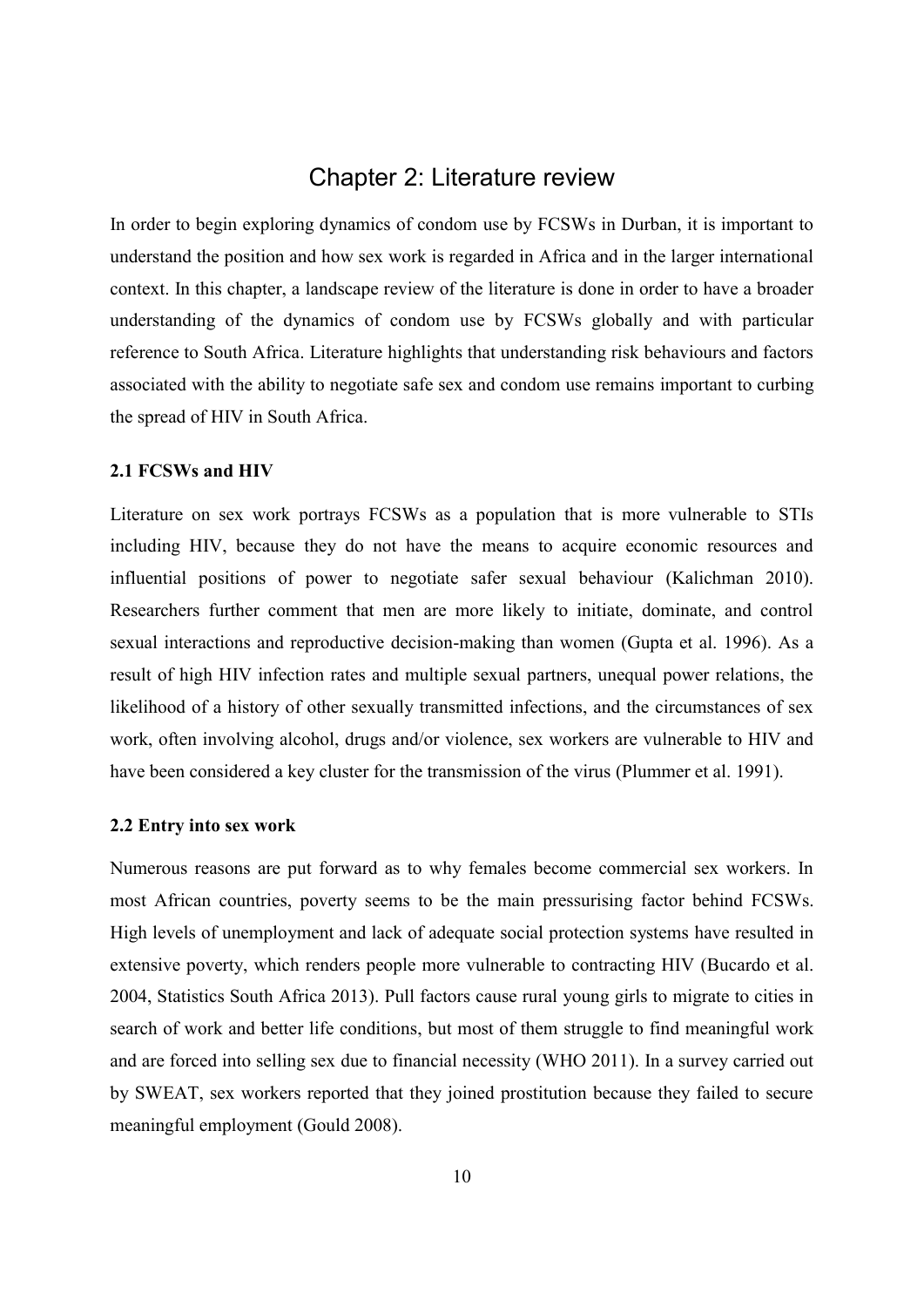Faced with the challenges of the  $21<sup>st</sup>$  century, some women regard sex as a commodity that has potential to bring economic benefits. According to Fick (2006), FCSWs sell sex after identifying the trade as the easiest way of earning money that they can find (Gould 2008). On the other hand, men create demand for sex and are willing to pay for it. Older men who in most cases are financially stable, purchase sex or offer gifts in exchange for sex from young women (Glynn 2001).

As previously mentioned, the root cause of sexual exploitation of young girls is directly linked to poverty [\(WHO 2011\)](#page-65-1). Poor, homeless young girls fall prey to organised sex rings; they are exploited and at times forced to sell sex [\(WHO 2011\)](#page-65-1). Older men prefer young sex workers and they lure them by offering to pay more for their services (Shisana et al. 2009). Globally, FCSWs are known to be highly mobile and research reveals that mobile women are more likely to be involved in sex work than their non-mobile counterparts [\(Aklilu et al.](#page-59-1)  [2001,](#page-59-1)[Basuki et al. 2002,](#page-59-2) [WHO 2011\)](#page-65-1). In addition, mobile sex workers face challenges of accessing health services, HIV information and prevention products such as condoms. As a result, some of them are not well informed about the risks associated with sex work.

### <span id="page-19-0"></span>**2.3 Different types of sex work**

Globally, commercial sex work takes place in different settings (Overs 2002). In developing countries, sex workers primarily solicit their clients in streets, bars, highways, night clubs and provide services at a hotel, lodge or a place of the client's choice, as they lack access to legalised indoor places [\(Varga 2001\)](#page-65-5). When lodges are used for sexual activities, the pimps, third parties, owners or managers of these premises are not directly involved. In fact, the sex workers deal directly with their clients, thereby eliminating a controller [\(Baral et al. 2012a\)](#page-61-0). They negotiate payments for services and they are responsible for settling rent for use of the premises [\(The Synergy Project 2013\)](#page-64-2).

In developed countries and parts of Asia, FCSWs provide services at legalised brothels; agents such as pimps, gatekeepers, owners, madams or mediators solicit clients and are responsible for appointment bookings on behalf of sex workers (Overs 2002). In most cases, the operations of sex workers in brothels are well stipulated, with the role of agents clearly stated [\(WHO 2011\)](#page-65-1). The pimps, who are better placed to encourage condom use, have the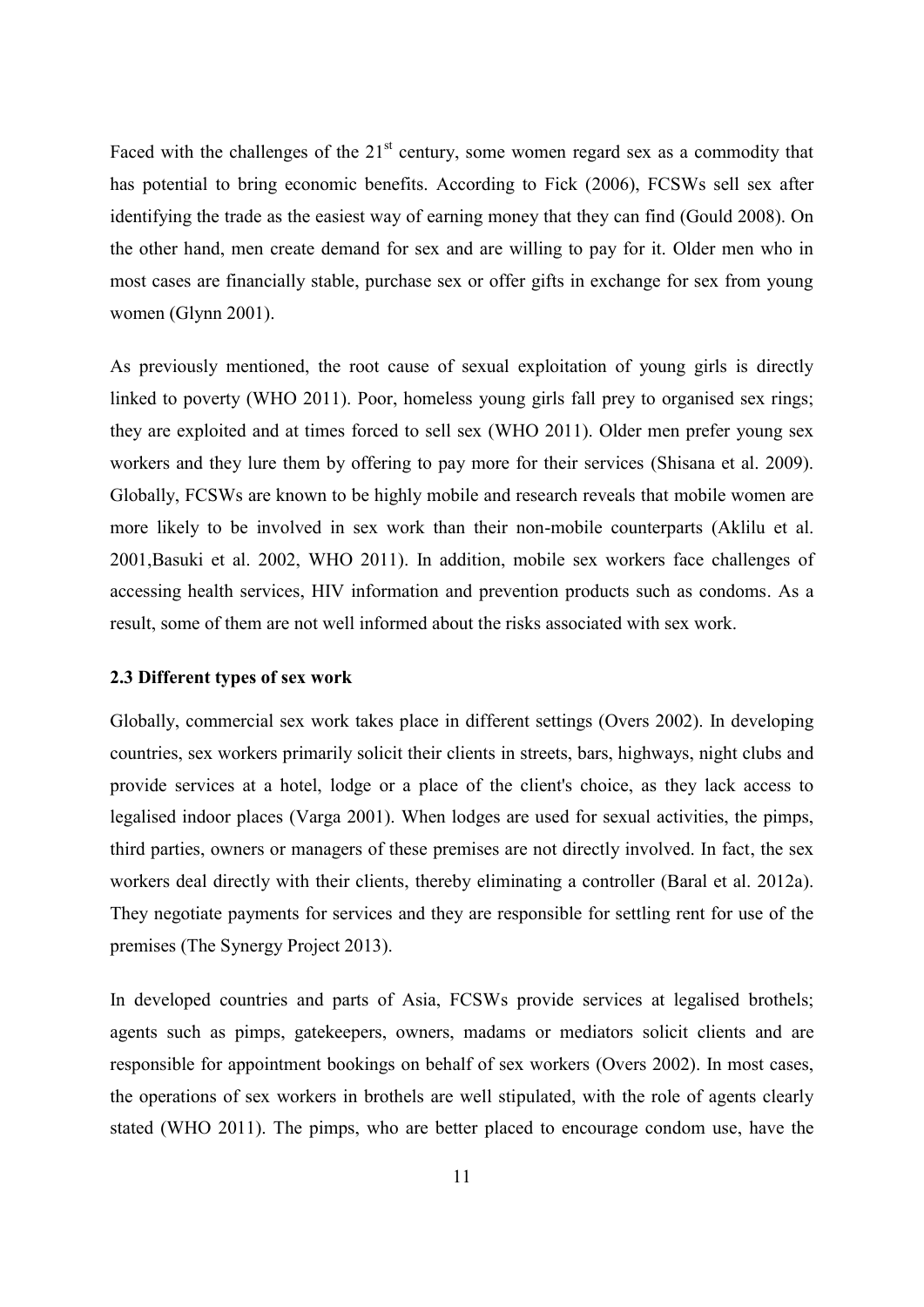potential to impede its use. In Indonesia it has been reported that the pimps consider condom use as a threat to their business so do not promote its use [\(Basuki et al. 2002\)](#page-59-2). Within the highly organised sex work, escort agencies and massage parlours engage sex workers of higher socio-economic status, while sex workers who are poor commonly solicit clients on the streets, in harbours, mines or bars [\(Karim et al. 1995\)](#page-61-4). Officially, there are no registered brothels in most African countries, but research has put forward the argument that some lodges and massage parlours have been turned into informal brothels. More often, the social standing and demographic characteristics of FCSWs determine where they operate from [\(WHO 2011\)](#page-65-1). According to SWEAT, the majority of FCSWs who operate from the streets are vulnerable to violence and experience abuse from law enforcement agents and clients [\(Stacey](#page-64-1)  [2013\)](#page-64-1). People who look down upon street work suggest that most sex workers lack support and reasonable safety in brothels and bars; this exposes them to violence and abuse from clients and police [\(Shannon et al. 2008\)](#page-64-3).





Source: Stacey (2013)

Sex work is rampant in many parts of Durban including Durban Central Glenwood-Umbilo residential areas. Clients, who in most cases are driving, openly pick up FCSWs during the day in Esther Roberts and Clark Roads in Glenwood. The community, through Bulwer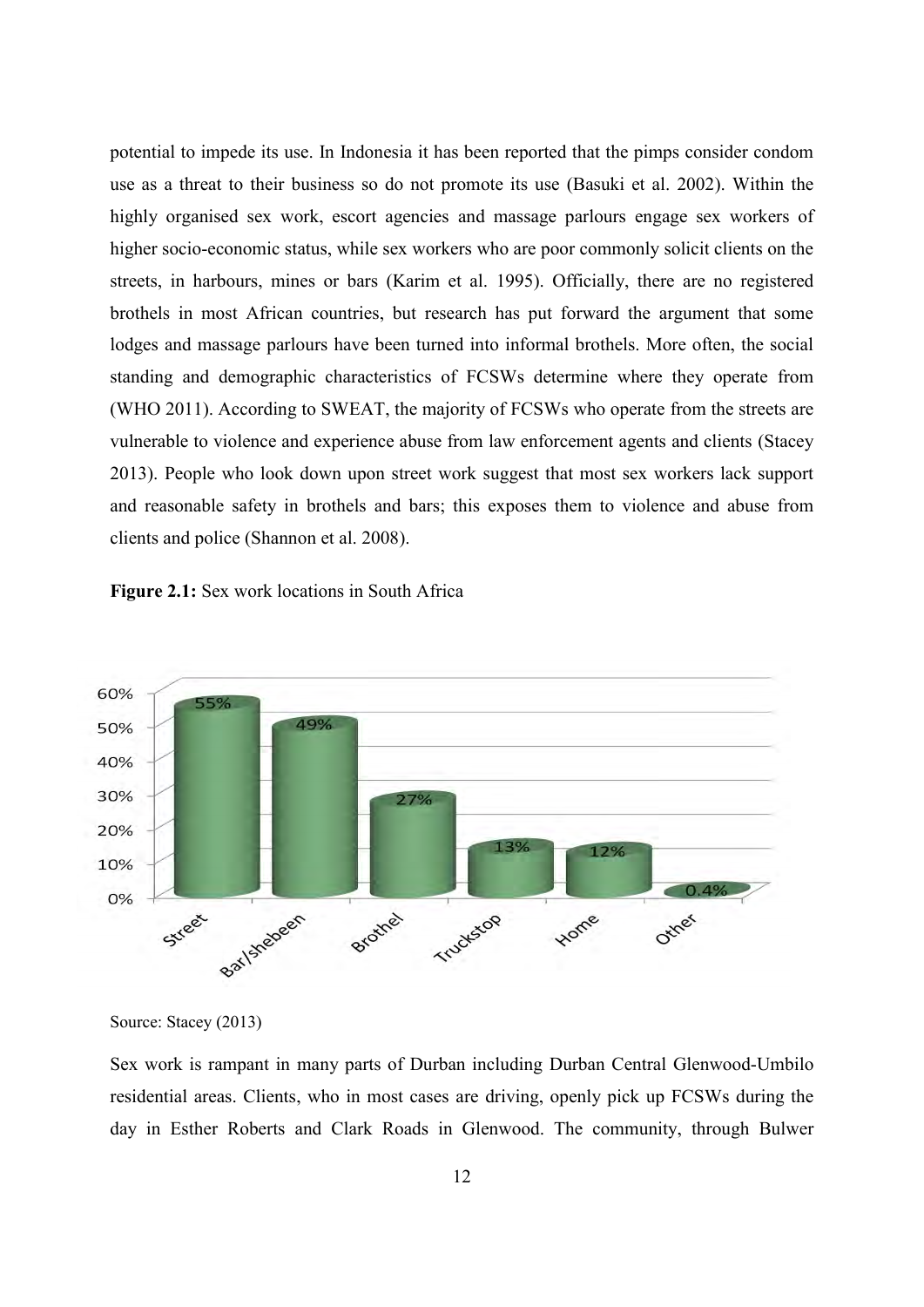Community Safety Forum, have been making efforts to eliminate FCSWs by carrying out raids where they spray them with a toxic substance and throw raw eggs at them (Nair 2013). Despite all these efforts, sex work is still rife in Glenwood and surrounding areas.

A significant fraction of sex workers in sub-Saharan Africa regard themselves as occasional or 'part-time' sex workers [\(Elmore-Meegan et al. 2004\)](#page-60-4). Some FCSWs regard sex work income as their basic income, while others regard it as occasional income [\(WHO 2011\)](#page-65-1). According to Harcourt and Donovan (2005), sex workers are grouped depending on where the they operate from, how they solicit clients, type of sexual services provided, income that the sex workers get, among other factors (Harcourt and Donovan 2005).

### <span id="page-21-0"></span>**2.4 Clients of sex workers**

According to Overs (2002), clients of sex workers are men who pay with money or other resources for sexual services, either explicitly or within an agreed package that includes other services such as entertainment or domestic services. Sex workers draw clients from a wide range of social classes and groups including the upper class, middle class, low class, the poor, married, unmarried, young, old, black or white and foreigners [\(WHO 2011\)](#page-65-1). According to WHO (2011), some environments and places exacerbate the demand for sex work. Notably, common clients for FCSWs are men working as truck drivers, in the military, on ships, or as migrant workers in the mining sectors [\(WHO 2011\)](#page-65-1).

Table 2.2 below summarises the type of sex work and the geographical area where the kind of commercial sex work is found or is most common.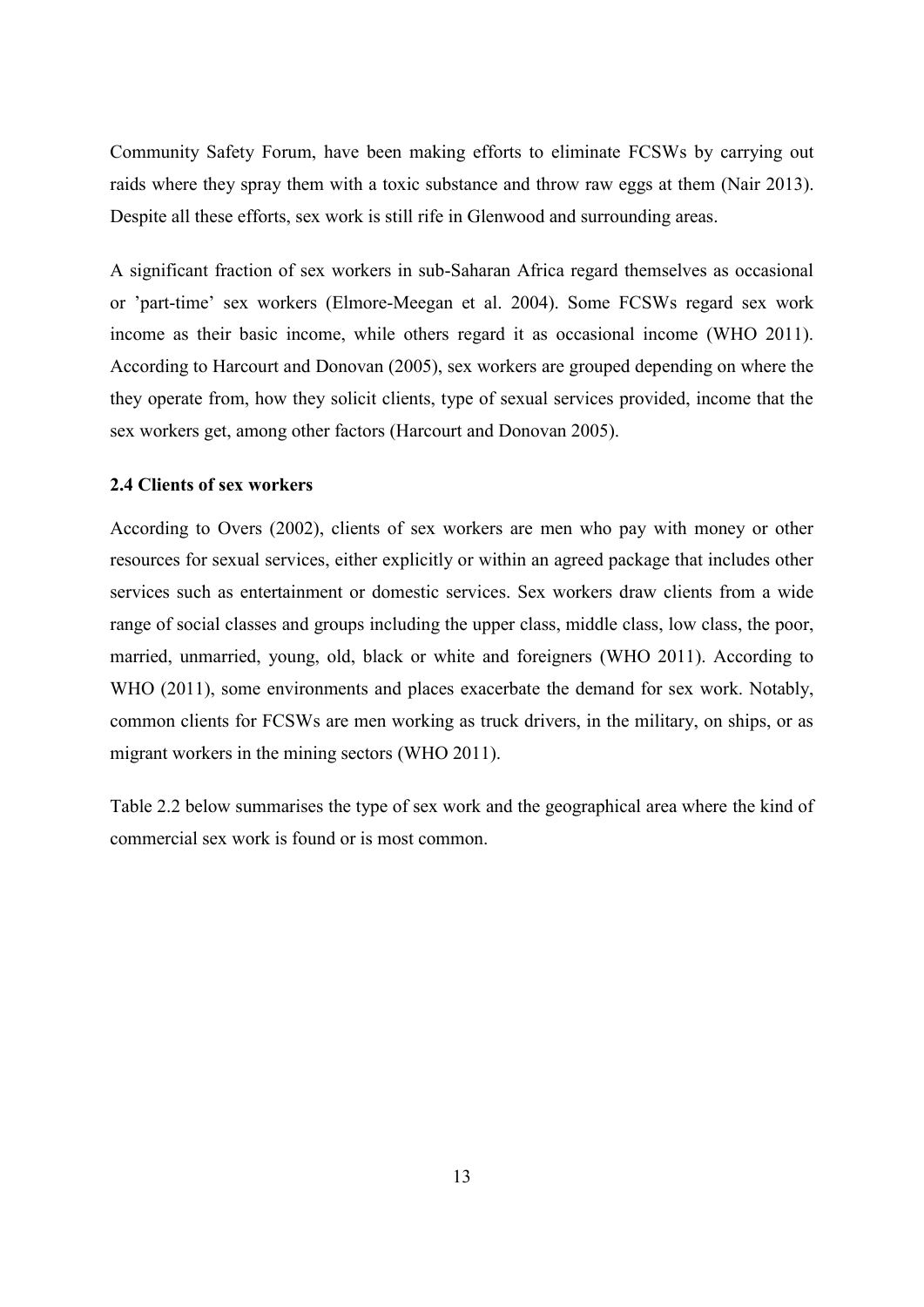**Table 2.2:** Type of sex work

| Type of sex work                             | <b>Geographic distribution</b>                     |
|----------------------------------------------|----------------------------------------------------|
| Street sex work                              | Common in most parts of the world especially       |
|                                              | where there is socio-economic breakdown -          |
|                                              | Africa, United States, UK, Europe, South and       |
|                                              | South East Asia, and Latin America                 |
| Brothel: organised sex and licensed          | Found in countries where sex work is not illegal – |
|                                              | Australia, India, South East Asia, Latin America   |
| Sex workers solicit clients in alcohol-      | Universal                                          |
| vending venues and are serviced on site      |                                                    |
| or elsewhere.                                |                                                    |
| Escort: Clients use phone or agents to       | Universal                                          |
| contact sex workers. It is not common        |                                                    |
| and expensive.                               |                                                    |
| Private sex workers: Contacting sex          | Common in developed countries                      |
| workers is done through phone and            |                                                    |
| services are provided in sex workers'        |                                                    |
| premises.                                    |                                                    |
| Male settings: Clients are solicited in all- | Universal                                          |
| male venues such as barbershops, mining      |                                                    |
| camps etc. Services are offered on site or   |                                                    |
| elsewhere.                                   |                                                    |
| CB radio: Sex workers drive along            | <b>USA</b>                                         |
| highways using CB radio to exchange          |                                                    |
| messages with potential truck driver         |                                                    |
| clients. Services are offered at truck       |                                                    |
| stops.                                       |                                                    |
| <b>Other methods:</b> Clients are solicited  | Universal but in developed nations (UK, Sweden)    |
| through noticeboards, newspaper              | or large cities, both clients and sex workers use  |
| advertisements, sex worker catalogues        | cell phones and the Internet.                      |
| etc. Services offered in brothels and        |                                                    |
| indoor venues                                |                                                    |

Source: Harcourt and Donovan (2005)

## <span id="page-22-0"></span>**2.5 Condoms as HIV/AIDS prevention measure**

According to the Director of the WHO Department of HIV/AIDS, Dr. Hirnschall, sex workers have a higher risk of being infected with HIV and STIs than other sub-populations [\(WHO](#page-65-0)  [2012\)](#page-65-0). One of the innovative ways to fight HIV/AIDS has been the ABC (Abstain, Be faithful and Condomise) strategy or campaign (Okware et al. 2005). Most African governments including South Africa have rolled out mass media campaigns in the promotion of condoms, as one of the strategies to prevent the transmission of HIV/AIDS in the last few decades [\(UNAIDS 2004a](#page-64-4)). Behavioural interventions such as abstinence and being faithful have been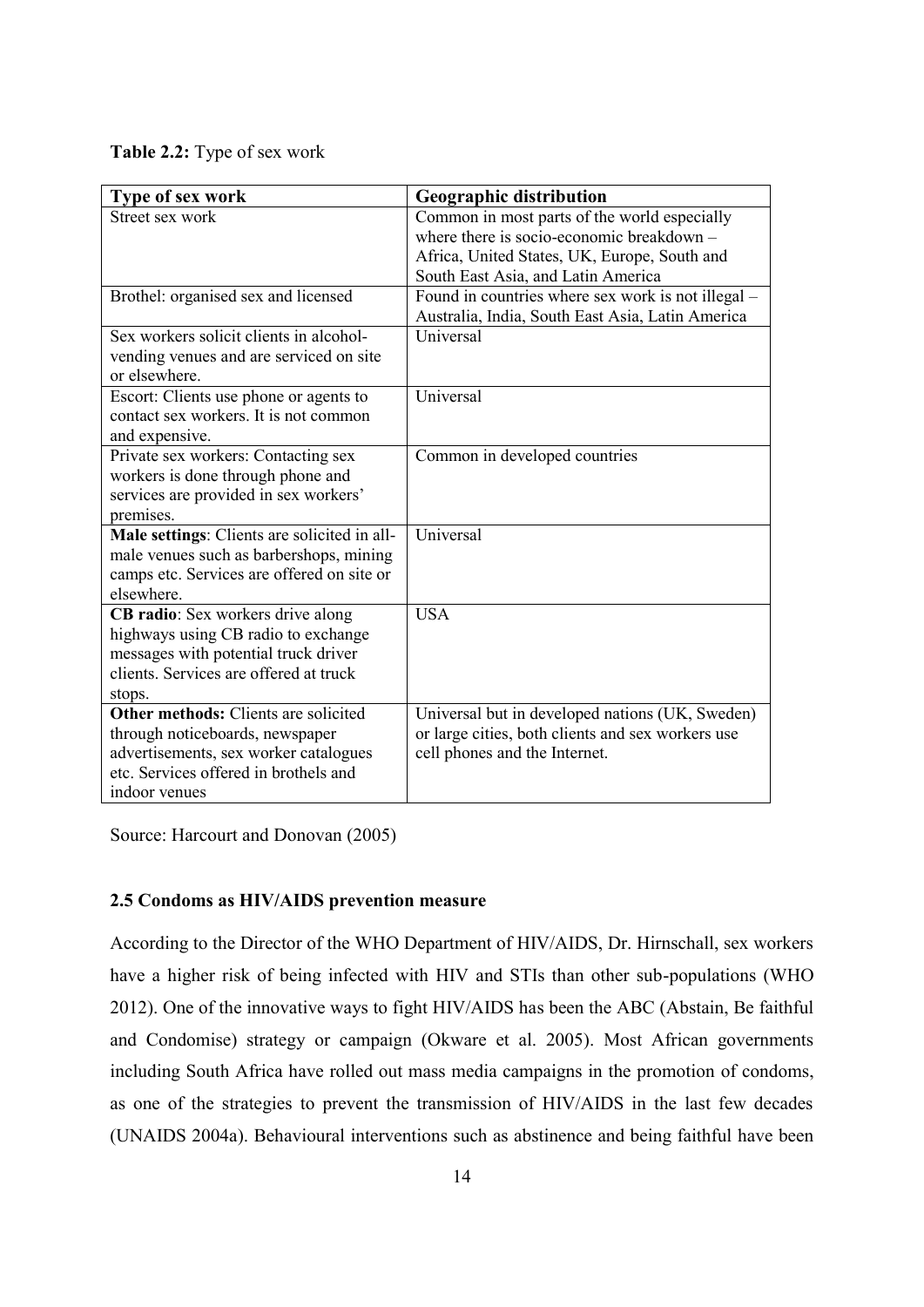developed to relay health-related, psychological and social gains of not engaging in sexual activity. Over the years, research has indicated that such kind of interventions have little impact in the prevention of HIV transmission [\(Underhill et al. 2007\)](#page-65-6). Other interventions that have been given priority include encouragement to lower the number of sexual partners, using female-controlled barriers, masturbation, avoiding physical trauma with sex and promptly recognising and treating sexually transmitted diseases (UNAIDS 2008).

### <span id="page-23-0"></span>**2.6 Male condom**

According to UNAIDS (2004), a male condom is a sheath worn over the penis, while a female condom is worn inside the vagina during sexual intercourse to prevent pregnancy, transmission of HIV and sexually transmitted infections (UNAIDS 2004b). Thus far, the male condom has systematically been proven to be the single, most efficient, available technology to lower sexual transmission of HIV and other STIs (UNAIDS 2004b). Basing on evidence from research among HIV heterosexual discordant partners, it has been concluded that if condoms are used correctly and consistently, the risk of HIV transmission is significantly reduced from men to women and vice versa (Holmes et al. 2004). Scientific laboratory studies have also proved that male latex condoms are impervious to communicable agents found in genital discharges (WHO 2013a).

While it is debatable whether one can attribute the drop of national HIV rates to any one programme, there is increasing evidence that targeted condom programmes have resulted in positive risk reduction and decreased levels of HIV infection in a number of countries with mature or concentrated HIV epidemics [\(WHO 2011\)](#page-65-1). Uganda was one of the first countries that had high HIV/AIDS prevalence in the 1990s. The Ugandan government responded to the epidemic by increasing condom use, in combination with encouragement of delaying sexual debut; this resulted in the decline of HIV prevalence (Singh et al. 2003). Thailand implemented the 100% condom intervention which was associated with an increase in condom use among sex workers and their clients (from 14% to 94% from 1989 to 1993) and that had a dramatic positive impact in the transmission of HIV/AIDS to the general population [\(Hanenberg et al. 1994,](#page-61-5) (UNAIDS 2004b). A similar policy in Cambodia resulted in stabilisation of HIV prevalence nationally, while substantially decreasing prevalence among sex workers (UNAIDS 2004b) In Brazil, the rolling out of condom promotion was done early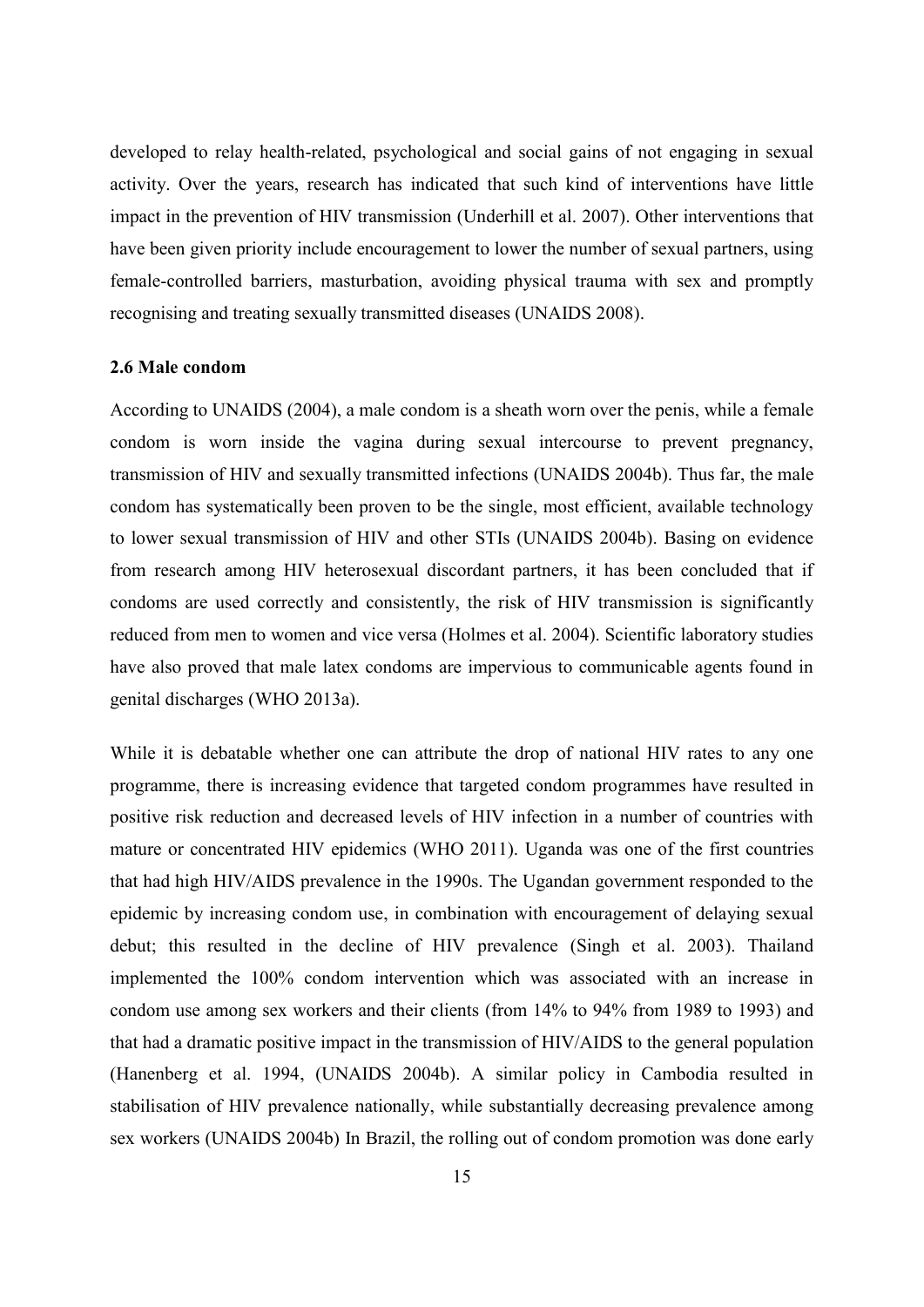to HIV-susceptible groups and the general population – this successfully contributed to the continuous control of the epidemic (UNAIDS 2004b).

According to Wojcicki and Malala (2001), there are different ways in which the male condom might be used. The most common way of using the condom is through penile to vaginal sex or vaginal to penile sex, followed by penile anal sex and oral genital sex (Wojcicki and Malala 2001). Protection is compromised when people switch between unprotected oral sex to possibly protected vaginal sex, acts of vaginal (or anal) intercourse with delayed application or early removal of the condom (Wojcicki and Malala 2001). The Centre for Disease Control (CDC) guidelines recommends correct and consistent condom use in all sexual behaviours and activities (Workowski et al. 2010).

### <span id="page-24-0"></span>**2.7 Female condom**

The female condom was first introduced in the early 1990s; it received a lot of attention due to its prevention potential to help correct power dynamics in heterosexual relationships skewed in favour of men (Minnis et al. 2003, [Mathenjwa and Maharaj 2012\)](#page-62-2). The female condom gives women a variety of options in the protection from HIV, especially with men who insist on having unprotected sex. According to Mathenjiwa and Maharaj (2012), for the first time women have the power to decide whether to use or not, and when to insert the female condom. Varga (2001), highlights that FCSWs have the option to fake unprotected sex by putting on or wearing a female condom charging more money. Further review of literature indicates that the device is effective in increasing protected sex acts six fold to eightfold and lowering the incidence of STIs [\(Hoke et al. 2007\)](#page-61-0). However, there are scholars who maintain that the use of the female condom must not be overrated; they argue that its use still requires male cooperation and that women do not make sexual decisions alone [\(Chersich and Rees](#page-64-5)  [2008\)](#page-64-5). Although female condoms are available in public spaces such as bars, public spaces and health care centres, they remain underutilised as an HIV-prevention strategy in South Africa.

### <span id="page-24-1"></span>**2.8 Dynamics of condom use**

Most research and interventions targeting FCSWs have focussed on prevention of HIV and AIDS through condom promotion, with the emphasis being put on correct and consistent use,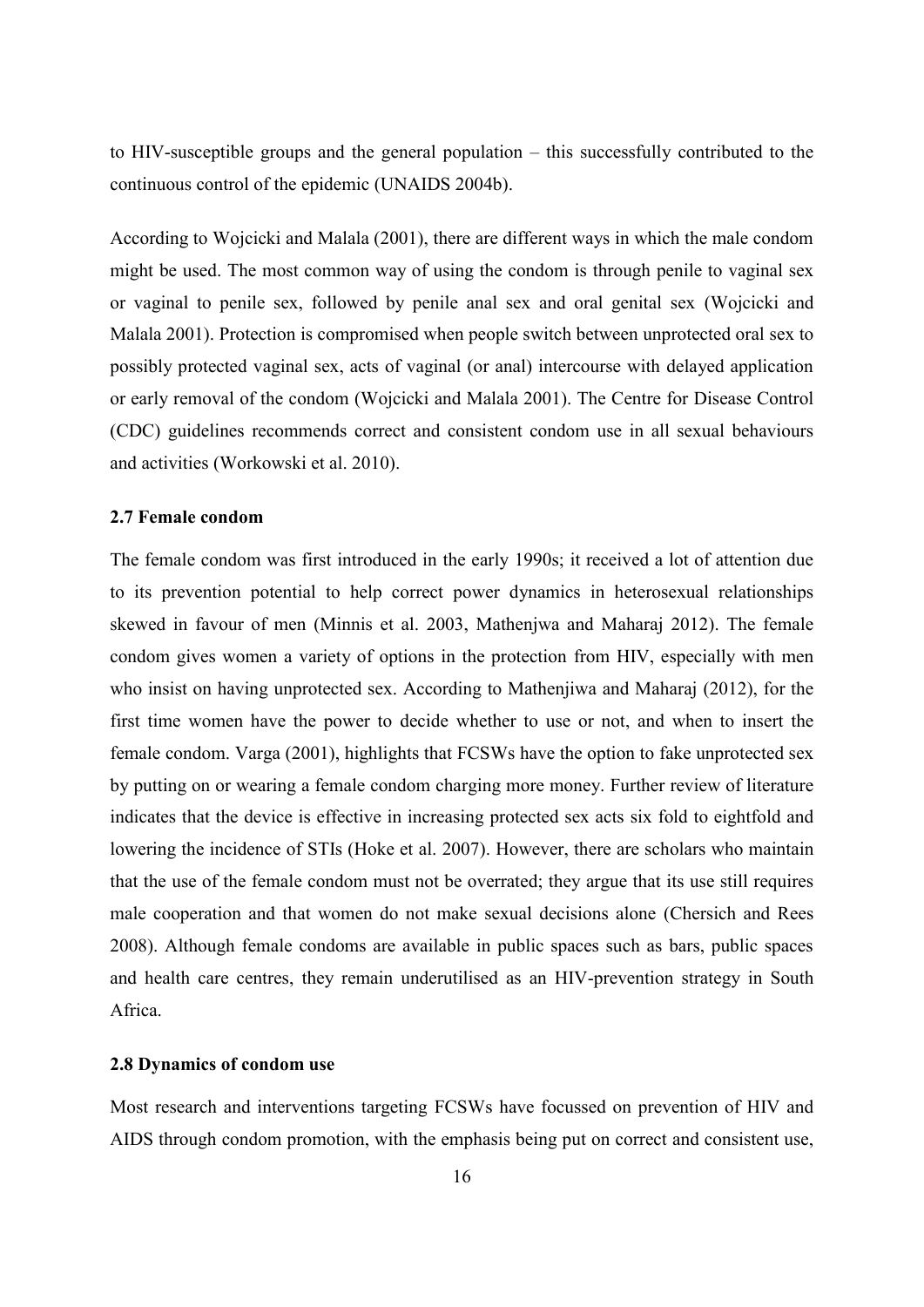with little attention being put on the timing of condom use negotiation [\(Brahme et al. 2006\)](#page-62-3). A growing body of literature indicates that correct and consistent use of condoms is linked to communication between partners, which, in most cases, does not take place in African societies [\(Wong et al. 1994\)](#page-66-1). In a study with FCSWs serving male truck drivers in a South African setting, women fail to negotiate to insist on condom use for fear of loss of income and physical harassment [\(Karim et al. 1995\)](#page-61-4).

One contextual factor that determines the use or non-use of condoms pertains to working sites and the working conditions in which FCSWs find themselves. Condom use in developed countries seems to be higher in indoor settings and organised prostitution. Research conducted in Nevada points out that FCSWs operating in a legalised setting are in a better position to communicate and negotiate condom use with clients and management providing them with safe places, hence the chances of harassment are reduced [\(Hanenberg et al. 1994,](#page-61-5) Albert et al. 1995). In India it was found out that street-based FCSWs are nearly three and a half times less likely to use condoms with clients when compared to sex workers who work in brothels [\(Brahme et al. 2006\)](#page-62-3).

#### <span id="page-25-0"></span>**2.8.1 Economics and condom use**

Anecdotal data suggests that sex workers who use condoms face large income losses because clients have a preference for condom-free sex [\(Rao et al. 2003,](#page-63-4) [Bucardo et al. 2004\)](#page-60-3). The importance of the economic situation of sex workers in determining condom use cannot be underestimated [\(UNFPA 2013\)](#page-65-7). Economic incentives play a role in the determination of condom use by FCSWs in both developed and developing countries [\(Jackson and Highcrest](#page-61-6)  [1996,](#page-61-6) [Basuki et al. 2002,](#page-59-2) [Bucardo et al. 2004\)](#page-60-3). In developed countries, sex workers become more vulnerable and fail to negotiate safe sex during economic recessions. In most cases, males are financially more stable than women and dictate use or non-use of condoms during a sexual encounter with FCSWs [\(WHO 2011\)](#page-65-1).

Money is the key determining factor in the willingness to engage in high-risk sex without a condom by FCSWs and that outweighs health concerns [\(Varga 2001,](#page-65-5) [Bucardo et al. 2004\)](#page-60-3). In South Africa, research has suggested that 67% of unprotected sex is due to financial incentives offered by male clients [\(Varga 1997\)](#page-65-3). South African sex workers in Johannesburg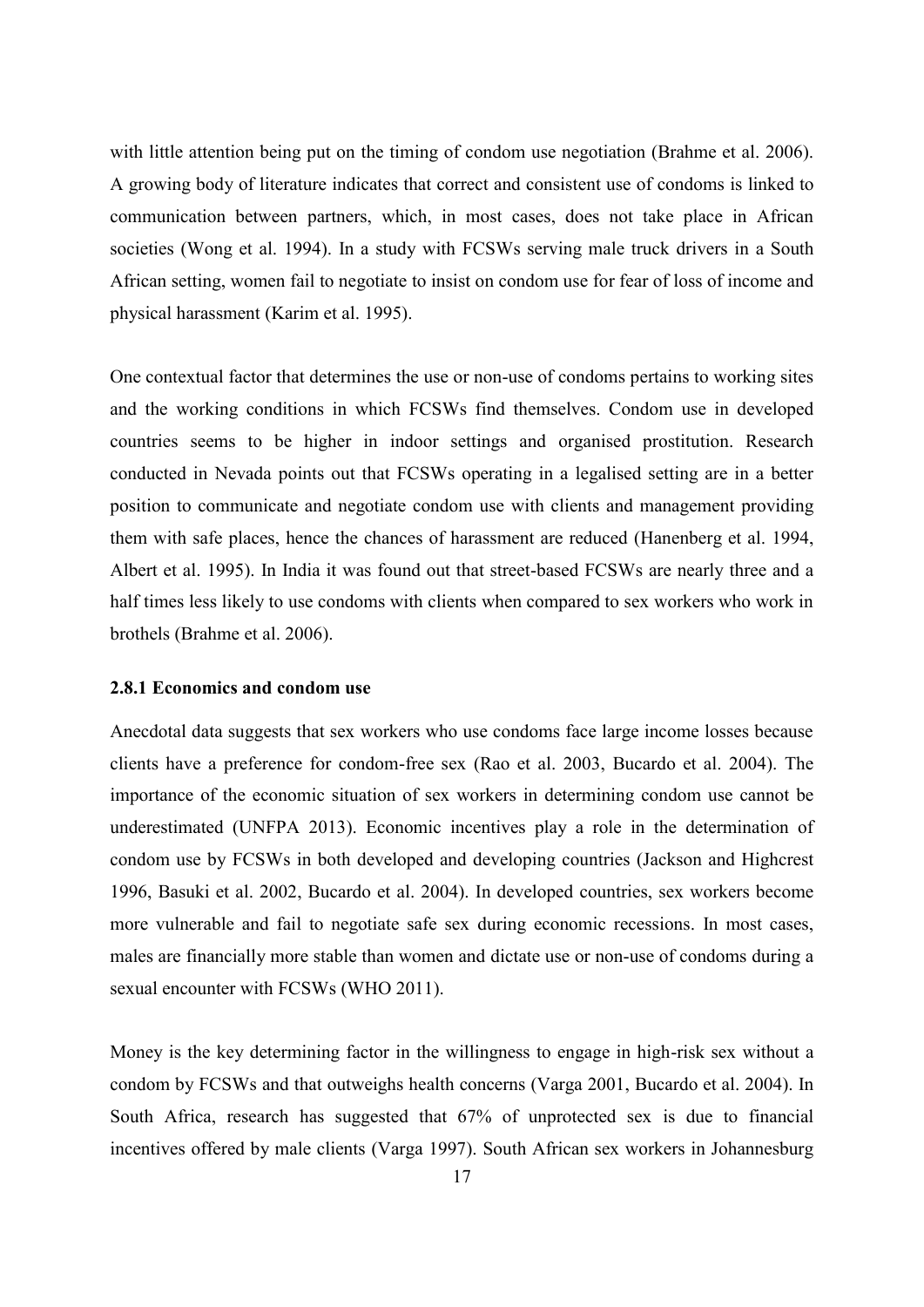indicated that the common reason for choosing not to use condoms was the offer of more money for unprotected sex (Wojcicki and Malala 2001). In this study it was established that economic hardship and consequent competition between women for clients contributes to unsafe sex. In the early 90s, it was reported that FCSWs who accommodated sex without a condom attracted more clients than those who insisted on condom use (Wojcicki and Malala 2001).

### <span id="page-26-0"></span>**2.8.2 Condom use in steady, regular and casual relationships**

In several studies, FCSWs sexual partners are grouped into two groups namely: steady/ personal clients and professional/casual [\(Varga 2001\)](#page-65-5). Steady/personal relationships involve clients who have been in a relationship with sex workers for a considerable period of time. The relationships tend to develop due to frequency of service provision and trust that both partners build over time. As a result of trust, FCSWs regard regular clients as clean and safe, trustworthy, emotionally intimate and loving; this compromises the use of condoms for fear of losing regular income [\(Varga 2001,](#page-65-5) [Adu-Oppong et al. 2007,](#page-59-3) [Kayembe et al. 2008\)](#page-61-7). Steady clients who are confident are likely to be afforded sex without a condom; attractiveness of clients also influences FCSWs decision to abstain from condom use [\(Martina et al. 1995\)](#page-62-4). According to Varga (2001), steady clients contributed 8% of the unprotected sex with FCSWs in Durban.

In Mexico, FCSWs stated that they rarely used condoms with their steady partners for a number of reasons that included the view of condoms as symbolic barriers to intimacy, love and feelings of connectedness; non-use of condoms was regarded as a manner of distinguishing private life and their work [\(Castañeda et al. 1996\)](#page-61-2). In another study it was observed that FCSWs reiterated that condoms create distance with their clients, thereby limiting intimacy behaviours such as kissing [\(Warr and Pyett 1999,](#page-65-8) Sanders 2002, [Allen et al.](#page-60-5)  [2003\)](#page-60-5). In other instances, FCSWs avoided communication regarding condom use with their steady clients, while others lied about multiple partners (Syvertsen et al. 2013).

Despite the evidence that FCSWs are aware of the dangers of engaging in unprotected sex, promoting condom use in settings of regular non-paying partners of sex workers in Malawi resulted in more than a 20% increase in condom use with professional or casual clients, but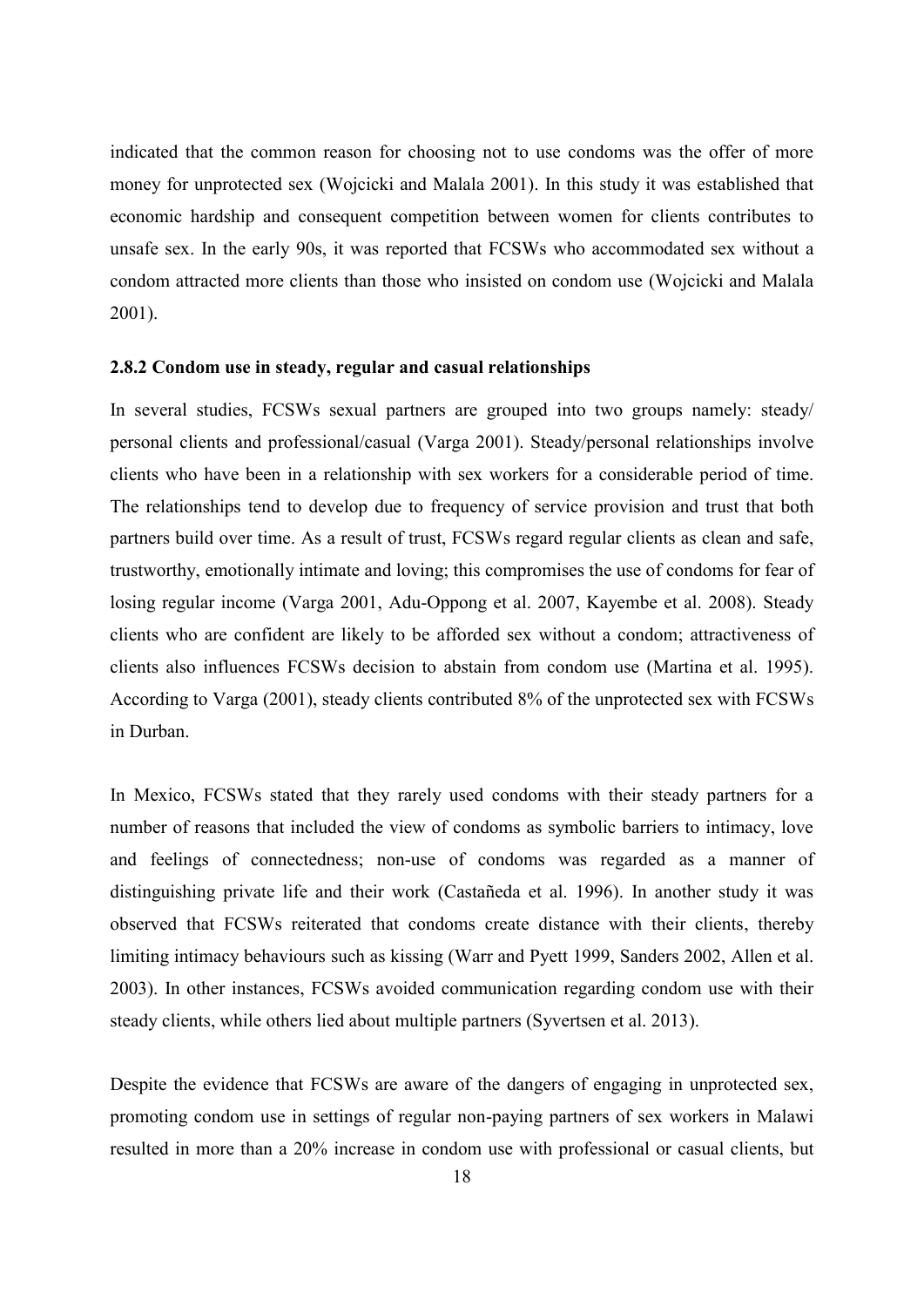condom use with regular partners did not increase (Walden et al. 1999). This implies that FCSWs insist on condom use when providing services to professional or casual clients (professional or casual clients are male clients who do not necessarily have a relationship with female sex workers). The majority of FCSWs entertain clients they do not know and have hardly any information about them. Sex with casual clients is strictly on business terms, with consistent condom use all the time [\(Varga 1997\)](#page-65-3). Casual clients are considered "dirty" "unsafe", "untrustworthy" and emotionally sterile [\(Varga 2001\)](#page-65-5). In studies carried out in Zimbabwe and Benin, commercial sex workers differentiated condom use between steady partners and professional clients. Even where condom use by FCSWs increased, it still remained low in steady relationships as compared to professional relationships (Ray et al. 2001, [Alary et al. 2002\)](#page-59-4). FCSWs in Johannesburg, South Africa indicated that they were not prepared to engage in unprotected sex with a stranger, but would throw away their HIVprotection values with steady clients who were considered to be a source of steady income (Wojcicki and Malala 2001).

### <span id="page-27-0"></span>**2.9 Risk perception**

The HIV infection rate among FCSWs varies by geographical epidemic typology, structure of sex work, and overlapping nature of HIV-risk behaviours such as alcohol intake. There are essentially three forms of risk: behavioural, biological or biomedical, and structural risks (Cwikel et al. 2008). At individual level are behavioural risk factors such as experiencing high-risk sexual exposures through many concurrent multiple partners. Biologically or biomedically includes the high prevalence of bacterial sexually transmitted infections in sex workers; the synergistic relation between HIV and STIs compounds their risks [\(Baral et al.](#page-61-0)  [2012a\)](#page-61-0). Structural risk factors such as poverty, sexual violence, power dynamics of sex work, legal and regulatory factors among others have been shown to contribute to sex workers' increased risk of HIV infection by limiting their ability to negotiate safer sex [\(Rosenheck et](#page-63-5)  [al. 2010\)](#page-63-5).

Further analysis of FCSWs sexual behaviours by scholars has pointed to the relationship between higher service charges and perceived risk of contracting HIV/AIDS [\(Ntumbanzondo](#page-62-5)  [et al. 2006,](#page-62-5) [Rou et al. 2007\)](#page-63-6). Sacco et al. (1990) suggests that the HIV status of partners has an influence on the use of condoms; study participants who believe or assume that their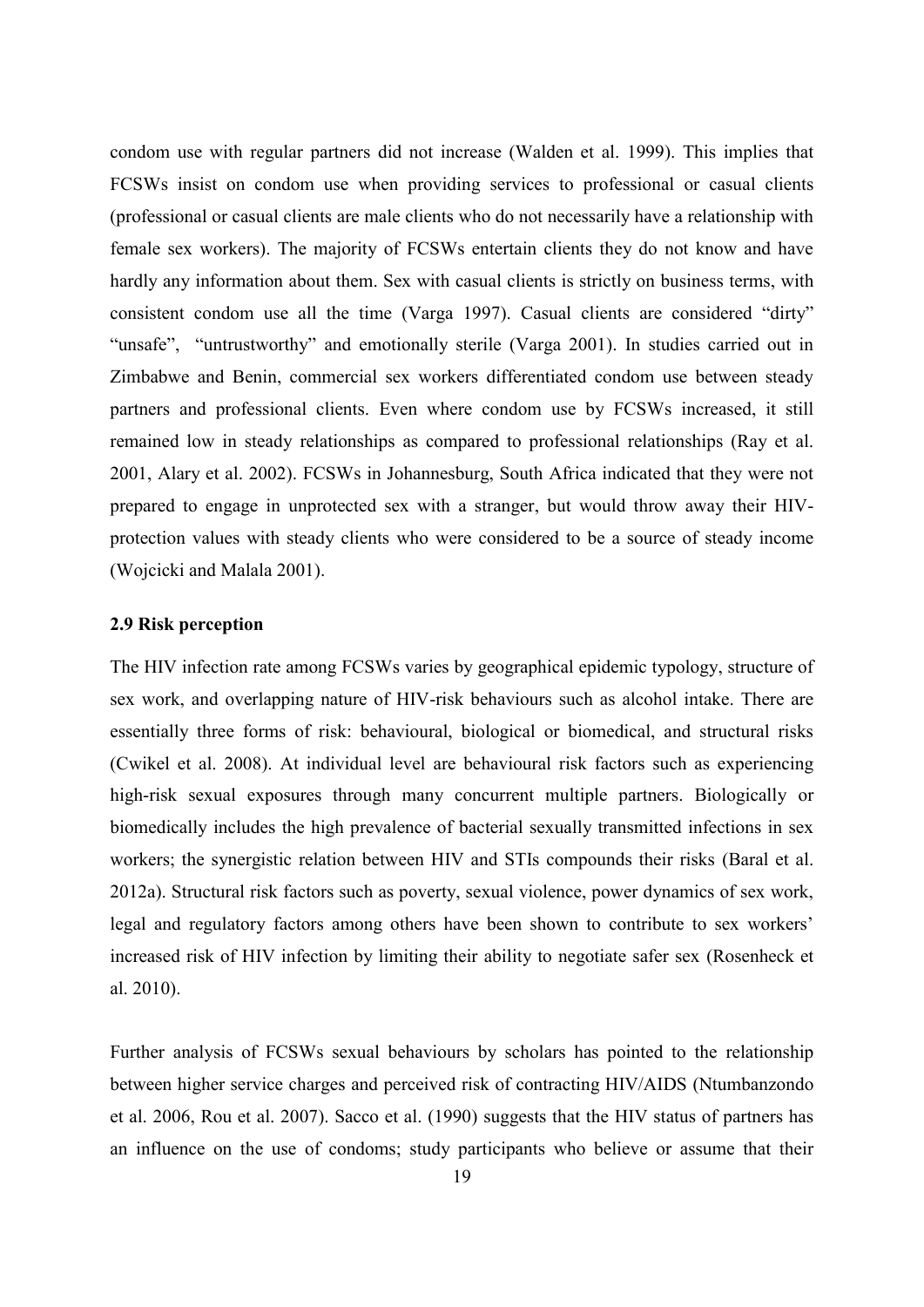partners are not infected by HIV may easily accommodate sex without a condom and assume that they are negative. It is also argued that HIV positive clients may deliberately conceal their status out of fear that condom use will be insisted upon [\(Sacco et al. 1990\)](#page-63-7). Some studies have found a strong association between HIV-negative participants and inconsistent condom use with paying clients [\(Maharaj 2006,](#page-62-6) [Anderson et al. 2007,](#page-59-5) [Shobo 2007\)](#page-64-6). Other FCSWs would insist on condom use during vaginal sex but not oral sex, as they allege that clients took longer to reach orgasm when putting on condoms (Wojcicki and Malala 2001). In Indonesia, the main reasons for FCSWs not using condoms were the beliefs that boyfriends, native Indonesians and healthy-looking clients cannot spread STIs. At times sex workers do not use condoms after taking antibiotics as an HIV preventive measure [\(Basuki et al. 2002\)](#page-59-2).

### <span id="page-28-0"></span>**2.9.1 Influence of substance abuse**

Scholarly articles reiterate that alcohol and drug use are associated with increased risk behaviour due to the impairment in both judgement and decision-making [\(Kalichman et al.](#page-61-8)  [2008,](#page-61-8) [Wechsberg et al. 2008\)](#page-65-9). The abuse of alcohol and other intoxicating substances is rampant among younger and poorer sex workers in Africa (Macklean et al. 2010). When intoxicated, FCSWs' ability to negotiate correct and consistent condom use is compromised [\(Clift et al. 2003\)](#page-60-6). Taking alcohol, dagga or hard drugs such as mandrax negatively affect the use of condoms among FCSWs [\(Varga 1997\)](#page-65-3). The recurring point from various international studies is that substance abuse is common among FCSWs and that intoxication does not only affect sexual decision-making but also impedes condom use [\(Lowndes 2007\)](#page-62-7). According to WHO (2011), FCSWs negotiate and insist on condom use before getting drunk but, when intoxicated, the use or insistence of condom use is compromised.

### <span id="page-28-1"></span>**2.10 Sociocultural factors**

South Africa is a country with various traditional practices, beliefs, norms and values that unfortunately negatively contribute to increased risky sexual practices in the general populace. Cultural practices include contraceptive use, dry sex practices, unequal gender power relations, polygamy, violence and sexual violence, sexual networking, perspectives on sexual orientation, explanatory models for disease and misfortune, among others [\(UNESCO](#page-59-4)  [2002\)](#page-59-4). Although contemporary influences have been blended with local tradition, there are some practices that are dominant and put both women and men at risk of contracting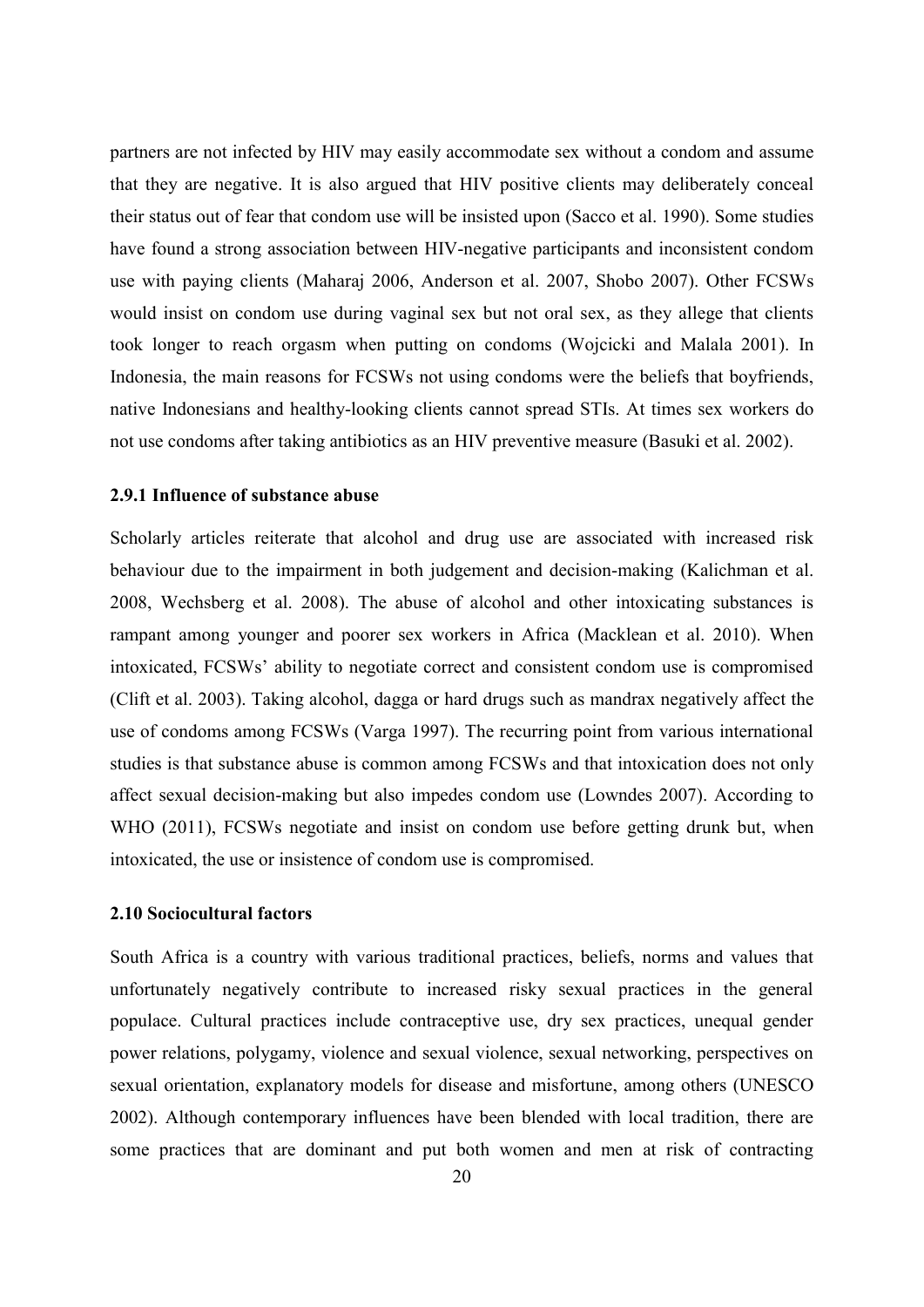HIV/AIDS. The extent to which both males and females are able to define several characteristics of their sexual lives, for example, the power to negotiate for safe sex, is critical in determining their vulnerability to HIV/AIDS.

Socio-cultural norms define and contribute to masculinity and femininity, which in turn create unequal power relations between women and men in society [\(WHO 2011\)](#page-65-1). The power imbalance gives men authority, access to information, resources and freedom to make decisions on sexual issues; women are expected to be submissive and thus are more vulnerable to HIV than men.

African patriarchal societies encourage men to be dominant in all sexual activities. This implies that men make decisions about the use or non-use of condoms as an HIV preventative measure. In addition, the African patriarchal societies encourage men to engage in risky sexual behaviours as a way of proving manhood. Multiple partnering is closely linked to constructions of masculinity, which define them as the norm for men [\(Peacock and Levack](#page-61-0)  [2004\)](#page-61-0). In many cultures, variety in sexual partners is seen as essential to men's nature [\(WHO](#page-65-10)  [2002\)](#page-65-10). Relative to women, men are more likely to have multiple partners simultaneously, more likely to be unfaithful to their regular sexual partner, and more likely to buy sex [\(Peacock and Levack 2004\)](#page-61-0).

The influence of harmful cultural norms and practices such as dry sex puts FCSWs at the risk of contracting HIV/AIDS. Dry sex or vaginal douching is one of the cultural practices that aims to increase men's sexual pleasure [\(Baleta 1998\)](#page-59-6). Dry sex involves cleaning of the vagina with a variety of substances in an effort to make it dry before or after sex; such a practice has the potential to disturb the genital mucosa or to cause inflammation, increasing the risk of acquiring HIV by women (WHO 2011). It has also been suggested that bacterial vaginosis, associated with vaginal cleansing, could be an intermediary factor between vaginal practices and HIV infection (WHO 2011). In a study carried out in Kenya, it was found that the insertion of substances in vaginas by sex workers puts them at higher risk of acquiring HIV [\(Sandy et al. 2012\)](#page-63-8). According to Bagnol and Mariano (2008), this practice has negative implications for the uptake of HIV prevention strategies such as microbicides and condoms. Some sex workers use a variety of substances as a way of reducing the chances of contracting HIV after engaging in unprotected sex [\(Sharma 2006\)](#page-64-7).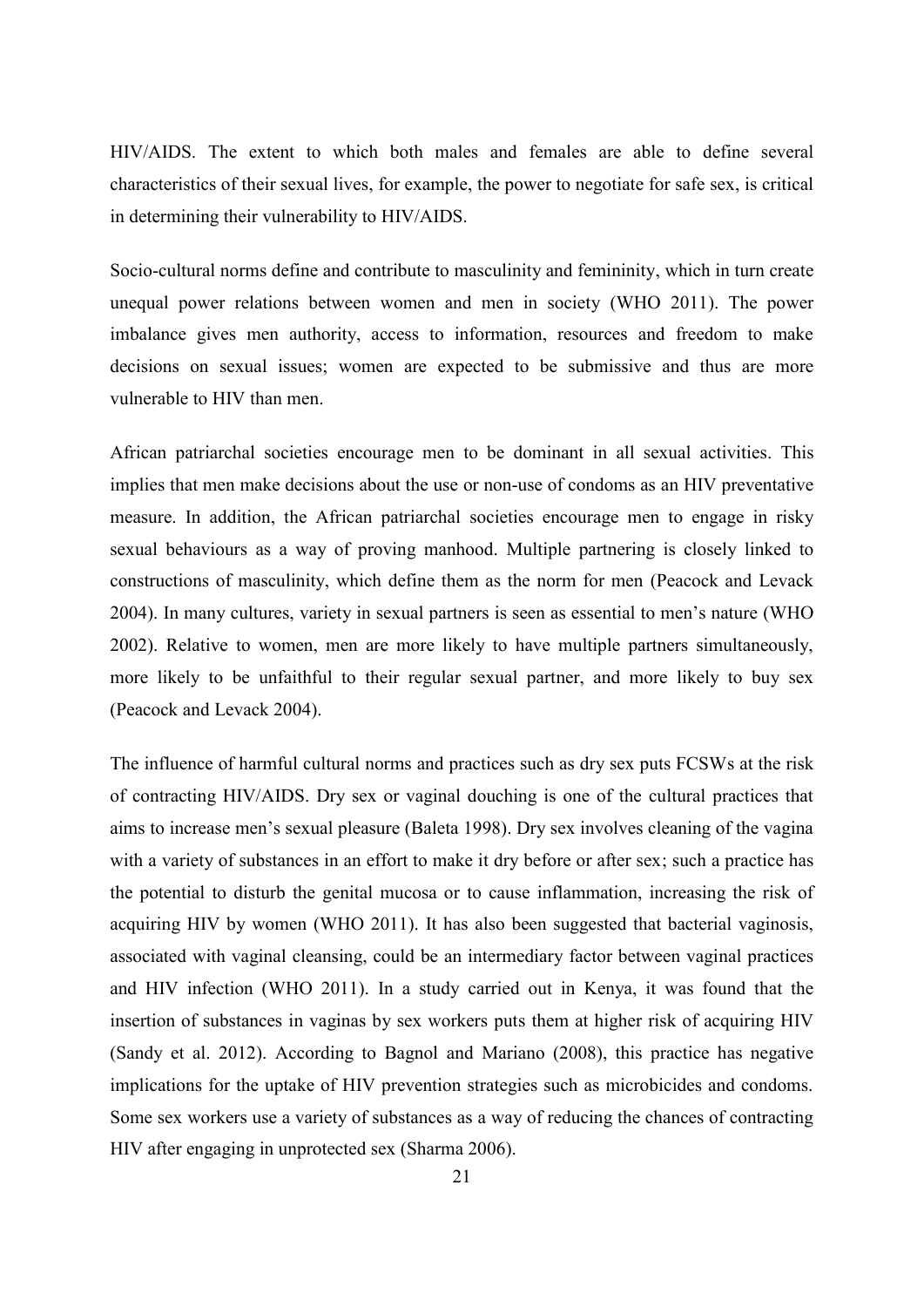Acculturation has seen some of the black population practising anal and oral sex, which puts them at higher risk of contracting HIV/AIDS, as condoms are rarely used in these acts. In South Africa, research suggests that sex workers who had only performed oral sex had a low risk of contracting HIV, but sex workers who practised anal sex were thee and a half times more likely to get HIV [\(Wechsberg 2006\)](#page-65-11). In a nutshell, men are perceived to be superior and women are perceived to be inferior; as a result, men are expected to make final decisions about the use of condoms during sexual intercourse.

### <span id="page-30-0"></span>**2.11 Physical violence**

Violence against women is a common challenge in South Africa and it is strongly linked to masculinity and femininity issues as dictated by culture. Violence is not just a matter of individual acts and behaviour, however. Violence is institutionalised and rooted in histories and structures of inequality and oppression, including patriarchy, colonialism, racism, and economic exploitation [\(Peacock and Levack 2004\)](#page-61-0). In an attempt to maintain superiority, it is reported that men often use violence over women [\(Benson 1998\)](#page-59-7) and FCSWs are not spared from physical and sexual violence. FCSWs are regularly raped; condoms are rarely used in such situations and this increases the risk of contracting HIV infection (Wojcicki and Malala 2001). In a study carried out in the Free State Goldfields, South Africa, FCSWs were afraid to insist on condom usage as they feared violence from clients [\(Leclerc-Madlala 2003\)](#page-59-4). Research conducted in Bangladesh, Namibia, India and Canada reveal that many street sex workers experience violence in the form of rape, being beaten, slashed, choked, among other acts (Hubbard and Zimba 2003, [Shannon et al. 2008\)](#page-64-3). What further complicates the situation is that the FCSWs cannot report such kind of abuses because sex work is illegal in South Africa.

According to WHO (2013a), women who are physically abused lack the confidence to negotiate safer sex; their partners become violent if denied condomless sex. FCSWs targeting truck drivers between Durban and Johannesburg failed to insist on condom use because clients complained that sex without a condom was not satisfactory and clients became more violent (Karim et.al. 1995). Furthermore, FCSWs live precarious lives, are sometimes harassed by law enforcement agents and at times cannot afford to have condoms, which increases their vulnerability to HIV and other health concerns.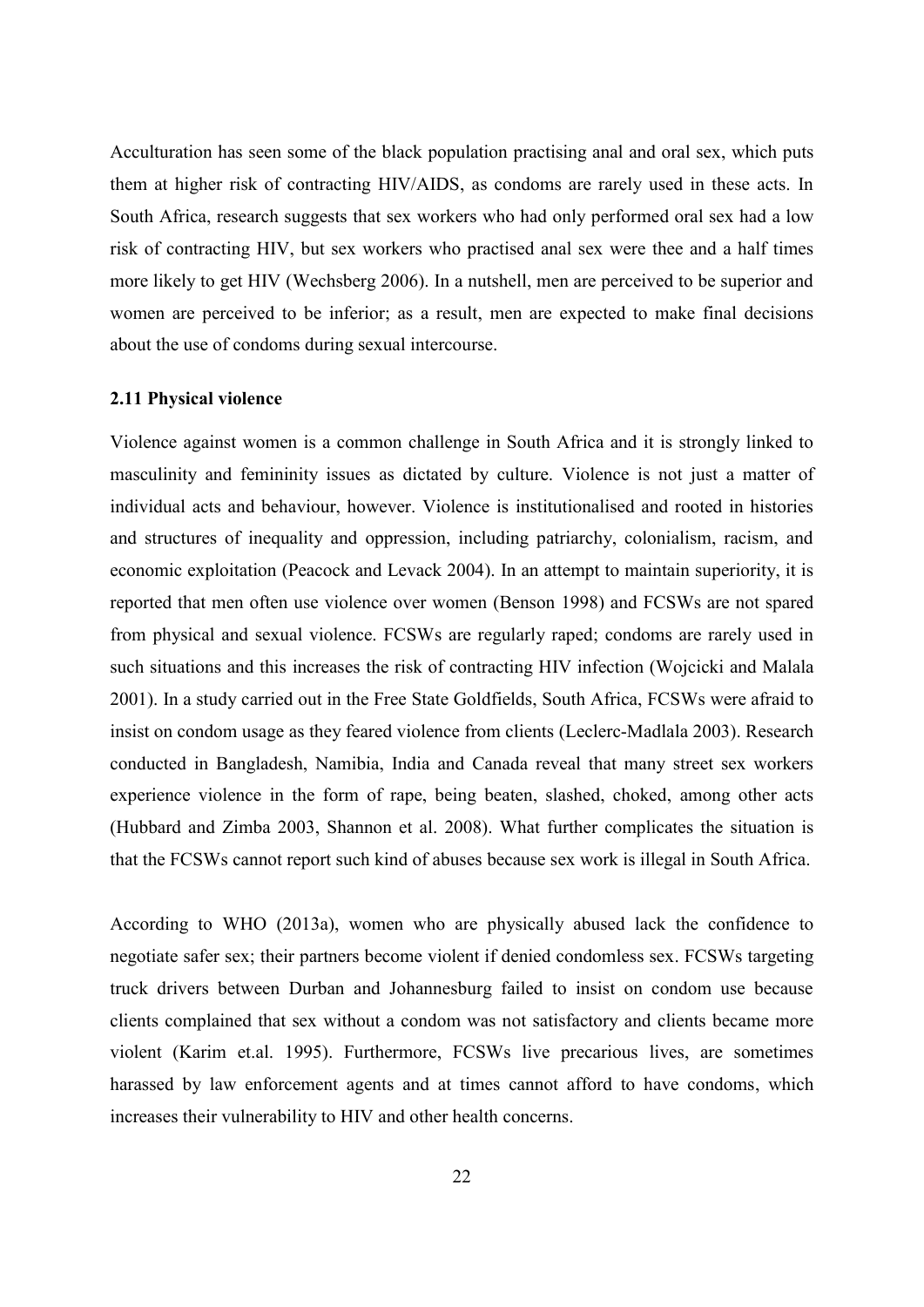### <span id="page-31-0"></span>**2.12 Other issues**

The current legal situation in South Africa involves the criminalisation of sex work with consequences such as the abuse of sex workers' rights, violence against them and abusive treatment by law enforcement agents [\(Farley 2005\)](#page-60-7). Criminalisation seeks to decrease or eliminate the sex industry and is supported by activists who oppose sex work, basing their arguments on moral, religious or feminist grounds [\(Hughes and Roche 1999,](#page-59-4) [Brents et al.](#page-61-2)  [2010\)](#page-61-2). Without protection by the law, FCSWs are left vulnerable to HIV/AIDS and other human rights abuses. They are raped, forced to have sex without condoms, and physically abused by clients and agents [\(Mossman 2007\)](#page-62-3). Research suggests that where sex work has been legalised, for instance in the Netherlands, Germany, Iceland, Switzerland, Austria, Denmark, Greece, Turkey, Senegal and the State of Nevada in the USA, levels of violence against FCSWs are low. The legalisation of sex work is associated with the improvement of relationships between sex workers and police, a decrease in trafficking or commercial exploitation of women, and FCSWs are better placed to negotiate condom use with clients [\(Mossman 2007\)](#page-62-3).

Promoting condom use without making them available is futile. A growing body of literature indicates that improved availability of free condoms in high risk places leads to increase in condom use among people with multiple partners [\(Glanz and Rimer 1997\)](#page-61-3). Condom promotion in Thailand resulted in condoms being frequently used which led to a drop in HIV prevalence. In other studies, it has been established that there are other variables that interfere with non-use of condoms with clients, which include the age of the female sex worker, marital status, literacy level, financial status, poor social support, her family being unaware of sex work and a lack of participation in FCSWs support groups, among other reasons (National Institute of Medical Statistics 2010). In India, it has been reported that knowledge that HIV can be prevented was associated with use of condom for penetrative sex between FCSWs and their clients [\(Dandona et al. 2005\)](#page-60-8).

In another study that assessed condom availability in clinics, shops, and other outlets in rural and urban South Africa, the results indicated that condoms were readily available in public health facilities (100%) but were not readily available in non-health facilities [10%] (Gilmour et al. 2000). The study concluded that condom awareness was not equally proportional to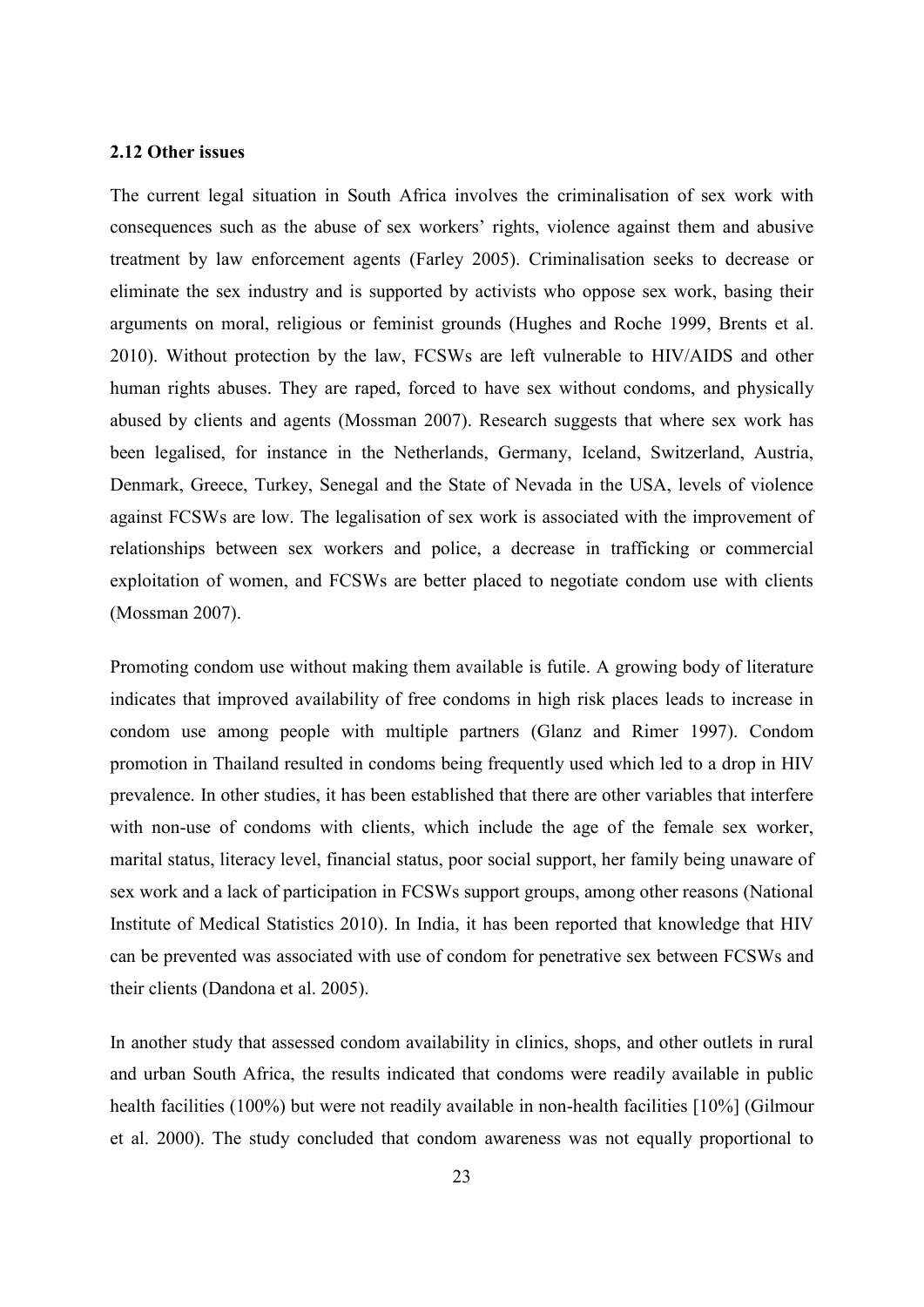condom availability. It has been argued that condom use depends on whether the condoms are available at the time of sex, convincing clients to use condoms or clients convincing sex workers to use condoms [\(Dandona et al. 2005\)](#page-60-8).

### <span id="page-32-0"></span>**2.13 Conclusion**

The chapter provided a comprehensive overview of existing literature on dynamics of condom use by FCSWs across the globe. Literature revealed that sex work is common in most African countries including South Africa and the dynamics of condom use by FCSWs is an important feature of the transmission dynamics of HIV [\(Steiner and Cates 2006\)](#page-64-8). FCSWs have knowledge of the importance of using condoms in HIV prevention. A growing body of literature indicates that there is inconsistent use of condoms by FCSWs in regular or steady relationships. Some of the reasons that influence the non-use of condoms with regular or steady partners include fear of loss of income, trust, intimacy and physical violence. Female sex worker who work in legalised brothels are better placed to negotiate condom use when compared to those who work in societies where sex work is criminalised. Condom use promotions have successfully been run in a number of countries, supporting the fact that prevention is better than cure. The next chapter discusses the research methods, instruments used and ethical considerations for the study.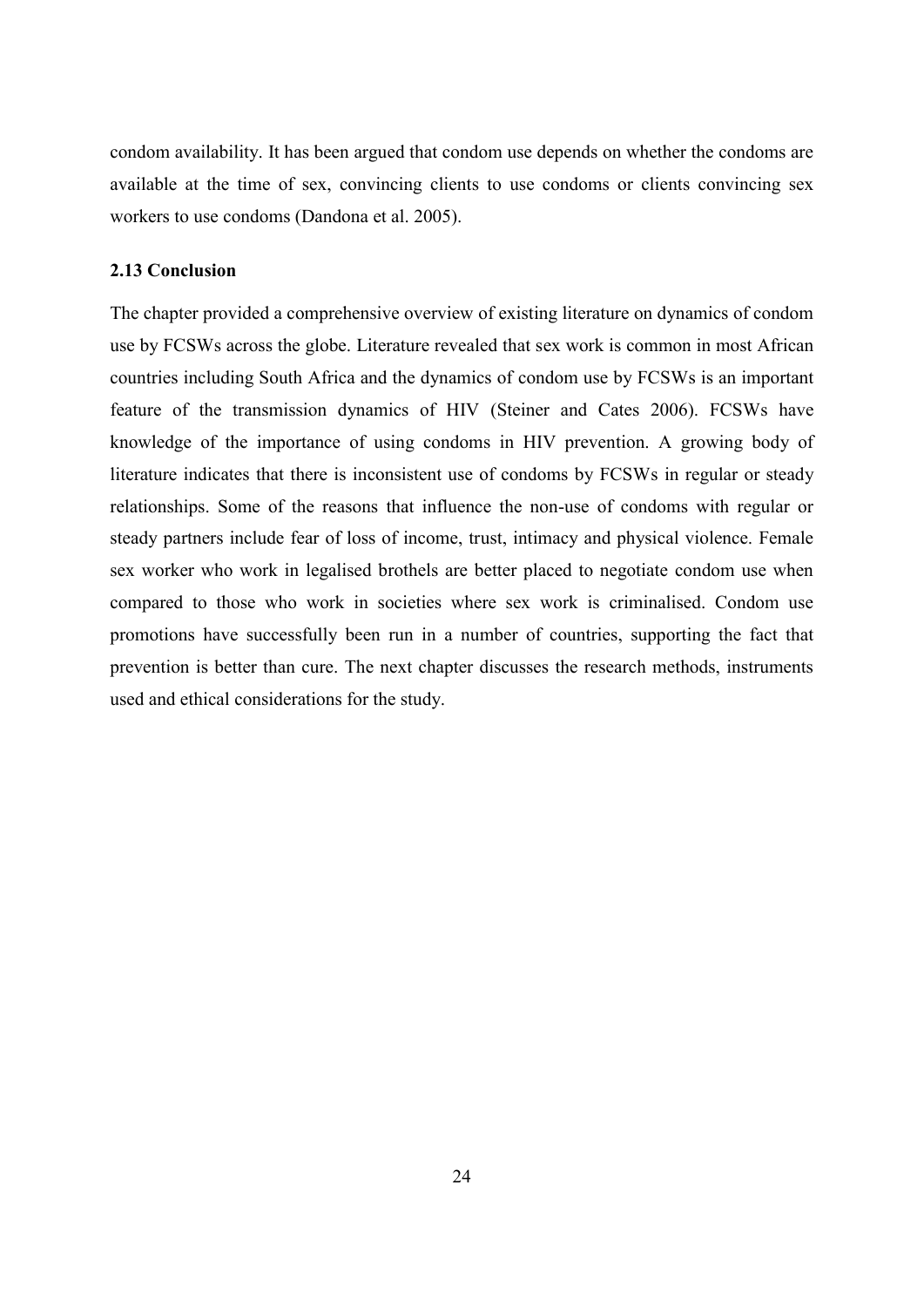## **Chapter 3: Methodology**

<span id="page-33-0"></span>The previous chapters brought to the fore previous research results on condom use by FCSWs across the globe. This chapter describes the methods used in data collection and analysis in the study. The first part describes the study context; the second part explains the methodology used, justifying why in-depth interviews were used and stating the strengths and weaknesses of the data collection technique. The last part of this chapter dwells on the limitations and ethical considerations of the study.

### <span id="page-33-1"></span>**3.1 Study context**

Durban is a coastal city with a harbour and many hotels at the beachfront which are frequented by female sex workers from different parts of the world. Durban sex workers were the focus of this work because KwaZulu Natal is the second most populous province with 10.5 million people [19.7% of total population] (Statistics South Africa 2013). Furthermore, the province has the highest HIV/AIDS prevalence (15%) in South Africa [\(UNFPA 2013\)](#page-65-7). Participants were drawn from the Durban Point area, South Beach, Glenwood, Berea, Umbilo and Morningside residential areas (see Figure 3.1 below).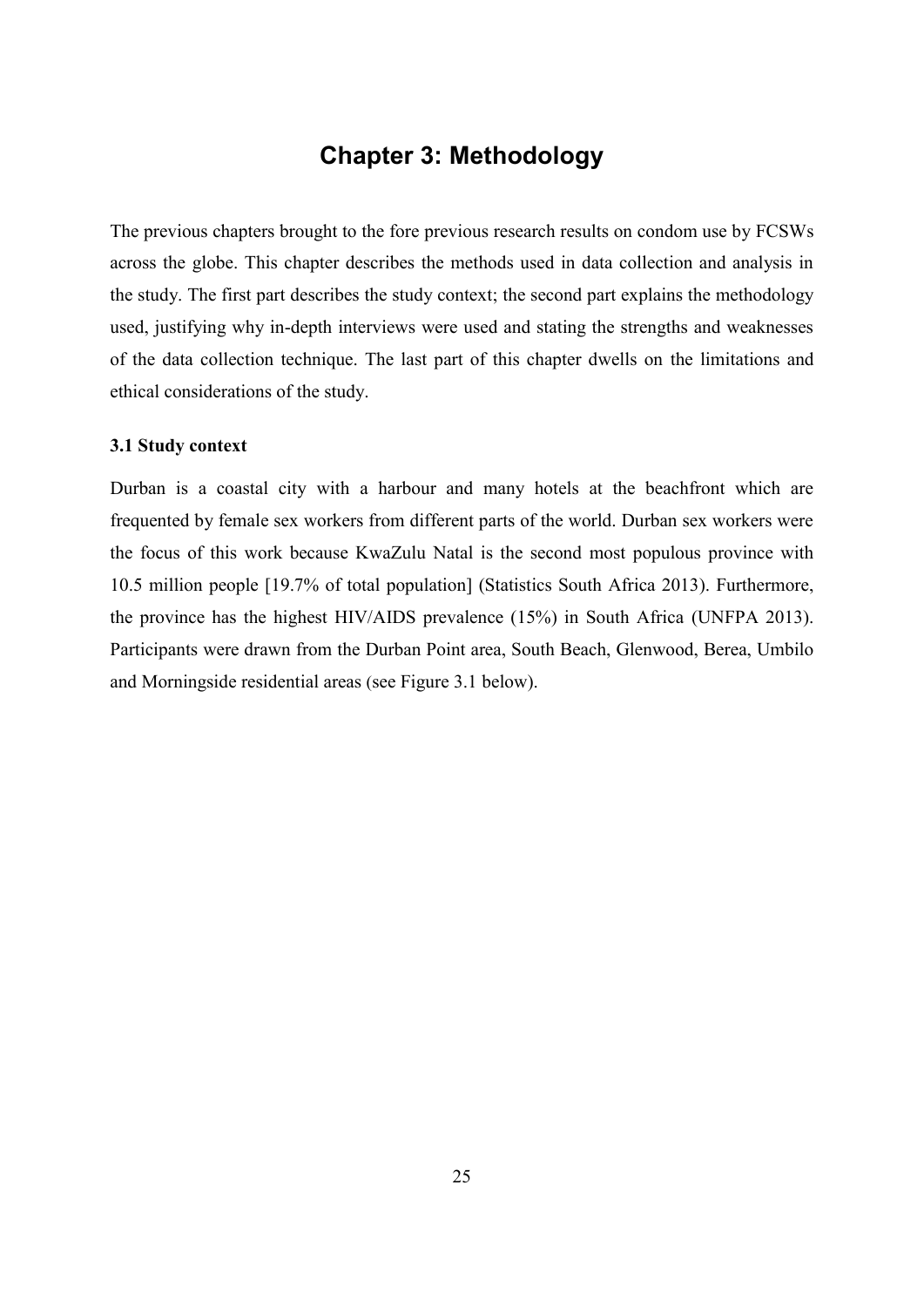## **Figure 3.1:** Map of Durban Central in South Africa



Source: AfriGIS (2014)

## <span id="page-34-0"></span>**3.2 Research methodology**

In-depth interviewing was employed in data collection for the study. In-depth interviewing involved intensive individual interviews with FCSWs to explore the dynamics of condom use. This technique was particularly useful in this study because the researcher wanted detailed information about the use of condoms from FCSWs. The interviews were used to provide the context in which condoms are used, particularly with regard to condom decision-making. An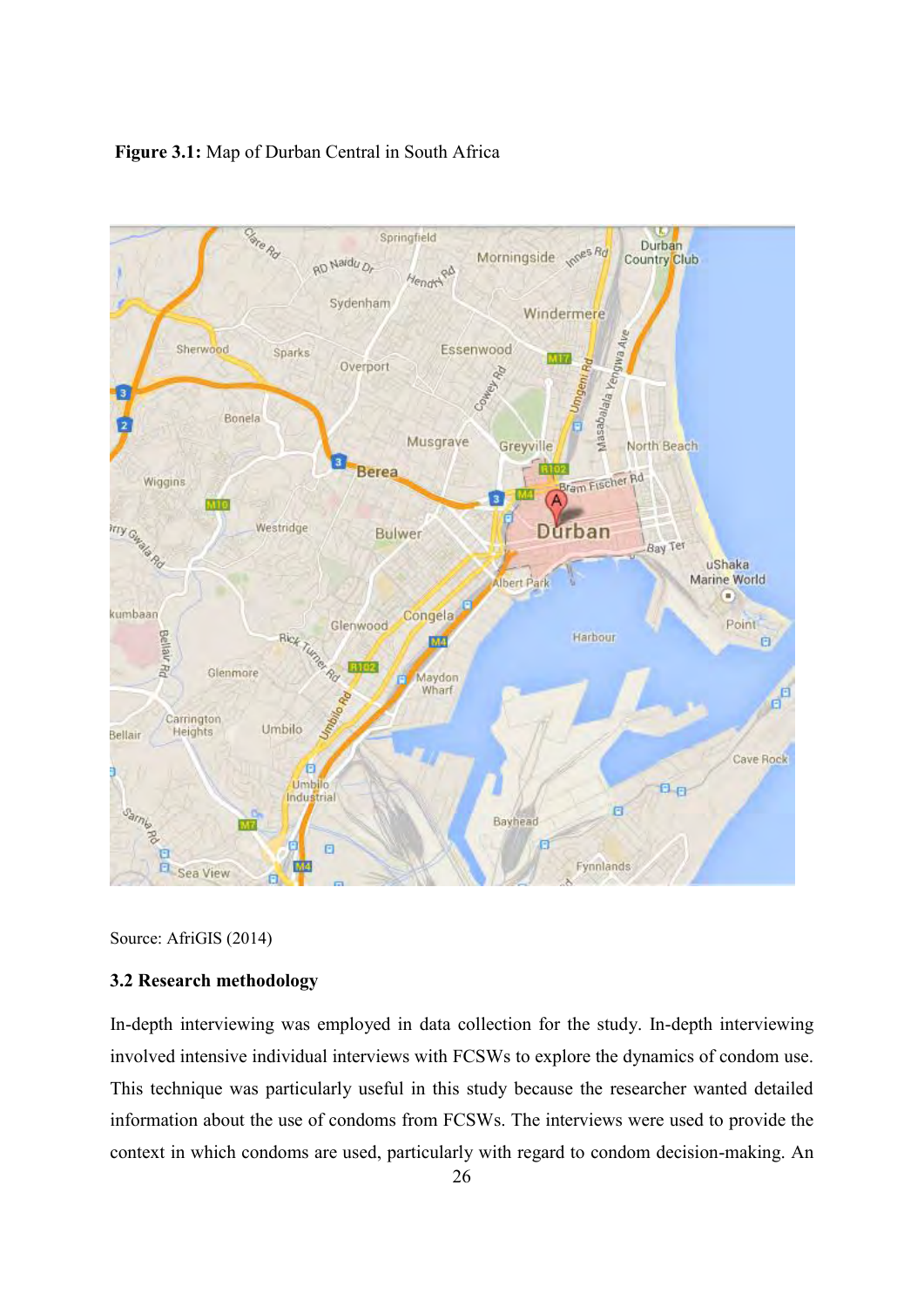in-depth interview guide was developed; it outlined a set of issues that were explored with each participant. The guide served as a checklist and ensured that all relevant issues about condom use were covered with each respondent, although the researcher was free to explore, probe, and ask questions that explicated and expounded on the dynamics of condom use by FCSWs.

The main advantage of in-depth interviews was that it allowed the researcher to collect detailed information that would not have been possible through other collection methods, such as surveys (Patton 2002). The interview guide gave room for the researcher to carefully decide on how to use the limited time availed by sex workers. The guide helped in interviewing a number of different people in a systematic and comprehensive way, by delimiting in advance the issues to be explored. Thus, the guide gave direction and sequence in which questions were asked, giving the researcher the room to probe important issues about the use of condoms (see Appendix 3 for the In-depth interview guide). Through establishment of rapport, the researcher engaged the participants in agreeing to a set of rules that guided the interviews. On the other hand, in-depth interviewing had its own disadvantages. Although the researcher emphasised the importance of honest answers and took precautions to avoid overgeneralised responses, there were chances that the interview data was possibly distorted as a result of personal and recall error of the researcher (Patton 2002).

### <span id="page-35-0"></span>**3.3 Data collection process**

The study targeted FCSWs who worked in Durban Central, South Africa. Data was collected from participants who were recruited with the assistance of SWEAT through its subsidiary Sisonke. SWEAT is an organisation that has been advocating for sex workers' rights in South Africa for the past two decades. Snowballing was used as the sampling method in the study. Snowball sampling is a non-probability sampling method which allowed the researcher, with the assistance of Sisonke, to identify and recruit eligible participants. After being interviewed, the first few participants referred the researcher to other potential participants who met the criteria of the research and were willing to take part in the study. Snowball sampling was used because it was anticipated that recruiting FCSWs for the study was going to be difficult. Prior to the interviews, the researcher had a meeting with the coordinator of Sisonke where the aims, objectives and ethics considerations for the research were explained. During the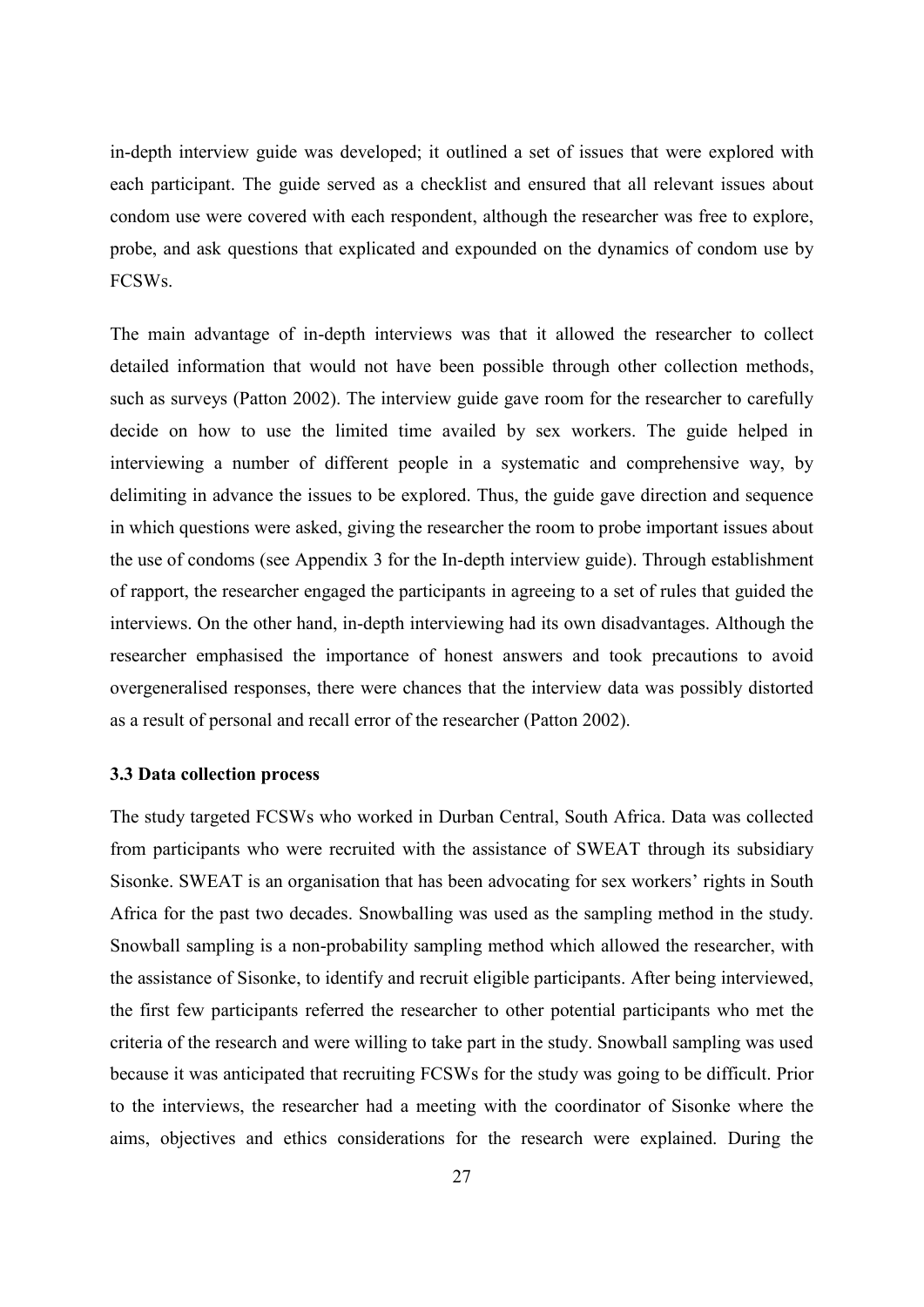meeting, it was agreed that the coordinator would assist in the identification and recruitment of participants. Following that, three participants were recruited and were individually interviewed at different venues which were agreed upon by the researcher and the participants [\(Sarantakosi 2005\)](#page-63-3). The venues ranged from bars, lodges (brothel rooms/organised rings), and beach terraces. The first three participants subsequently made referrals and other FCSWs were recruited.

The interviews were conducted by the researcher who had experience in conducting qualitative research. The interviews were carried out in English only because the researcher could not speak Zulu or other South African local languages. Rapport was established during the consenting process; this ensured that participants felt at ease before the interview commenced. During the consenting process, the researcher discussed the aims, objectives and ethical considerations for the research with participants; this ensured that participants understood the importance of confidentiality in the study. This was done as a way of encouraging participants to answer questions truthfully without fear of repercussions, thereby increasing the validity of the research. In addition, the research was interactive; relevant literature was reviewed and augmented the research data and preliminary results informing questions, recruitment, data collection strategies, and analysis.

On average, each interview lasted 45 minutes; field notes were taken during the interviews and these were converted to detailed transcripts immediately after each interview. Data collection took place in March 2014 and participants under the age of 18 were excluded from the study.

### <span id="page-36-0"></span>**3.4 Data analysis**

As previously stated, the interviewing was interactive and, as such, the process allowed the researcher not only to further inform and expand on questions, literature, probes and data collection strategies, but clarification was further sought from different participant groups on areas of agreement as well as areas of divergence [\(Patton 2002\)](#page-63-9). Data analysis was done simultaneously with data collection. Transcripts of data collected were manually coded and thematic content analysis was done. Themes were identified using a coding framework based on the interview schedule. This process involved going through the data several times,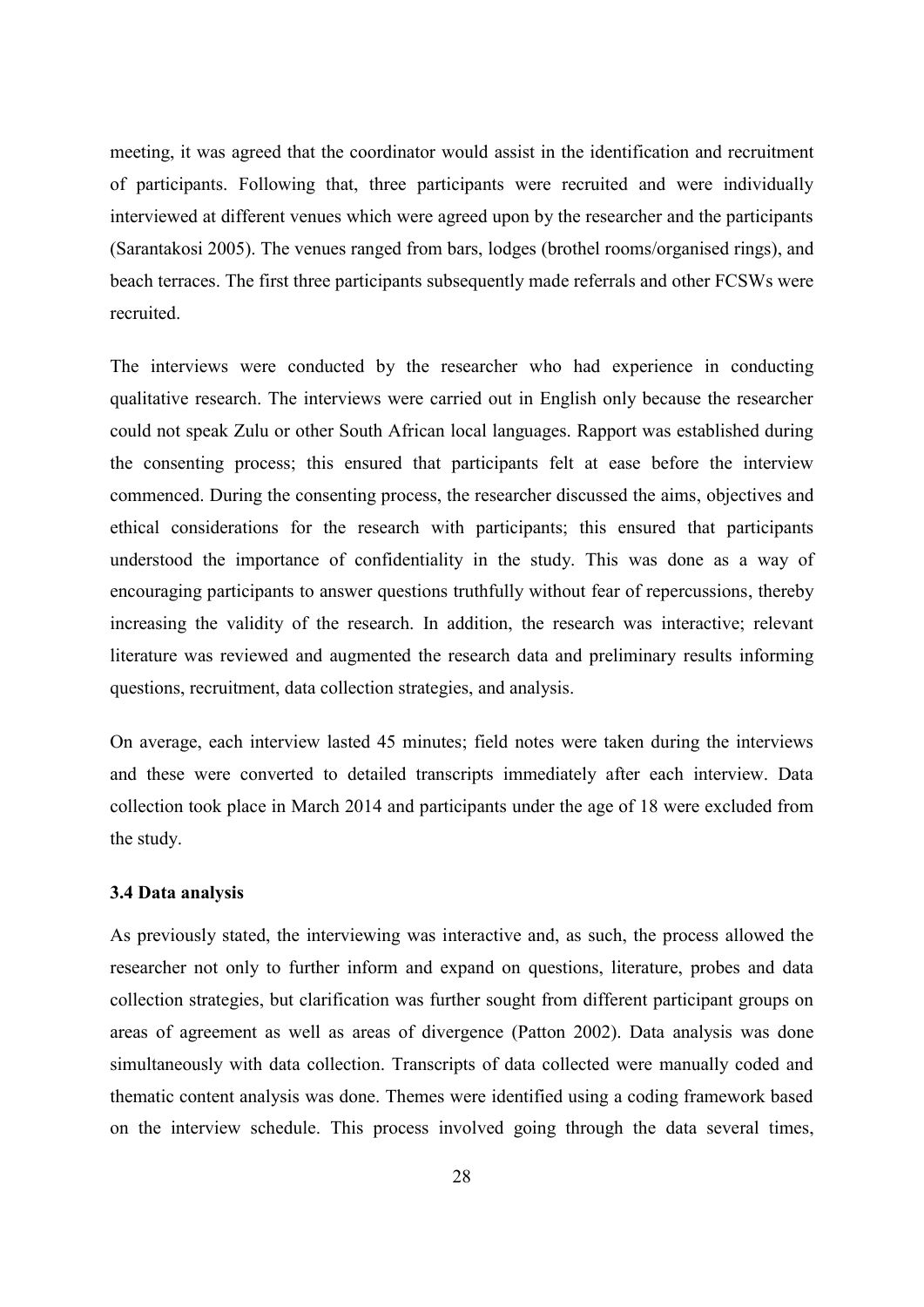comparing each element, sentence and paragraph with other elements of the write-up. The content analysis included familiarisation of themes. Some of the themes included attitudes and beliefs of FCSWs on the use of condoms, the perceived barriers to condom use by FCSWs, opportunities for using condoms, and socio-cultural and behavioural factors affecting the use of condoms. It is also important to note that the interview guides were constructed in line with themes that answered the study questions. The final stage of the data analysis involved deducing possible and reasonable explanations of the results. Thereafter, the results were synthesised into a final dissertation report.

### <span id="page-37-0"></span>**3.5 Ethical considerations**

The study was approved by the University of KwaZulu Natal Ethics committee and every effort was made to adhere to strict ethical standards in undertaking this project. Attention was given to sensitivity to sexual issues, especially considering that a male researcher was carrying out the interviews. Informed written consent was sought from all study participants before carrying out the interviews. Anonymity of the participants was preserved as the consent forms were not labelled and there was no way to link the data collected with study participants. Research data was held in confidence, and field notes were kept in a locked file cabinet which could only be accessed by the researcher and the study supervisor.

### <span id="page-37-1"></span>**3.6 Limitations of the study**

Obtaining the ethical approval took a longer time than expected, leaving little time to carry out the study. Although snowball sampling allowed the researcher to find a sample of commercial sex workers willing to talk about their personal sexual experiences with condoms, it also limited the sample to particular female sex workers that excluded up-market brothels and sex workers operating in their homes. Throughout the research, it was observed that the research participants were not comfortable with spending a lot of time with the interviewer; they raised concern about time wastage without meaningful financial rewards. This led to a high refusal rate which could imply that the research results might have missed crucial information from other sex workers. Some participants who had been identified through referrals refused to take part in the study, citing fear of being published in a local weekly newspaper. Some potential study participants who had been identified through referrals failed to turn up for the interviews.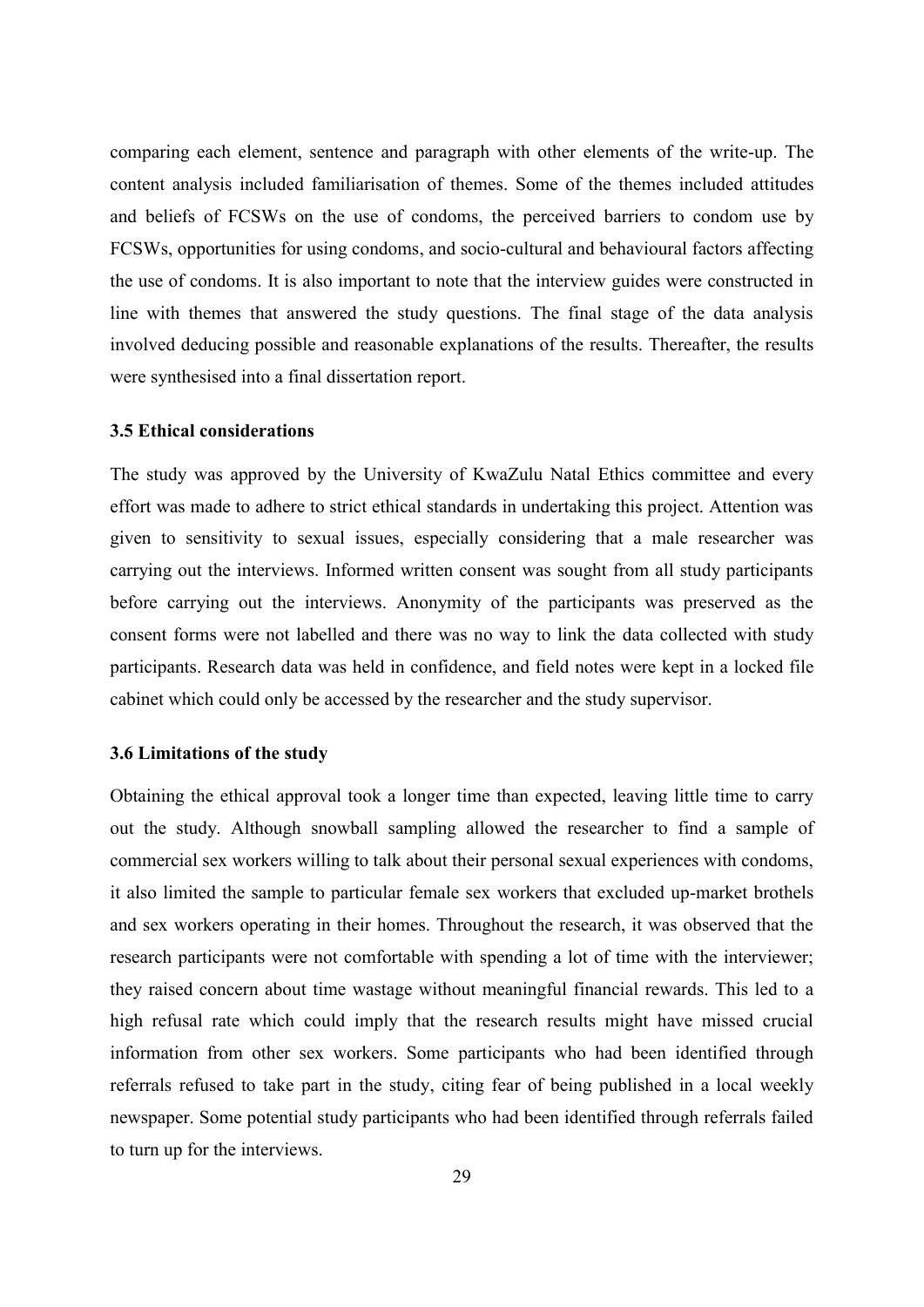The researcher was a (black) male and this could have had negative implications on the way the participants responded. Efforts to establish rapport were done before conducting the interviews and this helped to put the participants at ease. Participants who could not speak English were excluded from the study because the researcher could not carry out the interviews in Zulu or any other South African language. The other limitations had to do with the analysis method. The researcher interpreted the data alone and that might have influenced the results through preconceived biases. The results were not generalisable but they provided insights into future condom interventions targeting FCSWs, and could act as an example of what could be happening in other places in South Africa.

### <span id="page-38-0"></span>**3.7 Conclusion**

This chapter presented the methodology and research methods used to explore and understand the dynamics of condom use among FCSWs in Durban Central, South Africa. The study setting, Durban Central, was described, highlighting the general population and the high HIV prevalence in the province. The study used in-depth qualitative research methods and the advantages and disadvantages of this method were explained. Finally, the overarching limitations and ethical considerations associated with this study were explained, with a focus on the precautions taken to guarantee objectivity while minimising bias in data collection.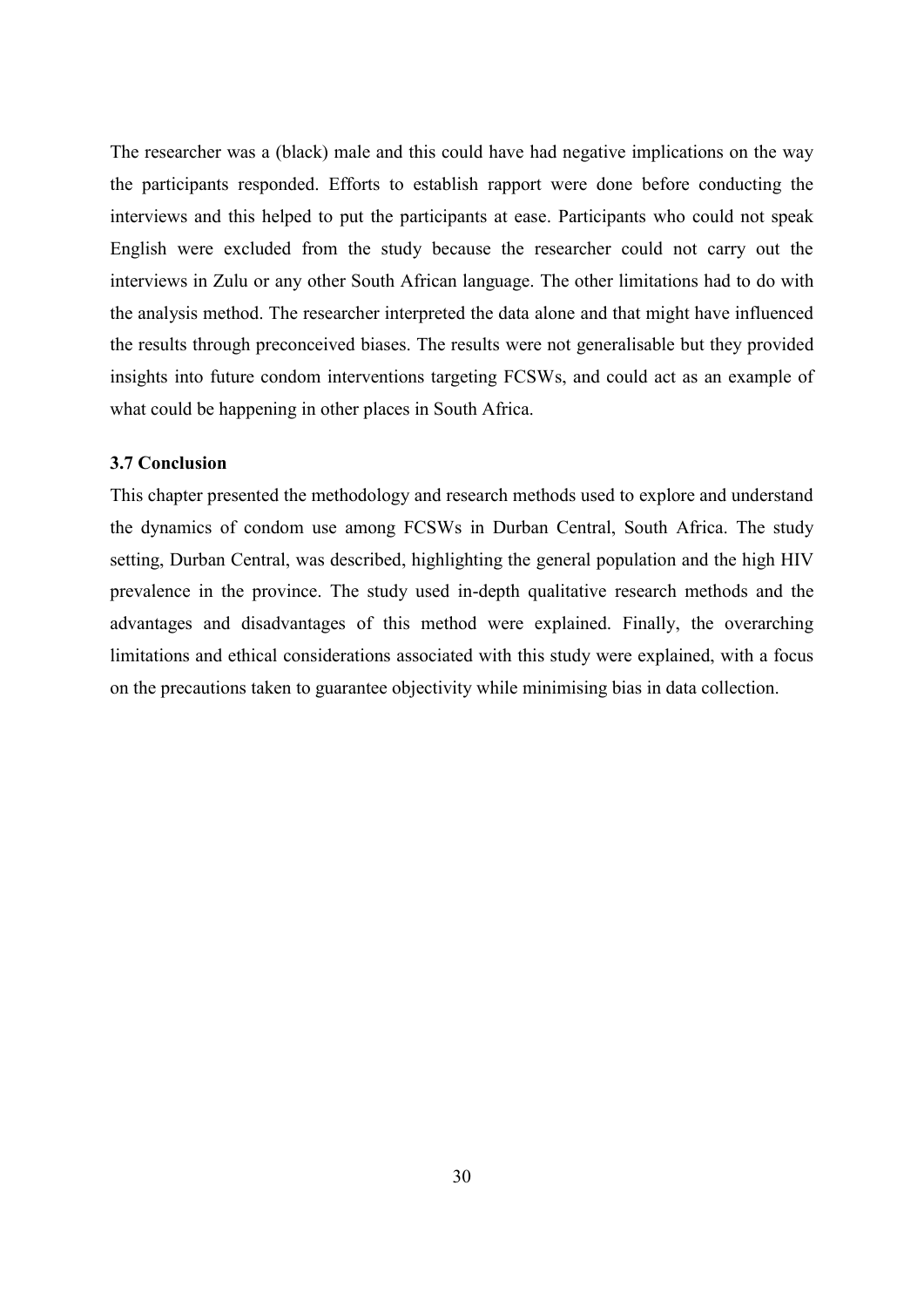## **Chapter 4: Results**

<span id="page-39-0"></span>This chapter presents the results of the study based on the analysis of data that was collected from twelve FCSWs in Durban Central. The attributes of the HDM were adapted and used to extract data from the participants, as explained in the theory section in the introduction.

| <b>Participant ID</b>         | Age | Type of sex work        | Location                 |
|-------------------------------|-----|-------------------------|--------------------------|
| P1 SA                         | 23  | <b>Bars</b>             | Town central (Point)     |
| P <sub>2</sub> ZIM            | 32  | <b>Brothel</b>          | Downtown hotel (brothel) |
| P <sub>3</sub> S <sub>A</sub> | 29  | <b>Bars Morningside</b> | Morningside              |
| P <sub>4</sub> S <sub>A</sub> | 32  | <b>Street</b>           | Umbilo/ Glenwood         |
| P5 SA                         | 26  | <b>Street</b>           | Umbilo/ Glenwood         |
| P <sub>6</sub> SA             | 23  | Night clubs             | Glenwood/Berea           |
| P7 Zim                        | 24  | Brothel type            | Downtown lodge           |
| P8 SA                         | 20  | <b>Bars</b>             | Town (Point)             |
| P <sub>9</sub> S <sub>A</sub> | 27  | Brothel type            | Downtown lodge           |
| <b>P10 SA</b>                 | 19  | Restaurants/street      | Davenport/Glenwood       |
| P11SA                         | 18  | <b>Street</b>           | Town central (Point)     |
| <b>P12 SA</b>                 | 30  | Beachfront/Street       | South Beach area (Point) |

**Table 4.1: Demographic characteristics of study participants**

The mean age for the participants was 25; the majority of FCSWs were South Africans (10) with only two foreigners from Zimbabwe included in the study. Among the participants, there was one Indian woman whilst the rest were black. The participants were drawn from bars, brothels and street locations.

### <span id="page-39-1"></span>**4.1 Poverty**

The majority of the participants cited poverty as the biggest pressurising factor for joining the sex trade. Family responsibilities and obligations required them to earn money. Ten participants were single parents who had financial obligations to fulfil:

*When I joined this oldest profession things were really hard for me and I was down; sometimes my daughter would wear a plastic bag from checkers supermarket in place of a diaper. I even resorted to using my clothes as nappies, that's how desperate I was. Things were hard, my mother was a single parent and looked up to me after the passing of my father in 2000. (P4)*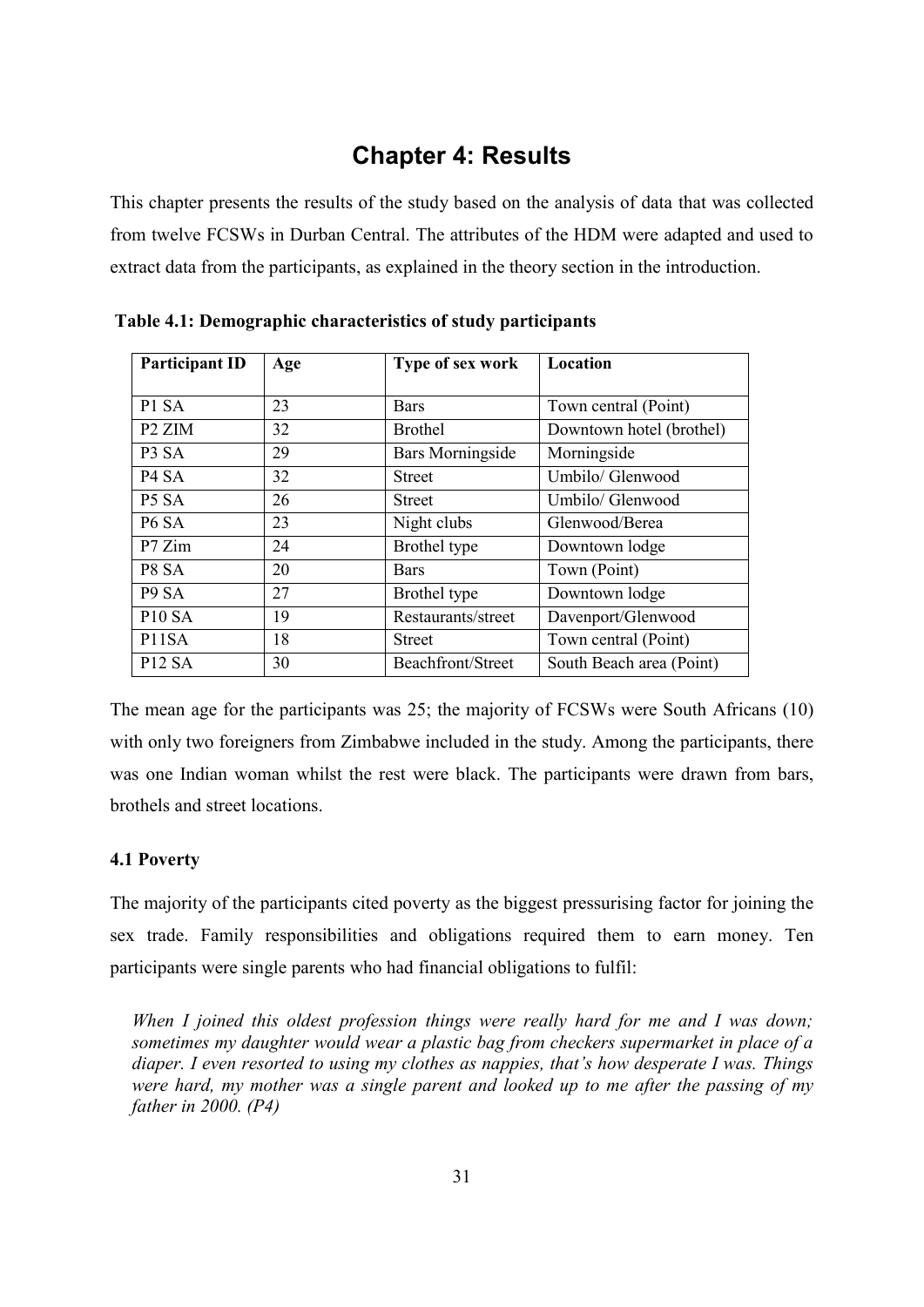Two participants who were single parents highlighted that they had dropped out of school as they could not afford the school fees. They blamed their lack of education as the main reason why they were failing to secure employment or proceed to higher education. All the participants stressed that failure to get formal employment left them with limited options.

*I did go to school but I dropped out before standard 6. I have been trying to get a job but nothing has materialised so far. That is why I introduced myself to sex work. (P3)* 

Another participant reiterated that poverty and family responsibilities pushed a lot of women to become sex workers:

*I am poor, have no job, not educated and the only way I can make money to support my child is through selling my body. Nobody wants to do this . . . nobody. (P4)*

*I look after my siblings through earnings from sex work, which was my only way out. I had nowhere to turn whilst food had to be put on the table. (P12)* 

The two Zimbabwean sex workers also cited poverty as a driving factor in becoming sex workers in a foreign country:

*I could not find a job in Zimbabwe and when I came here in 2008 things were tight. I struggled to make ends meet as an adult who grew up surrounded by aunties who were sex workers; the easiest option for me to get money was becoming a sex worker. This dirty money will bring me out of my poverty. (P 2)* 

### <span id="page-40-0"></span>**4.1.1 Being self-reliant**

The second reason for becoming a sex worker, which is closely related to poverty, was controlling personal destiny. FCSWs highlighted the desire to be independent:

*I wanted to be in charge of my life, I didn't want to feel useless financially depending on my husband and other people. I wanted to have power, to be in charge and to feel important. (P2)*.

One other study participant stated that she faced rejection from family members who thought that she had no purpose with her life; hence she wanted to prove that she could make reasonable decisions in her life:

*I failed matric and misused funds to go back to school. Everyone at home thinks that I am spoilt and they are reluctant to live with me but now I earn my money and I live my life my way. (P11)*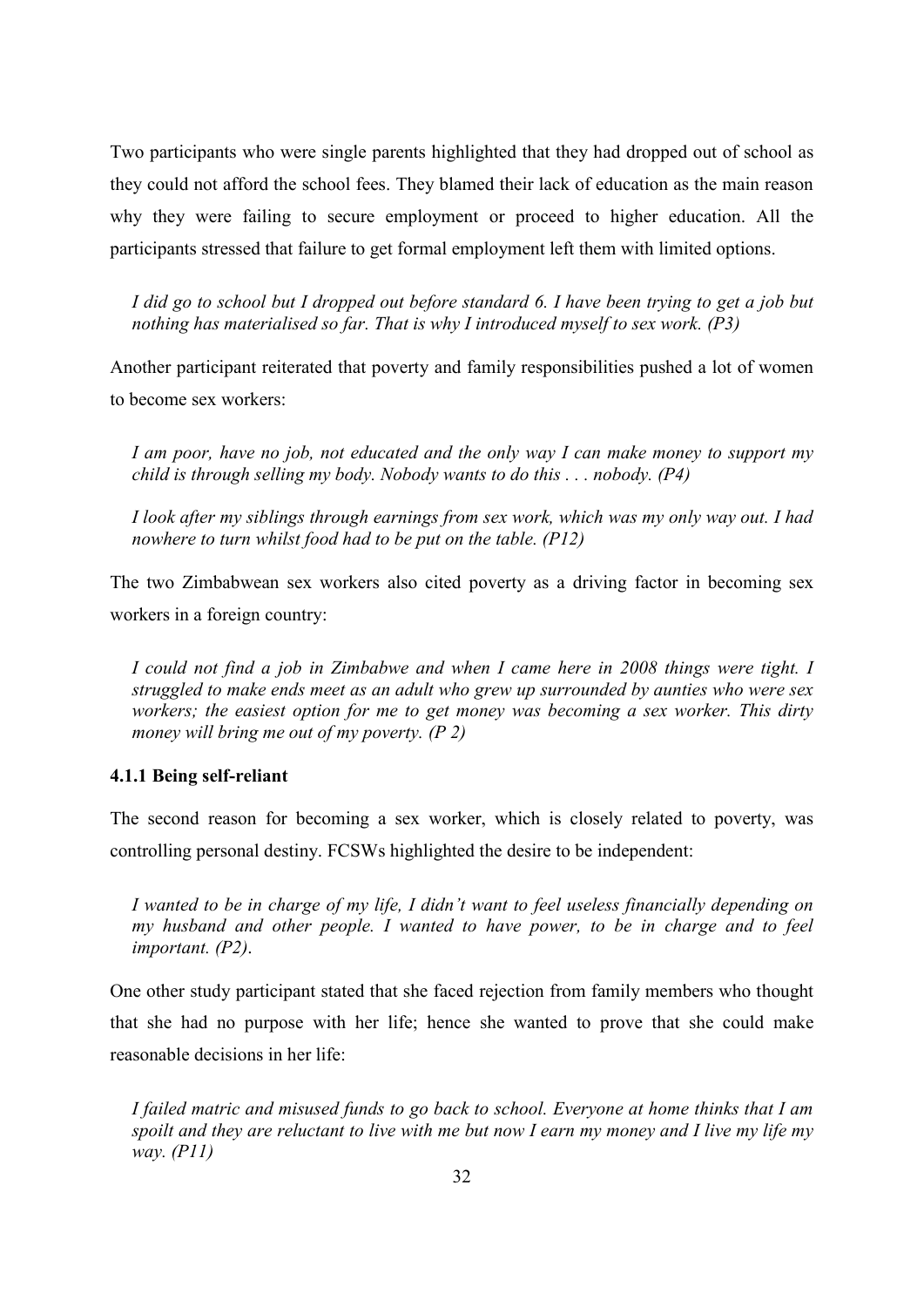### <span id="page-41-0"></span>**4.2 Drug and alcohol playing a role in the individual becoming a sex worker**

The abuse of drugs and alcohol played a role in influencing three participants to become sex workers. Once the participants had got addicted to alcohol and drugs, the demand for money increased and that required them to sell sex:

*When my mother died, we as children failed to service the house bond. Each child went on his way and as the youngest daughter I ended up in Point (red lights area). I had nowhere to go and my friend introduced me to drugs and alcohol and one thing led to another and the end result was sleeping with men to earn money to buy drugs. (P5)* 

*Sometimes I do things that I regret and don't understand. Most of the times, I blame intoxication for my reckless behaviour. I don't know. (P8)*

## <span id="page-41-1"></span>**4.3 Perception of risk of HIV infection**

FCSWs who worked in lodges (hotels/brothels/organised rings) exhibited correct HIV prevention knowledge and they explained that they always insisted on condoms with clients. FCSWs soliciting clients from the streets revealed little knowledge about HIV prevention, the risk of engaging in unprotected sex and the importance of using condoms consistently. A few participants noted that they were prepared to compromise on condom use when offered more money. FCSWs also suspected that sex workers who operated underground or who did not want to be regarded as sex workers were more likely to engage in unprotected sex. In such a scenario clients would not know that they would be dealing with FCSWs and the use of condoms might be compromised. Given the high risk associated with multiple partners and acquiring HIV, FCSWs expressed their preparedness to stop sex work if they found other means of earning a living. A few participants reported that friends played a big role in influencing their decisions to become sex workers. Social and economic factors were cited as force factors exacerbating the growth of the trade.

The social and economic factors cited by participants are discussed in the next section, in order to give a broader picture of issues that indirectly or directly influenced the use of condoms among research participants.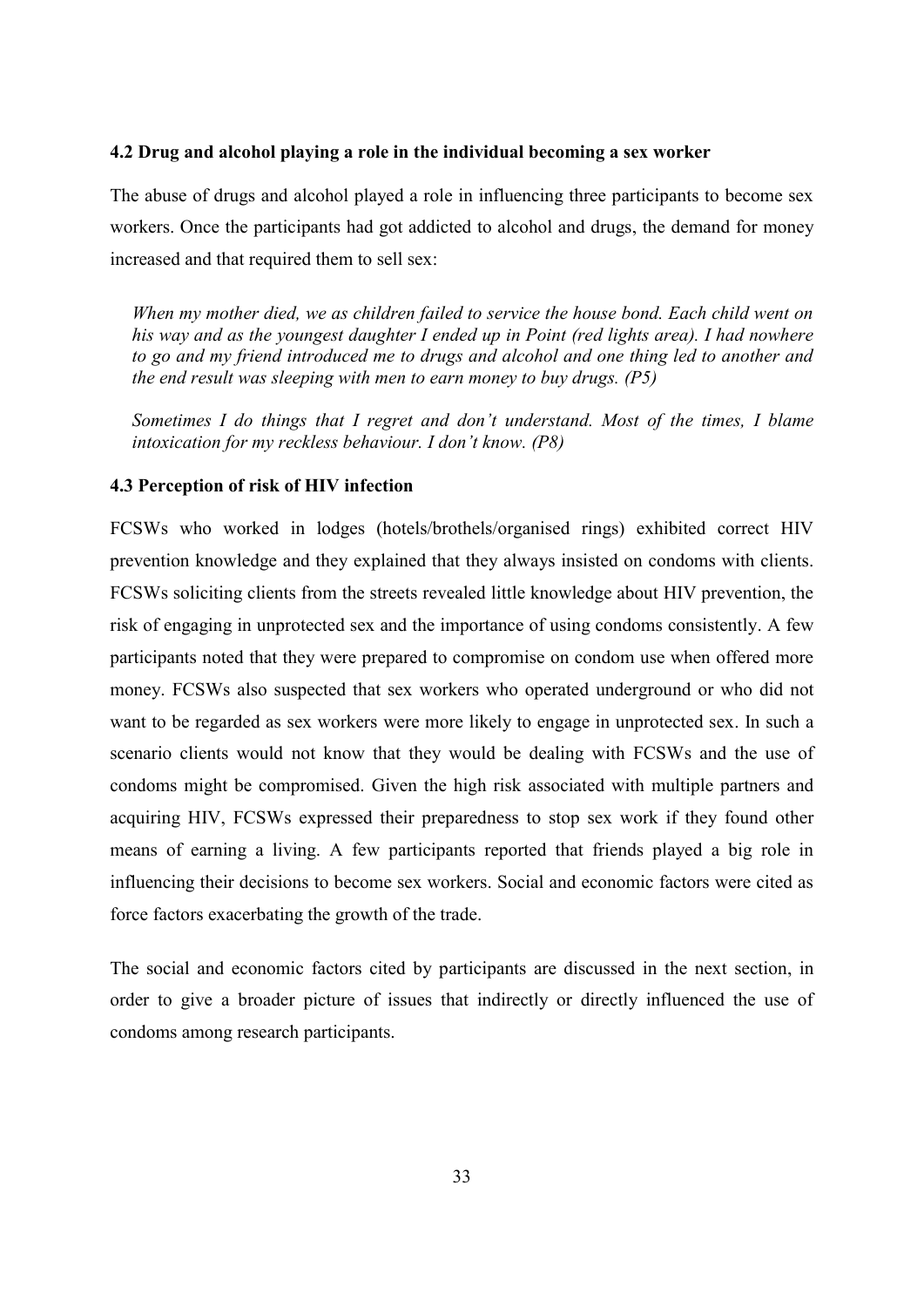### <span id="page-42-0"></span>**4.4 FCSWs' HIV prevention preferences**

All the participants concurred that they were susceptible to contacting HIV as they had sexual intercourse with multiple partners and clients. They also concurred that the end result of contracting HIV was death; hence they acknowledged the importance of using condoms correctly and consistently all the time. Realising their vulnerability and the severity of HIV, FCSWs weighed up the trade-offs between benefits and the risk of acquiring HIV:

*I can teach others about correct condom use but I also do risk things. At times it is easy to say things and what complicates condom use is that every sex is different. (P12)* 

*For me HIV prevention is about male condoms but the reality is that every client has certain preferences which we as service providers do consider. Remember the customer is the king so I do compromise at times. (P6)* 

### <span id="page-42-1"></span>**4.5 Trade-offs between benefits and risks to HIV protection**

The majority of participants had correct knowledge of HIV protection, especially the use of male condoms. Five participants were also familiar with the use of the female condom although they noted that the male condom was the most frequently used. The majority of FCSWs clearly understood the importance of using the condom correctly and consistently as an HIV prevention method:

*We have been taught about condoms in school; we read about prevention everywhere, I even hear it on radio and see it on TV. Every sex worker is well aware of the health safety precautions that we should consider. (P8)* 

Responses gathered suggest that FCSWs who work in brothels were more aware about condom use than their counterparts who solicited clients in the streets. They could clearly explain the importance of using condoms to avoid reinfection from different strands of HIV infection. Their knowledge could be associated with HIV interventions targeting sex workers working in more or less formal settings. Some of the participants did not compromise on condom use, as one participant noted:

*My motto is always condoms, condoms, condoms. I have boxes of condoms in my room and they never run dry despite being busy. I will not take chances with these alcoholics who behave like kids. The HIV poison has been poured in the well that we all drink from and we need to use condoms all the times. Even those who are infected need to protect themselves from it. (P7)*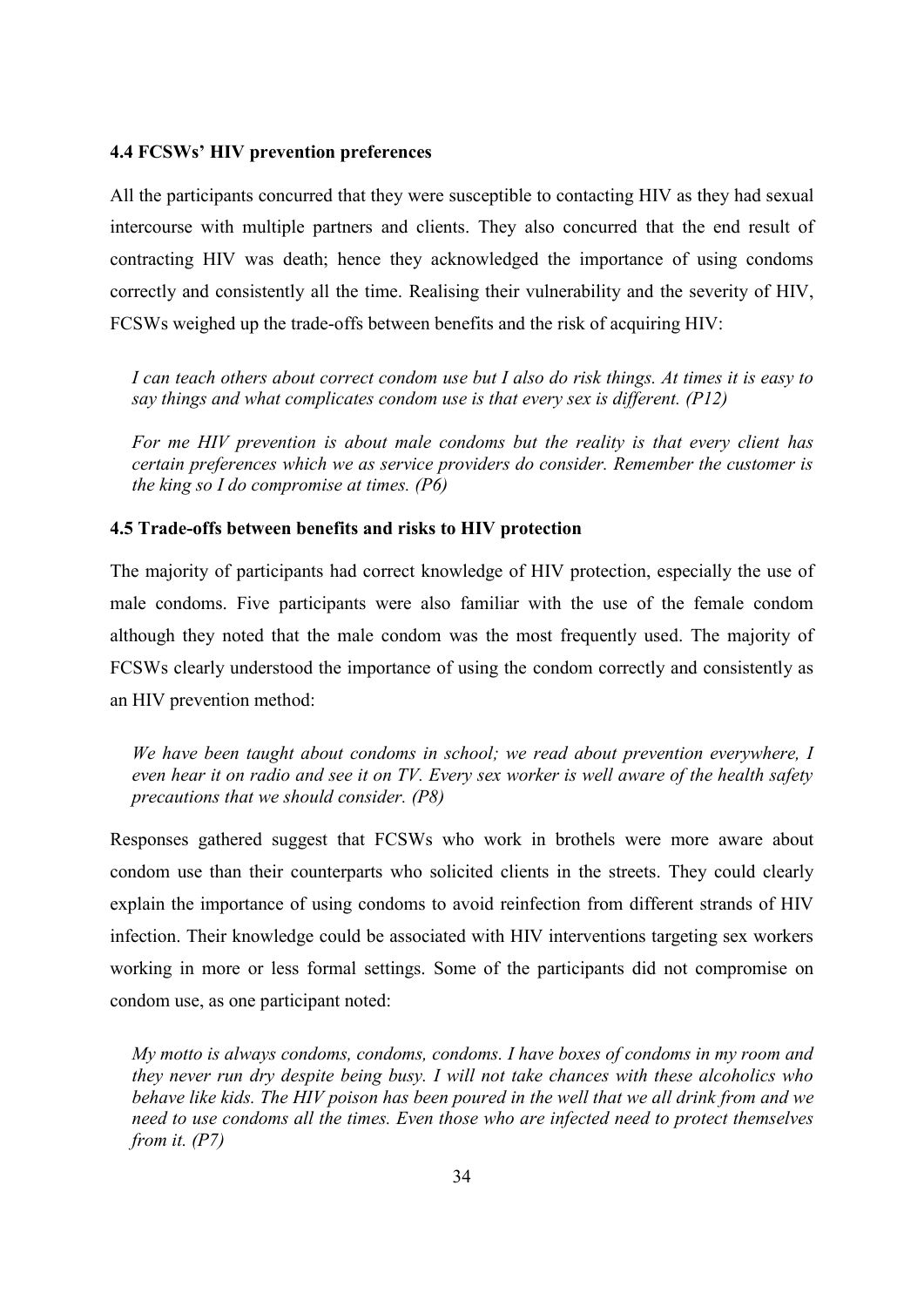A sex worker working at another brothel reiterated that condoms have to be used all the time:

*Even if the customer looks rich, young, beautiful and even good in bed . . . he must always put on a condom. It's not about himself but I am protecting myself from reckless men who want unprotected sex from us. (P2)* 

*I need to be extra careful with condom use because here (city hotel/brothel) I service the rich, the poor, educated, uneducated, locals and foreigners and I would not want to take a risk hence I insist on condom use. (P7)* 

FCSWs workers who solicit clients from the streets in the Glenwood-Umbilo residential area exhibited insufficient knowledge on the correct and consistent use of condoms. The majority of these sex workers came from the high density areas and did not always insist on condom use. One participant did not have correct HIV knowledge and believed that HIV is transmitted through sperm:

*I sometimes have sex without a condom but to be safe from HIV, I make sure that the client doesn't release inside and that way I stay safe from HIV.* (P4)

#### <span id="page-43-0"></span>**4.6 Long term partners**

Knowledge was not the only determinant in the use of condoms by FCSWs; other factors such as preferential treatment offered to long-term partners also contributed to the non-use of condoms. Six participants mentioned that they had permanent partners, with three of them having two or more simultaneously. In the relationships, the long-term partners were responsible for their basic needs such as monthly rentals, school fees, groceries and general upkeep. Because of the nature of material support that they received from long-term partners, FCSWs in return did not use condoms, thus exposing themselves to the risk of contracting HIV and STIs. It was highlighted that the majority of long term partners were married men. FCSWs reported that some of their permanent partners were unaware that they were sex workers. One participant from a city brothel indicated that she did not have a steady boyfriend in South Africa but had a long-term boyfriend back in her home country, Zimbabwe. Her boyfriend was not aware that she was a sex worker; he was told that she worked as a waitress in a hotel. The participant noted that the boyfriend trusted her and as a result they no longer used condoms during sex:

*During the first year of our relationship we used condoms but as the trust built on like in any other relationship, condoms were totally eliminated. He gives me gifts and takes care*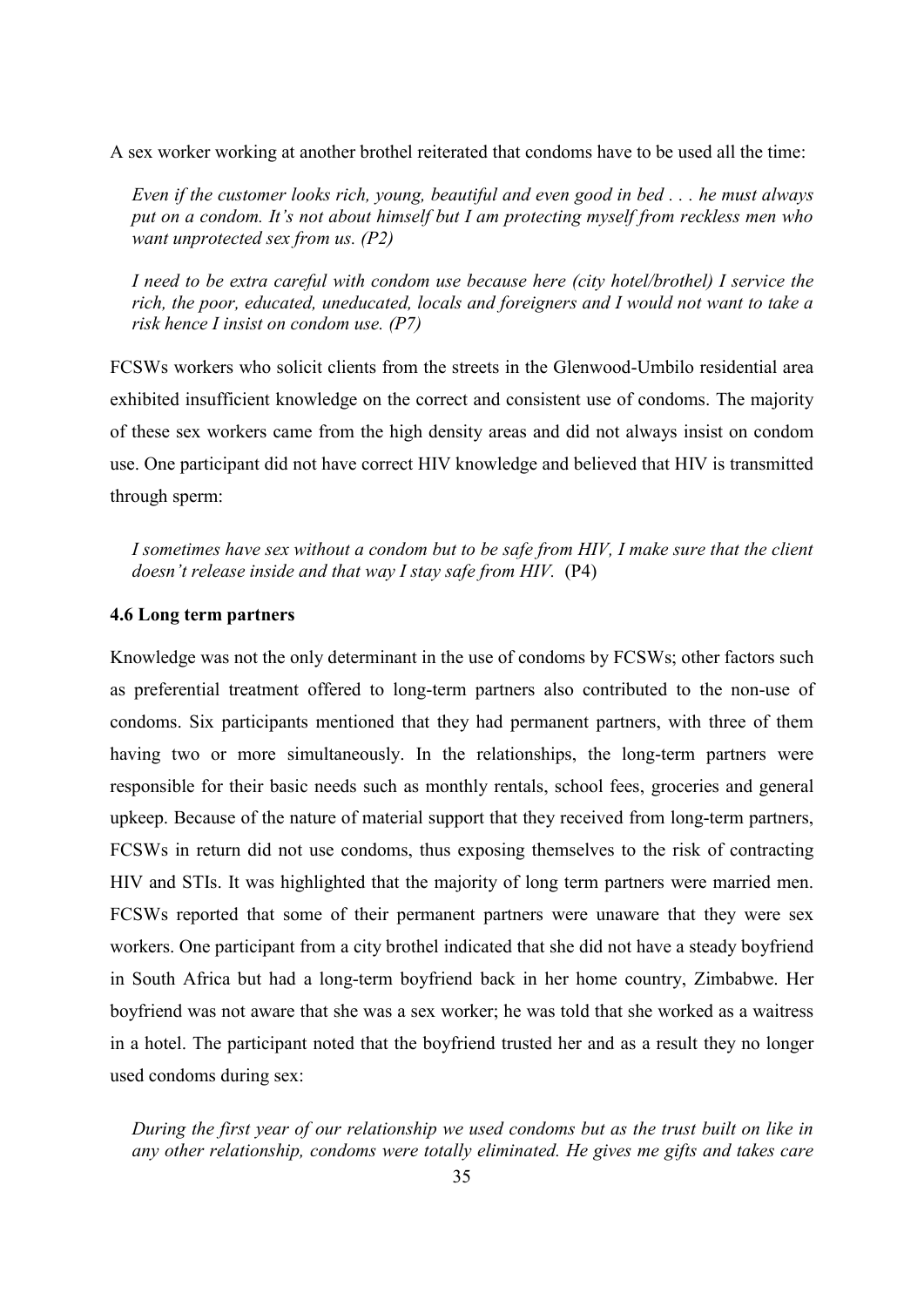*of my needs and let me emphasise that materially I make sure that I still benefit from him and in. (P2)* 

Another participant explained:

*I am Indian and involved in a steady relationship with a black guy who does not know that I am a sex worker. I am currently staying with friends and when I really want to relax and get pampered I go to him and in return he gets unprotected sex for free. (P1)* 

After divorcing her husband, one participant struggled to live without a man in her life. The participant had met her boyfriend in a bar and since then they had been in a relationship. When business (sex work) was low, she turned to her boyfriend for free food and accommodation. In return the partner was rewarded through condomless sex:

*I am divorced now and am used to having a man in my life. My boyfriend is the man in my life. With him I make love which is different to the way I do business, so there are no condoms to talk about. In fact we never talk about them or even my work. That's how it works. (P1)* 

Another participant reported that she had a long-term boyfriend who was nearly twice her age. The boyfriend, who was financially stable, paid for her accommodation, bought food and catered for her pocket money. The participant referred to him as her 'money link' meaning that the boyfriend was her source of income. In return, she offered him attention, unprotected sex and oral sex which she thought he could not get anywhere else.

*He is my money link and will do whatever he wants including oral sex. (P6)* 

The sexual relationship was cemented with gifts that the FCSWs received from their longterm partner and that compromised condom use. One participant explained:

*He is much older than me and I don't care. He demands unprotected sex and I give him. Truly how can I deny him what he wants when he is my money link. I don't want the money to stop linking so I will do anything for him including blow job . . . .that's survival for me. (P7)* 

The same participant had another boyfriend of her age with whom she also had unprotected sex. She regarded her younger boyfriend as a true partner, hence both partners did not insist on condom use. Unlike the older boyfriend, the younger boyfriend could not meet her financial requirements: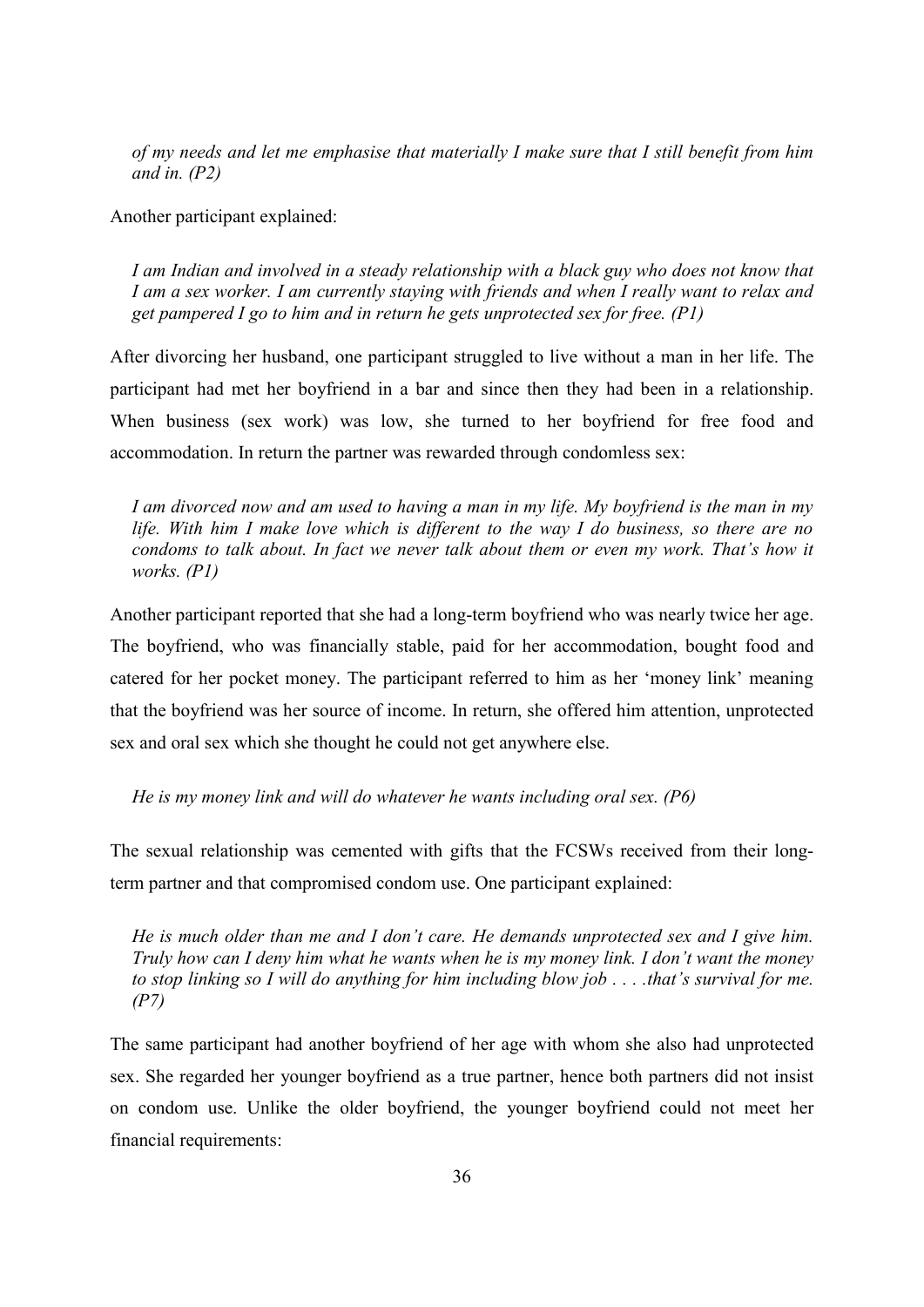*We are of the same age and we click. I want to feel young and we experiment a lot with him and unprotected sex romps are the norm. The most important thing is that he must trust me and that's it. They are only two in the game. Others don't get that golden treatment of not using condoms. (P6)* 

### <span id="page-45-0"></span>**4.6.1 Regular clients**

FCSWs working in brothels did not entertain the notion of having regular clients because they insisted that all clients must pay for services rendered. On the other hand, participants in bars and streets highlighted that regular clients were treated differently. Three participants noted that they had regular clients but they did not regard them as long-term boyfriends. Clients were regarded as regular because of the high frequency of getting services from the same person. The regular clients were given contact details, for instance, cell phone numbers. They were offered discounts when business was low and at times they were offered services on credit. Despite the offer of such favours, participants insisted that the use of condom was not compromised:

*The few benefits that regular clients get include getting a discount when business is low, allowing them to have longer sessions compared to others, free interaction whilst searching for new business but they do not enjoy unprotected sex. All other terms and conditions of work apply. (P8)* 

The other participant noted that she had clients she regarded as regular but insisted on the use of condoms with all of her clients:

*Being regular doesn't translate to unprotected sex. He is still a client and condoms are used all the times. (P5)* 

As mentioned above, participants in brothels did not treat regular clients differently:

*I do not have a permanent relationship; all I think about is making a living through my business. If a client wants to get service from me all the time it is not a problem but the regular concept doesn't work here. I always use condom . . . condom and condom. (P2)* 

One participant highlighted that, although they regarded sex work as business, there were times when sex workers wanted to behave and be treated like any other woman. The participant reiterated that they got burnt out with work and needed someone who gave them love and emotional support.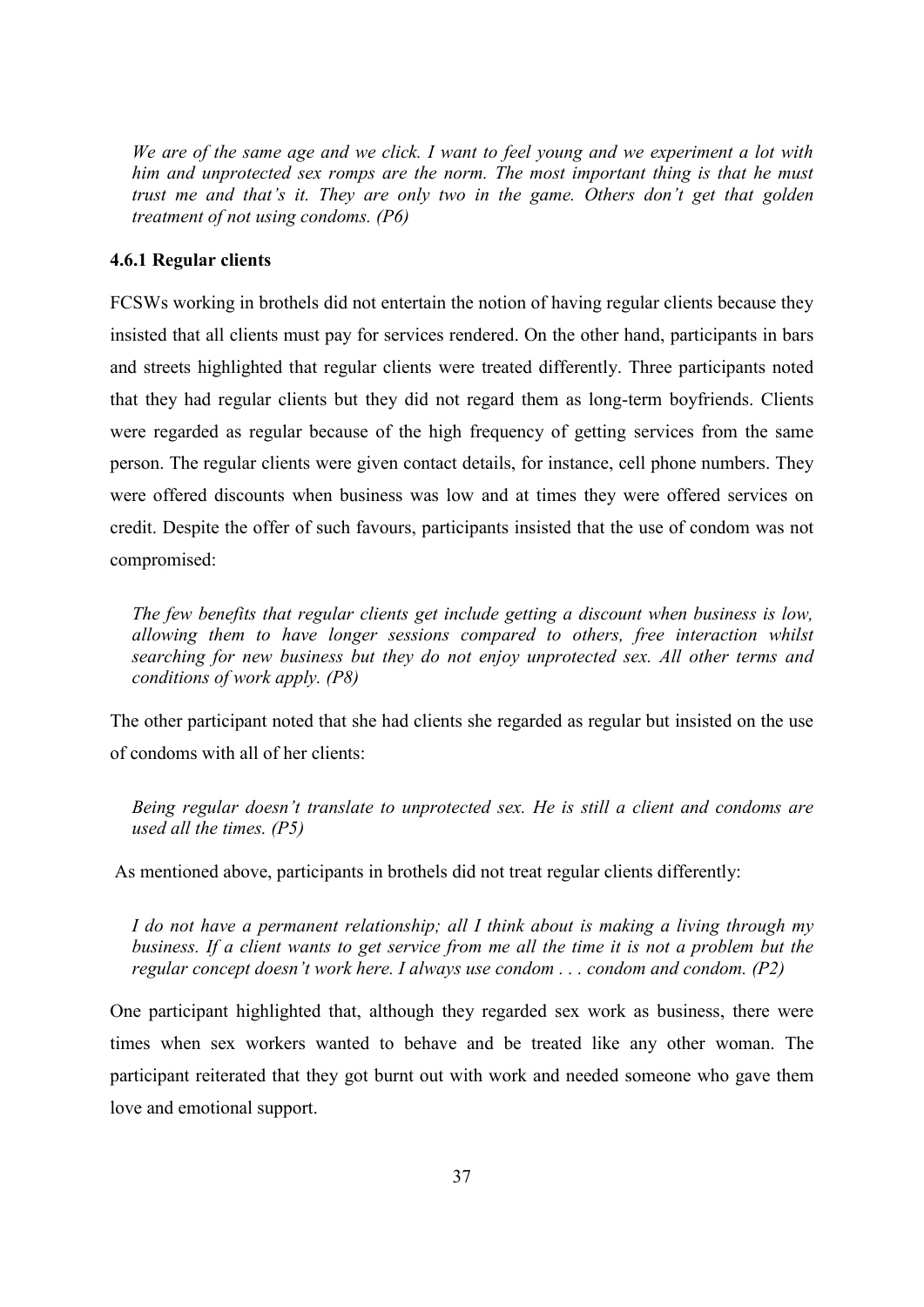*Despite being a sex worker I am still a woman. I need attention and to be spoilt. I am normal and I cannot be using a condom all the time. I also want to enjoy sex and to reach orgasm and I will offer condomless sex to my trusted regulars to reward highly for the services. (P10)* 

Another one clarified that the rapport that existed with regular clients compromised condom use:

*I have regular clients who now have my contact details, there are a few times that I have had unprotected sex with my clients and on those occasions it's usually with a regular customer. (P5)*

### <span id="page-46-0"></span>**4.7 More money for unprotected sex**

Unlike FCSWs who plied their trade in brothels, most participants who solicited clients from the streets noted that the use of condom was compromised when clients offered more money for unprotected sex. FCSWs acknowledged their susceptibility and the consequences of engaging in unprotected sex but could not afford to turn away customers who were at times hard to find. They reported that each case was dealt with differently, taking into consideration the merits and demerits, based on the risk of contracting HIV:

*We are in this business because we need money and at times customers demand unprotected sex justifying such moves by the physical appearance or attractiveness. At times I accept especially when I am drunk . . . I don't act rationally; will do anything to get the much needed cash. I feel like I am already in mud. (P8)*

One participant blamed customers for taking advantage of their desperation to demand sex without condoms. She pointed out that men were reluctant to put on condoms and should be targeted with condom interventions. The FCSWs needed money to survive and would do anything for that. Sex workers compromised condom use when clients were few:

*At times I just play along with what my client wants but it is surprising that in this day and age men still demand unprotected sex. I don't understand the rationale behind such demands and I think they need help. I personally become more vulnerable to such offers during some periods, days of the month when clients are hard to come by. After struggling to find client then someone comes like manna from heaven and offers to pay more for unprotected sex, I will definitely go with them because I would be in need of the money. (P4)* 

Participants noted that they became more vulnerable when business was low. Despite the fact that sex workers soliciting clients in the streets had sex in abandoned buildings, lodges or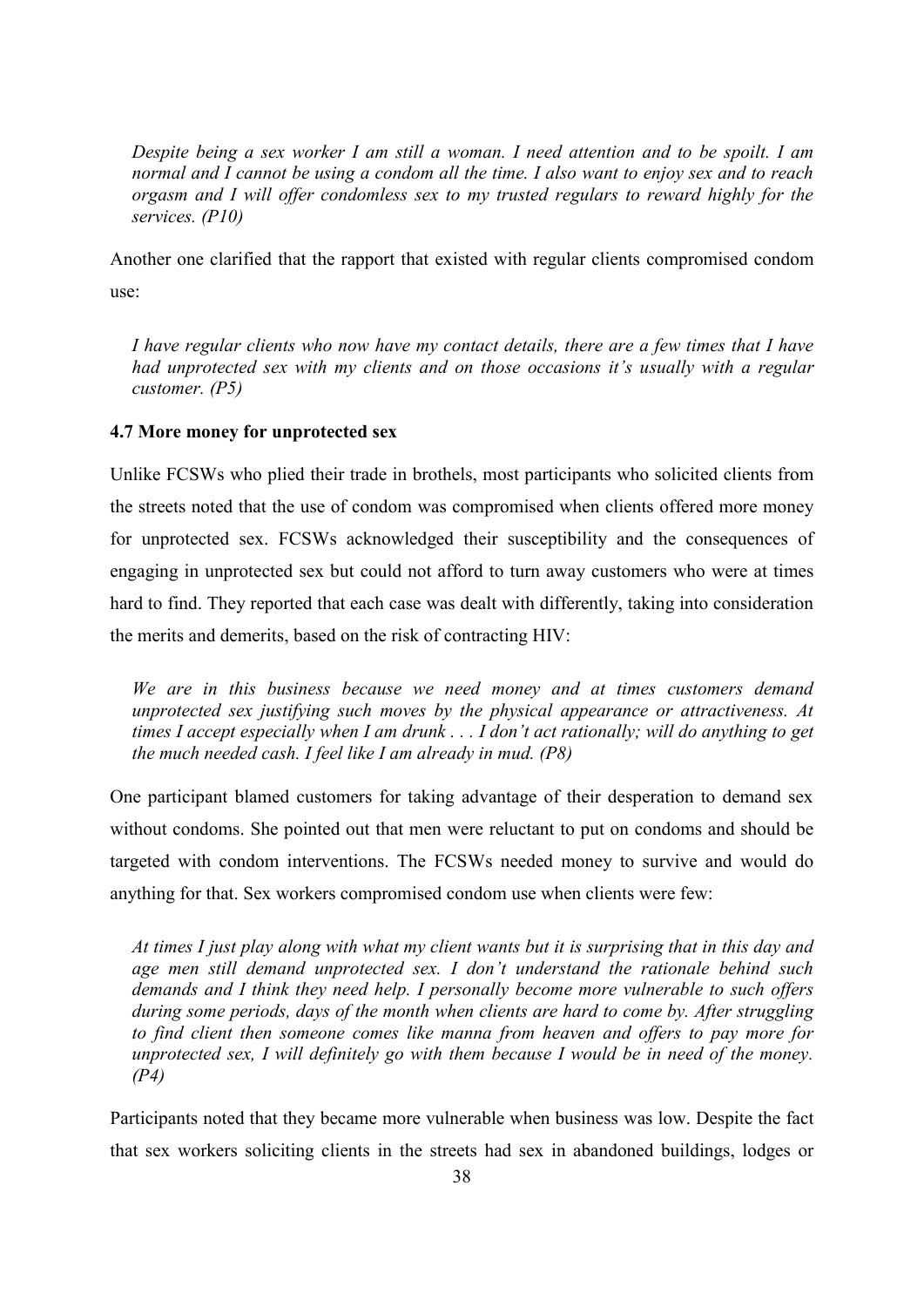clients' cars, they were disturbed by weather conditions, for instance, the rainy conditions, and harassment by law enforcement agents:

*At times we are disturbed by police and the rains but my child will need to eat and at times I expose myself to the dangers of HIV by accepting more money for sex without a condom but there is little that I could do. (P4)*

One participant blamed clients who were suspected of being HIV positive of deliberately infecting them with HIV. She argued that HIV positive clients who knew their status punished sex workers by offering more money for unprotected sex. The participant cited a client who frequented the Glenwood Street who was suspected of being HIV positive but always offered more money for sex without a condom. Despite suspecting him to be HIV positive, the FCSWs always entertained him out of desperation:

*There is a certain white guy who frequents this place with a ford bantam (car), he pays R400.00 for unprotected sex and my colleagues claim that he is HIV positive. I always try to avoid him but he has already slept with more that 75% of the girls who work from here. (P5)* 

### <span id="page-47-0"></span>**4.8 Condom use experience**

The participants were confident and explained how condoms were used. Three-quarters of the participants indicated that they had previously attended condom demonstration sessions. Two participants who plied their trade in brothels had experience of using female condoms. The participants highlighted that the male condom was reliable if put on correctly:

*Condom prevents HIV and we have been taught on how to use them correctly. During the course of my work it has burst a few times and it had more to do with the putting it on . . . if air is trapped inside then there is high likelihood that it would burst. I prefer putting it on his organ; I believe sex workers have better experience than clients . . . .but every sex act is an experience on its own coz we service different clients. (P2)*

### <span id="page-47-1"></span>**4.8.1 FCSWs' responses to unprotected sex**

As previously stated, qualitative data from the study suggested that most sex workers who worked in brothels or lodges had relatively high awareness of the importance of using condoms as compared to their counterparts who solicited clients in streets. They reported that they always insisted on condom use and, when faced with the temptation of being offered more money for unprotected sex, they tried to trick such clients. According to them, drunken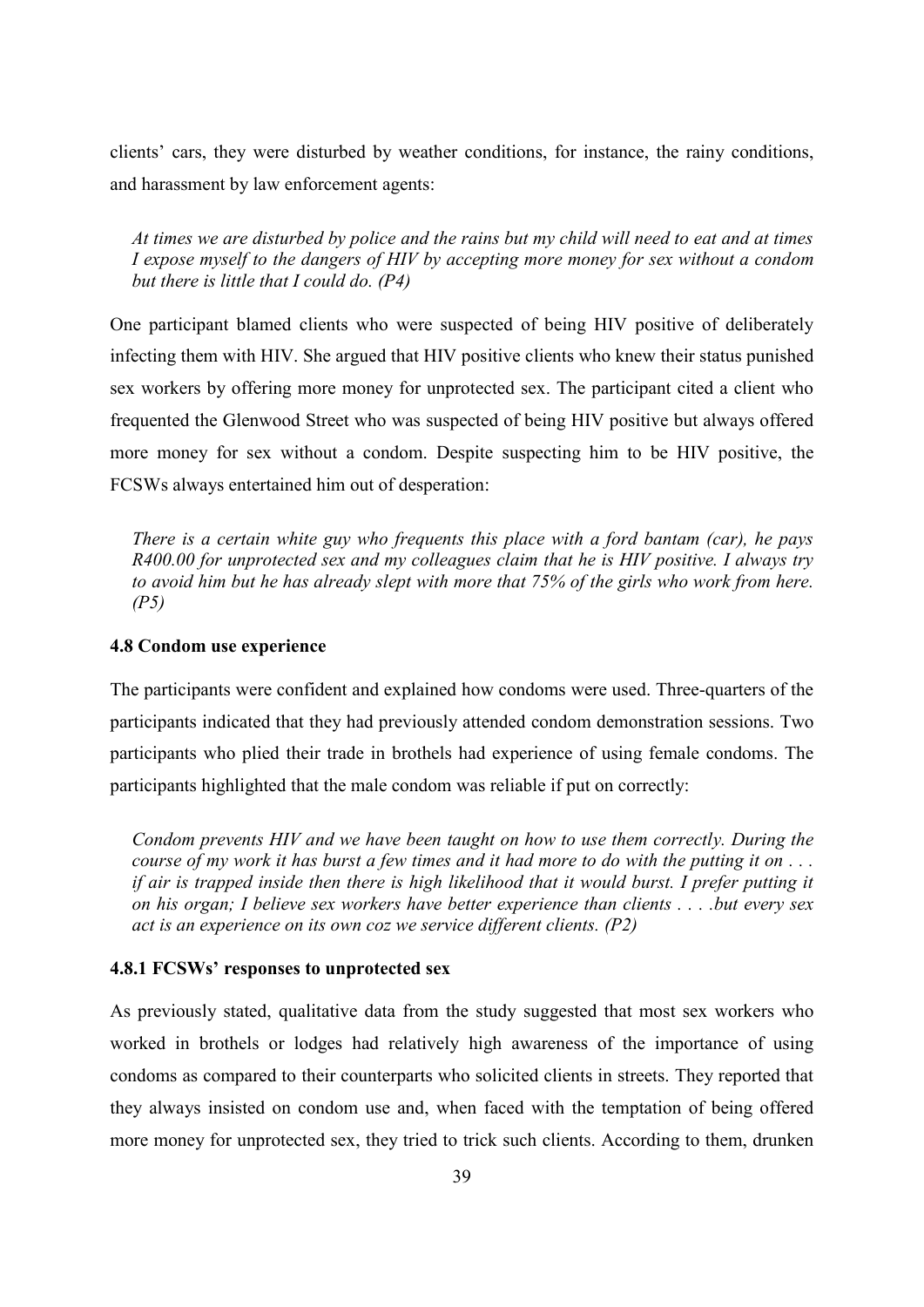young men with new wealth usually demanded sex without condoms. After assessing the drunken state of the client, the FCSWs revealed that they would put on a female condom without the customer's knowledge and charge a high rate for the unprotected sex. The FCSWs indicated that they were prepared to employ any tactic to ensure that they earned more money without compromising their sexual health. One of the clients who operated from a city hotel (brothel) commented:

*I normally charge R100.00 for a 5 minutes round. If drunken clients want unprotected sex, I rush to the toilet and put on a female condom and come back and provide the service. Most of these drunken customers, all they want is to take out their thing and put so they do not even realise that there is a female condom and I get my R300.00 or R400.00. If they discover that I cheated them then I make them pay the normal R100.00. (P7)*

Another participant explained:

*I can tell the client that sex in the dark is the best and with erection on men can listen and do anything. In darkness, they won't even realise that I was wearing a female condom. (P7)* 

### <span id="page-48-0"></span>**4.9 Perception of risk with oral and anal sex**

FCSWs believed that anal sex with or without a condom increased their chances of contracting HIV. Ten participants looked down upon anal sex but nevertheless practised it at the request of clients. They regarded it as dirty and the lack of lubrication was a worry for most of the participants.

*It's more dangerous, as there is no lubrication but some men enjoy it as they say it's more tight there than the usual way. But with no lubrication condoms can easily burst. (P5)* 

Nearly all participants concurred that they indulged in oral sex for more money although they were not sure about the susceptibility of acquiring HIV:

*Even if there is a condom, blow job costs more. There are clients who want it without a condom and I entertain but not sure about the chances of getting HIV. (P11)*

Another one clarified on oral sex:

*The good thing about blow job is that I can really scrutinise his thing before anything happens. If it is rotten I will obviously insist on condom use. (P2)*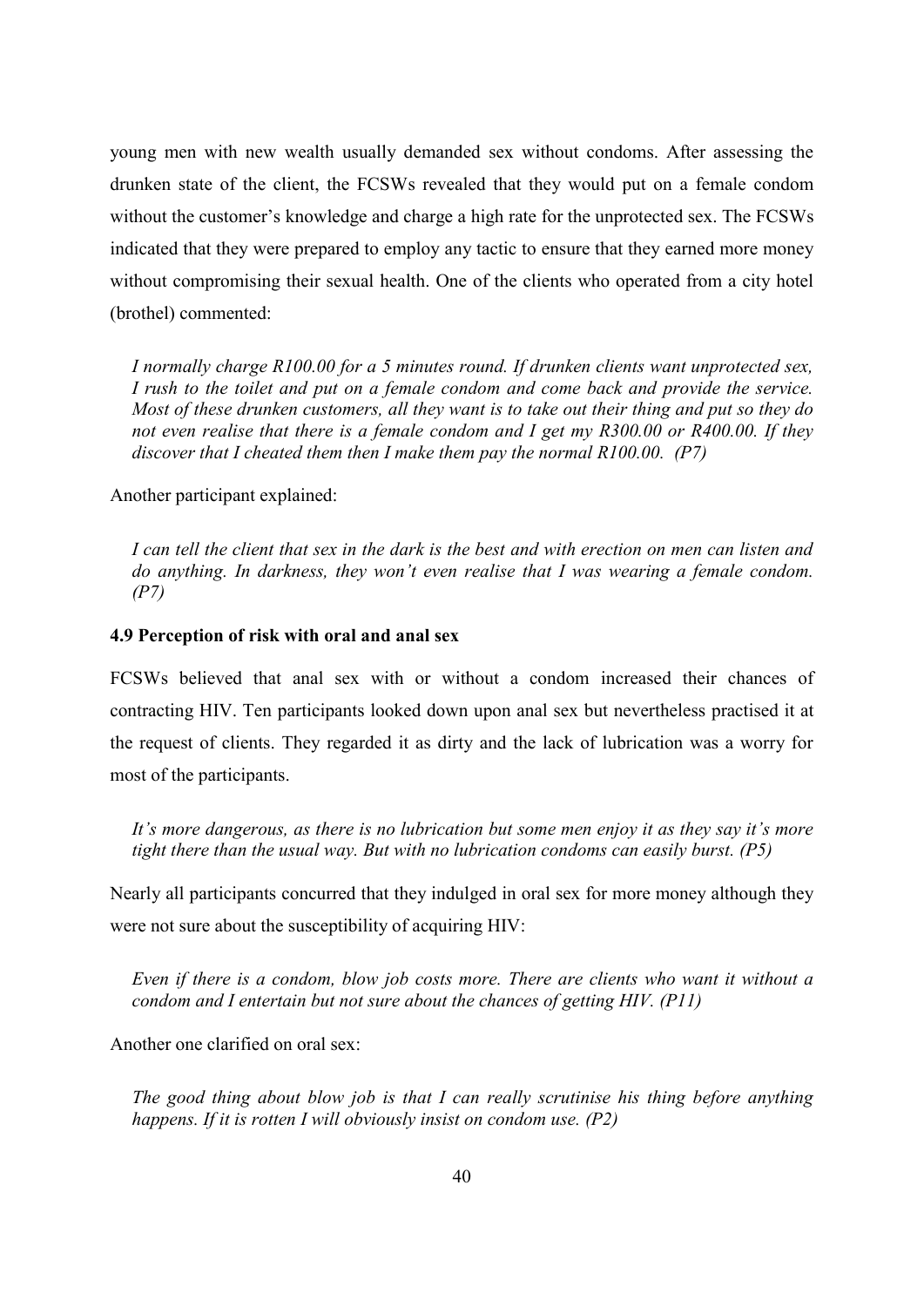### <span id="page-49-0"></span>**4.10 Circumcised men and condom use**

Circumcised men were perceived as HIV-free by one participant who solicited clients from the Glenwood-Umbilo area. The participant thought that the circumcised men were not only clean but were seen as safe from HIV, hence they were treated differently:

*I sometimes allow circumcised clients to have unprotected sex because it has been proven that they are less dangerous from HIV, their penises have a thick skin which makes it impossible for the HIV to pass through. (P5)* 

One participant thought that sucking the penis was less risky and she would not use a condom:

*I don't use condoms on blow jobs as some of the clients do not like that and I don't feel exposed to HIV. (P4)* 

The other participant who serviced the affluent Morningside shopping centre highlighted that her customers were usually rich business people who cared about their lives:

*Florida area is frequented by gentlemen and normally does not have problems with issues of condom use. (P3)* 

### <span id="page-49-1"></span>**4.11 Low risk sex**

One participant cited that men were prepared to pay more to sex workers perceived as low risk. The participant reported that she lived in the Berea area and did not portray herself as a sex worker; neither did she associate with any of them. She frequented sports bars in Glenwood and lied to her clients that she was a student at the university. The participant said that most of her clients believed her, but the greatest challenge was that her clients regarded her as less risky, hence were reluctant to use condoms:

*My clients think I am that naughty college girl from Port Shepstone and as a result I at times have failed to negotiate condom use. It's like the customer saying . . . you said you are not a sex worker, so I trust you and worry not about condoms. . ..it's like a one night fling sort of thing . . ..It's so scary at times but life goes on hey. (P6)* 

Another sex worker who operated from a night club indicated that she always insisted on the use of male condoms but there were exceptions when she accepted condomless sex. She regarded foreign white tourists as rich and generous people who were adventurous and always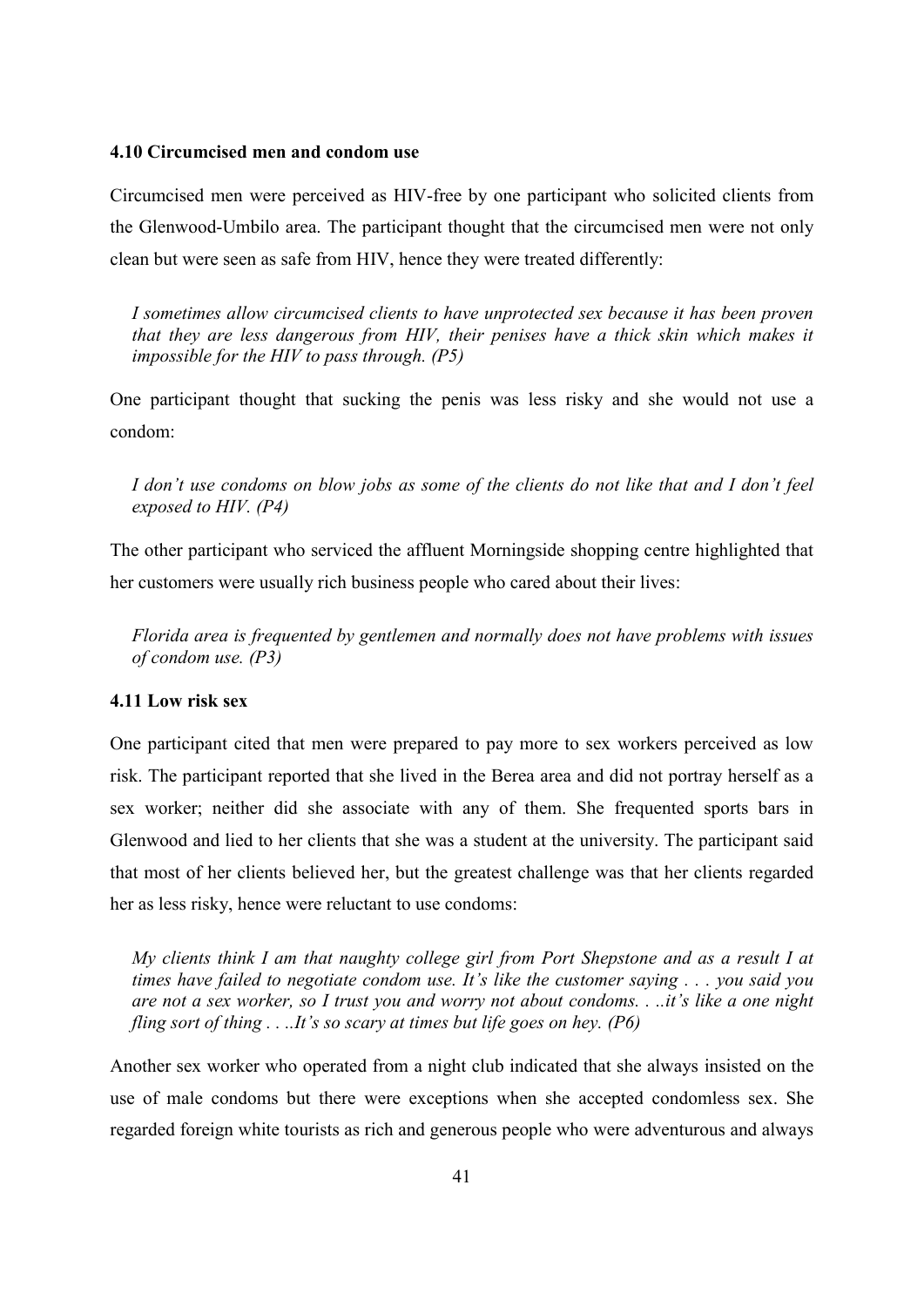wanted to experience sex with black women. The participant highlighted that she regarded tourists as less risky clients, hence she did not insist on condom use:

*I do not normally accept sex without a condom, but to be frank with you, there a few foreign (white) clients who are offered that privilege. These people are nice and they treat us well and I do not think they are high risk people. Just imagine that this other day I got a client who offered to pay me R800.00 for one round of unprotected sex at the beach and I agreed. After that he requested my phone number I didn't hesitate to give him. That client contacted me after 2 days and paid me R800 again for another round. Sometimes it is tempting but I only do that to a few international clients. (P3)* 

### <span id="page-50-0"></span>**4.12 Influence of previous health experience and decisions**

The HDM points out that previous health decisions can have an influence on present condom use behaviour by FCSWs in the prevention of HIV. The majority of the participants were not worried about their health and HIV status. Only two participants indicated that they insisted on condom use because they knew their (HIV negative) status. One of them commented:

*Lifeline offers free voluntary counselling and testing and I tested HIV negative recently. I expected that result and I always insist on condom use because I know where I stand as I frequently get tested. (P9)* 

Another participant got seriously ill at one point and thought that she was going to die. When she sought medical assistance at a nearby local hospital, the nurses advised her to test for HIV and tuberculosis. The participant was not interested; she feared the worst result (positive) because condoms sometimes burst during the course of her work. Some participants argued that female sex workers who were HIV positive or suspected to be infected by the virus acted recklessly:

*At times I feel that I am already dead . . . meaning I am a moving grave so I just don't care . . . condom or no condom . . . so long cash. (P11)* 

*Some of our colleagues have a I don't care attitude, maybe because they already know their status (positive). I hear them say a customer can say that here is my penis which is infected with an STI and I am offering R300.00 for it and people will accept them for the sake of money offered. They can just say I will use the R40.00 to seek medical attention and the R260.00 for other things which I may want. (P5)*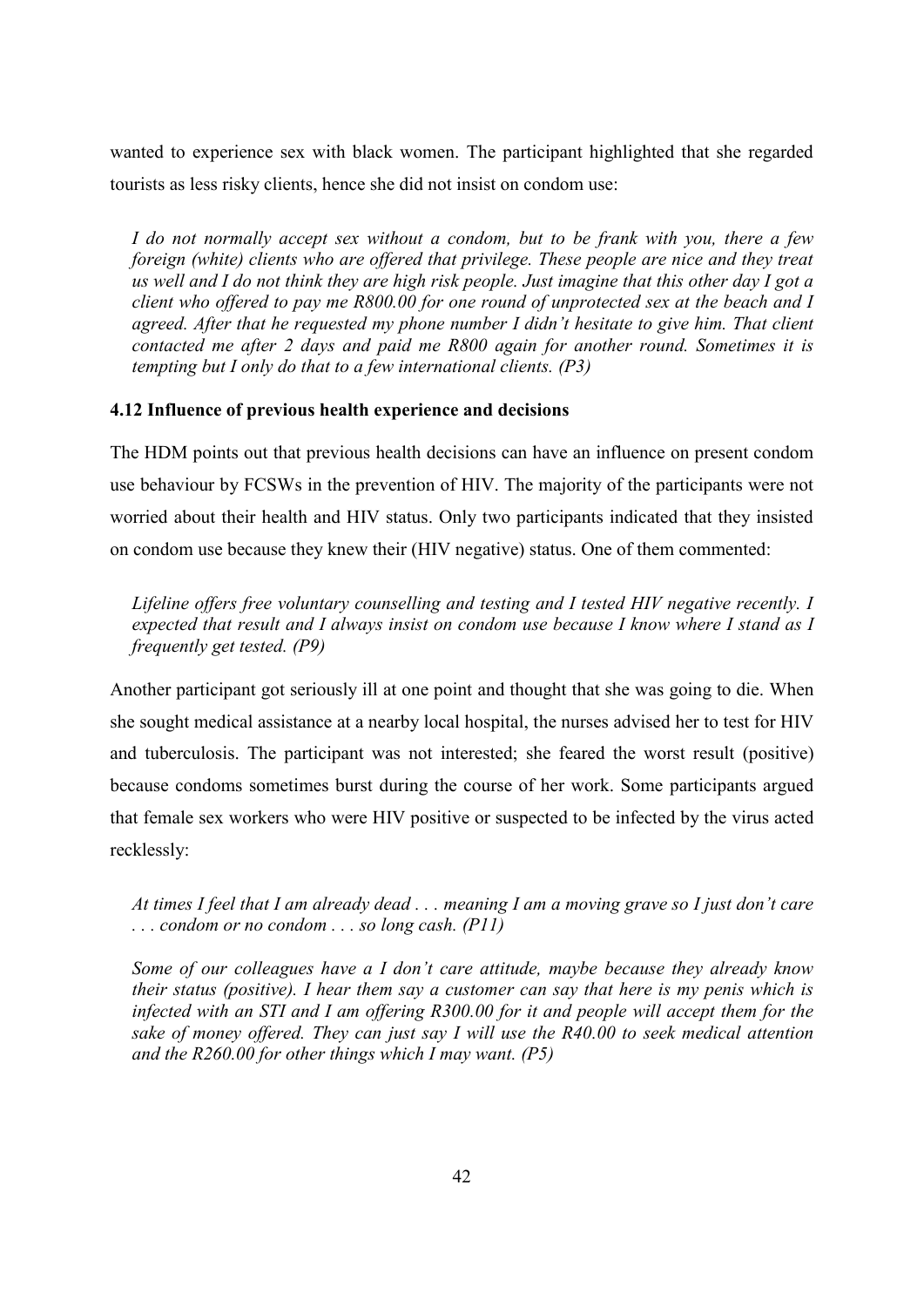The other participants indicated that they preferred not to be tested for HIV and that their previous health decisions did not influence their present behaviour. One participant commented:

*I will get tested when I am ready for a permanent relationship, for now I am enjoying my work and I don't want to stress myself with the toll of the unknown results. I believe if you look for things you will get them and I am not looking for HIV. (P6)* 

### <span id="page-51-0"></span>**4.13 Barriers to condom use**

Few barriers were identified to condom use by participants. FCSWs negotiated the price of sex before anything happened, thus those who solicited clients in the streets negotiated the price before going with the clients, while those who solicited clients in bars negotiated condom use just before the sexual encounter. The condoms were readily available in lodges, the FCSWs had access to free condoms in public toilets and they could afford to buy the condoms at a cost of R10 per packet. Four issues which emerged as barriers to condom use were men's reluctance to use condoms, competition for clients, violence and the abuse of drugs.

### <span id="page-51-1"></span>**4.14 Men's reluctance to use condoms**

The use of a condom during sex requires female sex workers and clients to jointly take action, which implies that a discussion about condom use takes place between both parties involved. Most female sex workers had knowledge of HIV and its consequences and as a result they insisted on condom use. Further probing pointed to the reluctance of men to use condoms as an HIV prevention measure during sex. As alluded to earlier on, one participant, suspected by female sex workers to be HIV positive, was alleged to be deliberately spreading HIV through condomless sex. Other participants reiterated that clients could oppose using condoms out of drunkenness and lack of knowledge:

## *Some alcoholics give us hard time; they want to enjoy flesh to flesh as they insist that that's the best forgetting about HIV. (P9)*

It was also reported that some men determined the use of condoms by merely considering physical appearance of the FCSWs, whilst others complained that sex with condoms was not the best: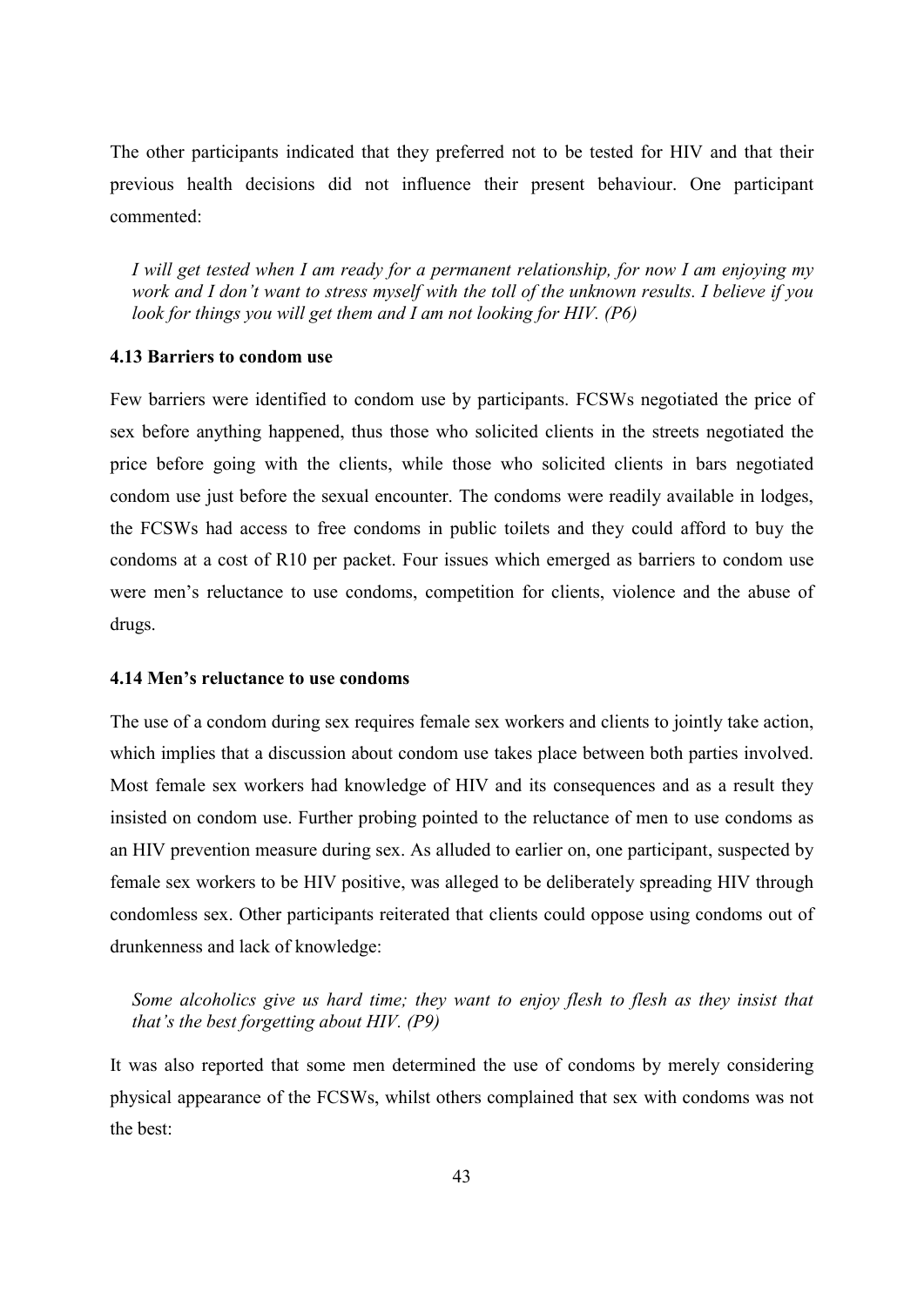*Some men say I am strong meaning that I do not have HIV and others say sex with condoms is not nice. (P12)* 

### <span id="page-52-0"></span>**4.15 Client competition**

The competition for clients among FCSWs was fierce. According to participants, age, physical appearance and dress were some of the factors that clients considered when engaging sex workers. Negative effects of competition culminated in non-use of condoms, low rates for services and sometimes violence being inflicted on FCSWs. During the interviews, it was claimed that some desperate FCSWs voluntarily offered unprotected sex to clients in the face of stiff competition:

*This job is hard and its survival of the fittest especially when clients are scarce as gold. If you behave like a virgin with many demands and limitations, clients can sometimes leave you going to those who happily agree to offer sex without a condom. So this creates a lot of subtle pressure to give in to condomless acts. (P4)* 

### <span id="page-52-1"></span>**4.16 Violence and condom use**

FCSWs lamented that they faced a great deal of harassment from the police, married women and their clients. They pointed out that in some instances the law enforcement agents conducted raids and, when caught, they had to pay fines. To avoid harassment from law enforcement agents, sex workers resorted to soliciting clients without carrying condoms:

*We are being harassed by police and the resident's committee's members. If the police find us with condoms in our bags or pockets they will conclude that we are sex workers. I no*  longer carry condoms around and if it happens that the client doesn't have condoms then *that's tight for both of us. (P5)* 

Some participants expressed disappointment that some clients refused to pay or became violent when asked to pay for services rendered. Participants concurred that violence was a major factor contributing to the non-use of condoms:

*Clients can be very rough. Some can actually threaten you with a knife and you won't be able to resist anything. Just imagine a client who picks a person and drive to a faraway place and demand unprotected sex for a minimum fee and if you try to resist they threaten to push you out of the car or to leave you in the middle of nowhere. There will be no other option . . . it sucks. (P10)*

*I was married and my husband frequently mistreated me. He would beat me up for no apparent reason and when I went home my mother would send me back to him. But I*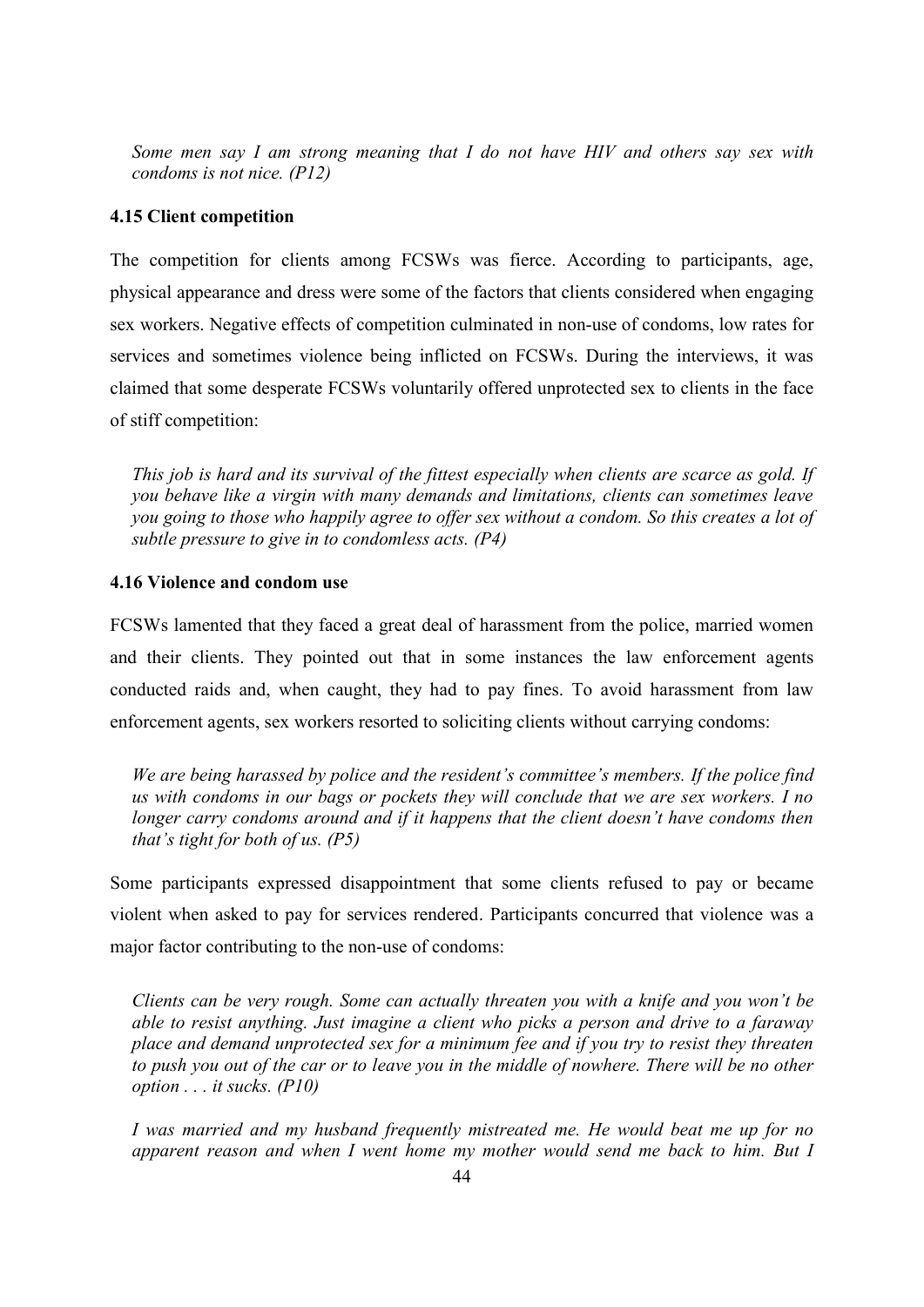*couldn't take it any longer and this time I left him and lied to my mother in Phoenix that I am now working as a waiter in a bar. (P1)* 

### <span id="page-53-0"></span>**4.17 Drug and alcohol compromising condom use**

FCSWs soliciting clients in the streets seemed to abuse alcohol and drugs when compared to their counterparts who worked in lodges or hotels. Participants stated that over-consumption of alcohol and intake of drugs compromised their condom negotiating skills. They became less attentive and failed to stand up for what they believed in:

*When I get drunk I sometimes lose my mind and only to find my bottom wet without realising it . . . they would have sex with you without a condom or they will have sex with you for free, without paying even a rand. (P11)* 

FCSWs noted that they used alcohol so that they could cope with their work:

*It's embarrassing to be doing this work and to find the guts to do our work effectively we get intoxicated. (P3)*

### <span id="page-53-1"></span>**4.18 Conclusion**

This study has brought to the fore interesting data revealing that sex workers are still offering unprotected sex, despite being aware of the risks associated with it. They cited pull and push factors which influenced their decisions to engage in risky behaviours. One of the striking points from the results is that the decision to use condoms is made by two people; hence it becomes important to consider the reasons why men are reluctant to use condoms. The next chapter will discuss the results, implications and the recommendations.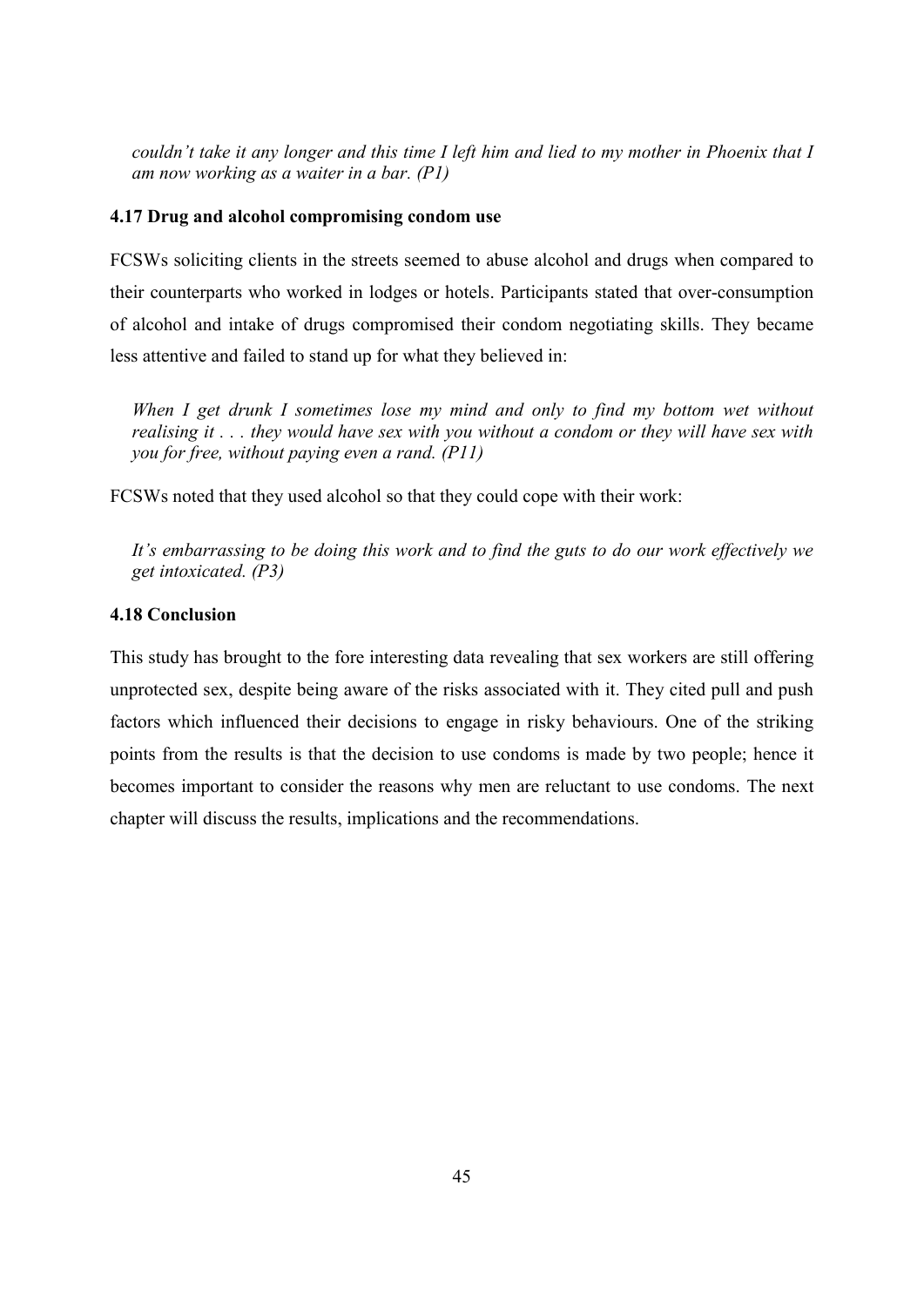## **Chapter 5: Discussion**

#### <span id="page-54-1"></span><span id="page-54-0"></span>**5.1 Summary of results**

There are several limitations inherent in the research that warrant caution in interpreting the results. The first one has to do with the limited time frame of the data collection period. Due to ethical approval delays, data was collected in one week instead of the planned three weeks. Secondly, a few participants refused to partake in the study, citing various reasons. Some potential participants were not recruited as they could not communicate in English. These limitations notwithstanding, there were several useful insights gleaned from the study that can influence condom use interventions in the future.

The HDM states that sex workers' behaviours can be determined by their opinions of chances of contracting HIV. Sex workers, however, highlighted that they often outweighed the risks of contracting HIV/AIDS when offered more money; as a result, they failed to insist on condom use. The outstanding issue from the research is that FCSWs compromised the use of condoms when offered more money for unprotected sex by clients [\(Jackson and Highcrest 1996,](#page-61-6) [Bucardo et al. 2004\)](#page-60-3). Sex workers struggle to make ends meet and the notion that rejecting clients who request sex without condoms implies dying of hunger came out strongly; hence it was used as justification to having sex without a condom. The results are consistent with what emerged from a Ugandan study: that consistent condom use among FCSWs is still hampered by economic and relationship factors [\(Matovu and Ssebadduka 2013\)](#page-62-8). In a study carried out in Indonesia, the main reason for female sex workers not using condoms was the belief that boyfriends, native Indonesians and healthy-looking clients cannot spread STDs [\(Basuki et al.](#page-59-2)  [2002\)](#page-59-2). It can therefore be argued that availability of condoms is not an issue any more, but that other factors such as poverty play a pivotal role in the use of condoms by FCSWs [\(Varga](#page-65-3)  [1997,](#page-65-3) [Varga 2001,](#page-65-5) Wojcicki and Malala 2001).

One participant highlighted that a client who was suspected of being HIV positive offered more money for sex without condoms, raising the suspicion that he could be deliberately spreading the virus to FCSWs. The fact that there are clients who request sex without a condom is distressing and calls for further investigation. Some study participants suspected that FCSWs who entertain such demands may be HIV positive but no longer care about their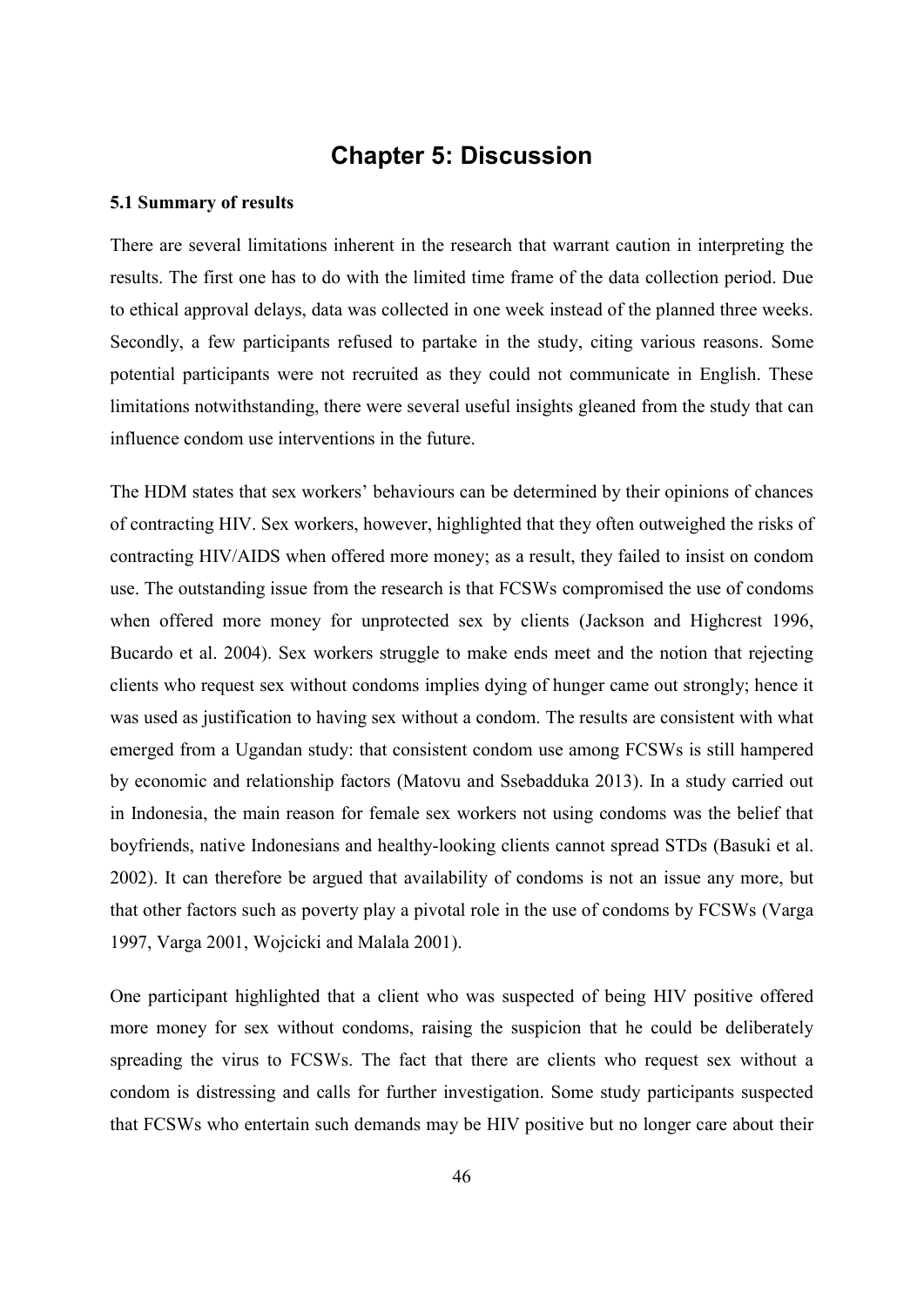lives. Basing on the results, it can be argued that the majority of FCSWs have basic information about condom use and the consequences of not using them.

The study results revealed that issues of trust and affection in steady relationships have an impact on the use of condoms. Sex workers in steady relationships find it difficult to insist on condom use as they fear that their partners will withdraw their financial support. The results are consistent with findings from studies carried out by Varga (2001), Martina (1995) and others. According to Castan˜ eda et al (2006), sex workers in steady relationships find it difficult to insist on condom use due to a number of reasons that include, but are not limited to, trust, intimacy and connectedness. Although issues of trust seem to be given as justification for non-use of condoms in steady relationships, the results revealed that sex worker partners are not aware that their partners work as sex workers, thus being put at risk of contracting HIV. Unlike clients who request or offer more for unprotected sex, FCSWs' partners are not afforded the chance to make informed decisions about using condoms or not.

Despite the HIV prevention knowledge that is in the public domain, sex workers who come from poorer backgrounds and who solicit clients from the streets have a low knowledge regarding the proper use of condoms and have many misconceptions about HIV transmission [\(Bucardo et al. 2004\)](#page-60-3). One participant regarded circumcised men as low risk partners compared to clients who were not circumcised; she used that justification to give in to demands of sex without condoms. While it has been proved that circumcision reduces the chance of getting HIV by 62% (WHO 2011), it is discouraging that people use it as licence to engage in risky sexual behaviours. The belief that circumcised men are clean and safe from HIV is dangerous and may reverse gains that have been made in reducing the prevalence of HIV in South Africa. The other misconception that emerged had to do with men's ejaculation. Street sex workers believed that withdrawal when ejaculating reduced the chances of transmitting HIV. In addition, a few participants perceived white clients as clean and therefore free from HIV. These misconceptions indicate that some FCSWs do not have sufficient knowledge about HIV prevention; this requires intervention. Most of these participants solicited clients in the streets and come from high density areas. The HDM dictates that knowledge about HIV status could activate readiness to adopt and adapt recommended HIV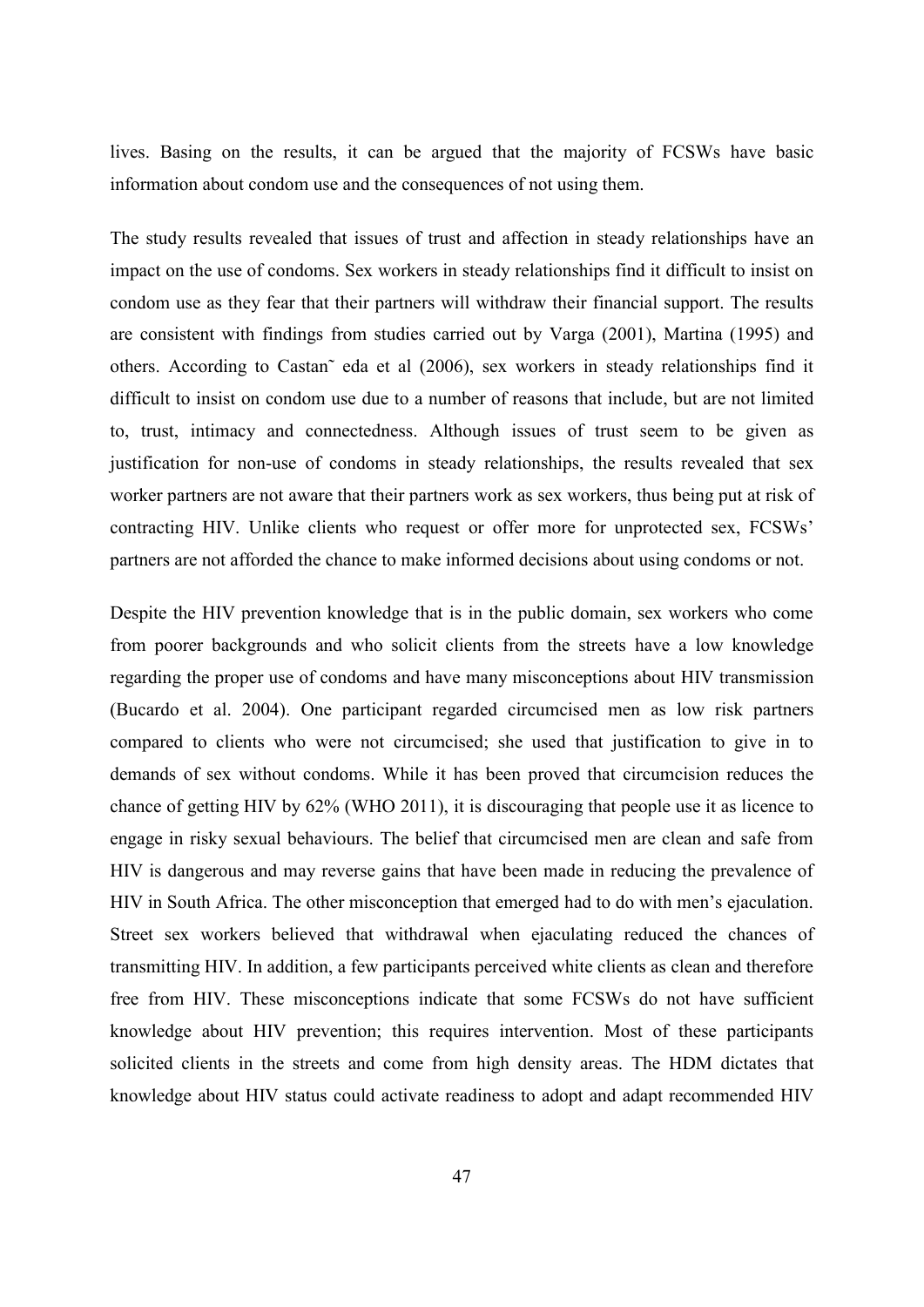prevention actions; the lack of it means that HIV prevention through condoms could be compromised.

The results reveal that sex workers in more organised sex rings exhibit more knowledge on condom use than those soliciting clients or servicing clients in the streets. FCSWs in brothels are not interested in having long-term partners, hence they always insist on the use of condoms. The same group note that they do not insist on the use of condoms with their unsuspecting long-term partners. When approached by clients who demand sex without condoms, FCSWs in organised rings deceive these clients by wearing female condoms without the client knowing, and then charge more money. The striking point from the research is that FCSWs aim to earn more money under any circumstances.

Given the national and international attention that HIV/AIDS and condom use has been given in the media, it could be argued that every citizen who is sexually active should be aware of the consequences of risky sexual behaviour and be responsible for preventing the spread of HIV by using condoms. The literature review indicates that the spread of HIV is high among people with multiple partners, but sex workers disagree with that notion. Analysis of results suggests that the spread of HIV could also be exacerbated by sex workers who do not want to be seen and regarded as sex workers. The fact that participants reported that some FCSW's clients regard this group of FCSWs as less risky poses a great threat to the spread of HIV to unsuspecting men. The participants argued that men are generally cautious when they seek the services of sex workers, but were concerned that they might not exercise the same degree of caution and condom use with sex workers who operate underground. The results call for future condom interventions that target sex workers who operate underground, or engage in multiple relationships/casual sex for monetary gains.

Whilst discussing the dynamics of condom use among sex workers in Durban, it became apparent that sex workers are also involved in oral sex. Although this was not the main focus of the study, the results revealed that sex workers entertain clients who are interested in oral sex, especially white clients. Sex workers noted that anal sex exposes them to HIV/AIDS because of absence of lubrication; they reiterated that condoms must always be used. The issue of more money for condomless sex is dominant throughout and that brings back the debate once raised by former South African president, Thabo Mbeki, who believed that the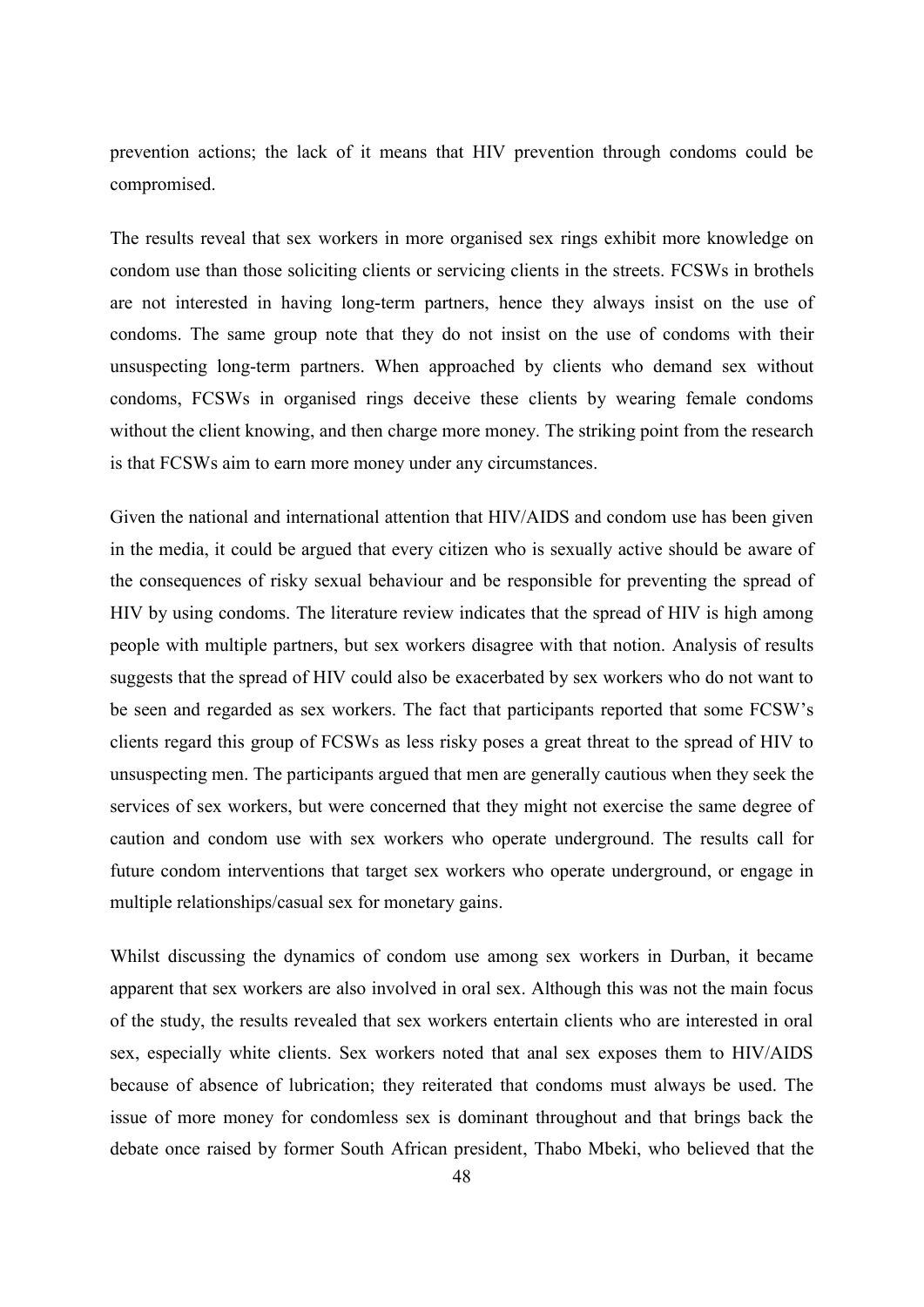main problem of Africa is poverty and not HIV and AIDS. The results point to the notion that FCSWs engage in risky behaviours because of poverty. The sex workers regret getting stuck in the sex trade and failing to insist on the use of condoms. Women are pushed into sex by the hope of economically empowering themselves to escape poverty. They feel trapped as they do not possess the necessary requirements to secure work in competitive markets.

Nearly all the participants concurred that condoms are very important in the fight against HIV, but they reiterated that the use of a condom is determined by both the sex worker and the client. The research results also revealed that men tend to have an upper hand financially and, in a patriarchal society such as in South Africa, men culturally dominate a woman, which implies that they influence the use and non-use of condoms. The discussion that takes place before sex is crucial in the determination of condom use. In addition, the sobriety of involved parties is important as condom use decisions can be strongly compromised by the use of drugs and alcohol. The underlying issue about use and non-use of condoms during sex is that HIV prevention programmes should target both men and females as the use of condoms is determined by both parties. Above all, there is a need to empower sex workers so that they can confidently negotiate condom use.

Study results indicated that sex workers experience a difficult life in the sex industry. They face a constant threat of violence from clients and law enforcement agents. With competition for clients, physical violence exacerbates, as do condomless sexual activities. What further complicates sex workers' vulnerability is the perception that, despite being careful, HIV infection can be contracted through condom breakage and/or slippage with clients (Wojcicki and Malala 2001, [Basuki et al. 2002,](#page-59-2) [Bucardo et al. 2004\)](#page-60-3). The results show that lack of enough HIV prevention knowledge, lack of confidence to negotiate condom use and poverty all contribute to the non-use of condoms during sex by sex workers. It is therefore imperative to improve sex workers' condom use by programmes, especially to sex workers soliciting clients in the streets and those operating underground. The condom prevention programmes must involve men; the fact that some sex workers' clients still request sex without condoms is a matter of serious concern. Research has shown that "interventions targeting structural and behavioural level risk factors for HIV among sex workers decreases have proven successful for increasing protective behaviours and decreasing HIV and STI transmission" (Baral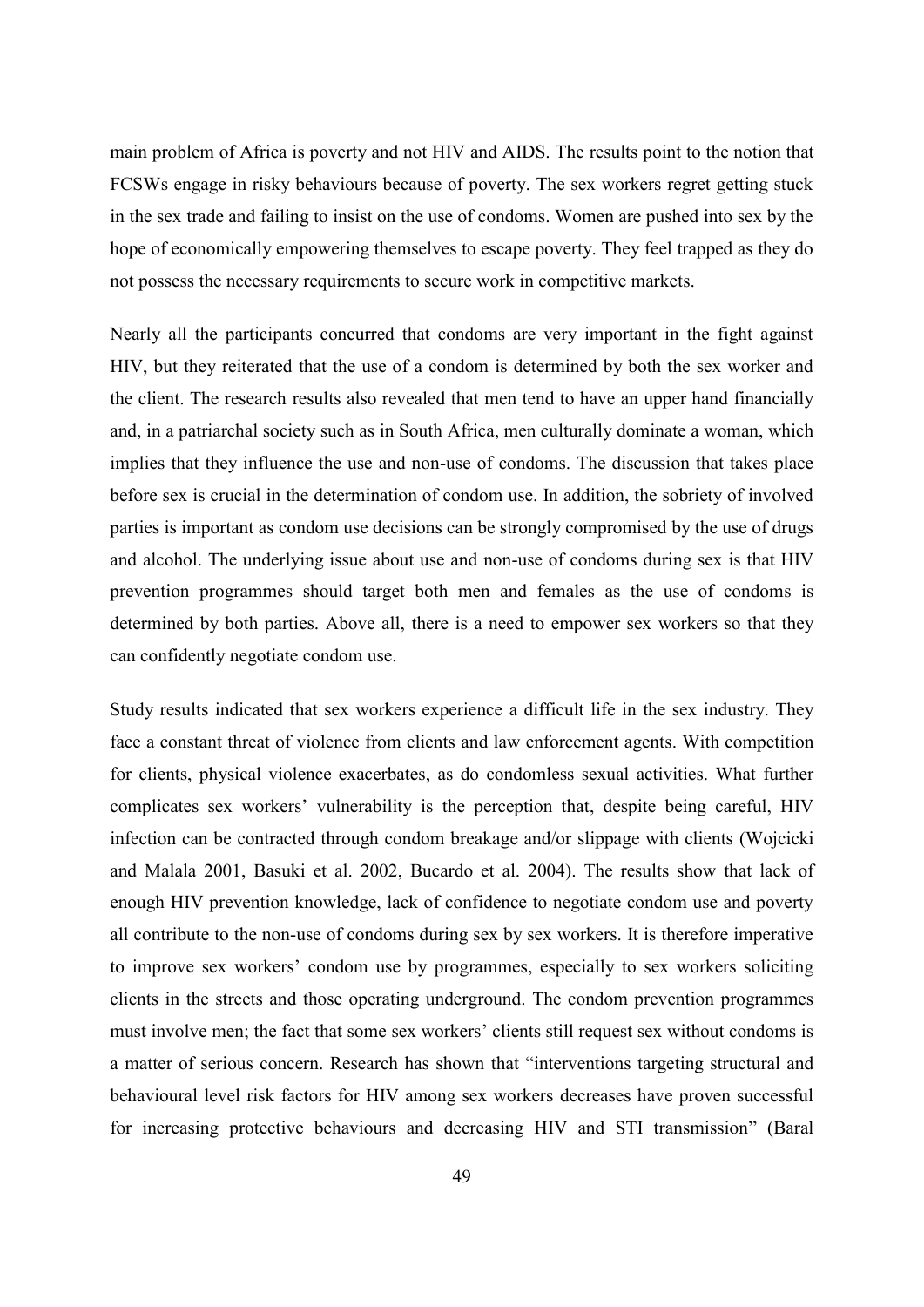2012a:1). Countries that have data on condom use reveal that more than 80% of sex workers used condoms with their last client but UNAIDS estimates that less than half of sex workers in the world have access to HIV prevention programmes [\(Baral et al. 2012a\)](#page-61-0). In view of the results, this calls for a renewed HIV strategy that includes condom use and that targets both the micro (individual) and macro (structural) factors that facilitate an enabling environment for condom use.

### <span id="page-58-0"></span>**5.2 Implications and conclusion**

The spread of HIV infection continues to gather momentum, despite the efforts being made by governments and non-governmental organisations to inform, educate and empower citizens of the disastrous consequences that sexual risk behaviour has on society, communities, families and individuals. Whilst common sense, logic and science knowledge inform one that the use of condoms are the most effective HIV prevention method, their usage among FCSWs has not been consistent. Interventions to promote condom usage among FCSWs ought to address drug and substance abuse, ignorance, myths on the role of circumcision, retrogressive cultures, violence, competition for clients and victimisation of sex workers by law enforcement agents. Consistent condom use among FCSWs is still hampered by economic and relationship factors. For successful condom use, it is imperative to design intervention programmes for both FCSWs and clients. In addition, interventions to promote condom use ought to focus on empowering women to become self-reliant.

The future for an HIV-free generation remains bleak unless the barriers to condom usage are extensively addressed. It is time that African governments seriously consider motions to decriminalise commercial sex so that FCSWs can operate in safer environments, as their counterparts do in the more economically developed regions of the world. Alternatively, the law should not only punish women but also men who create the demand for condomless sex. Further research is necessary to better understand why sex workers' clients still request sex without condoms and it is worth exploring ways of empowering sex workers to negotiate the use of condoms and safer sex.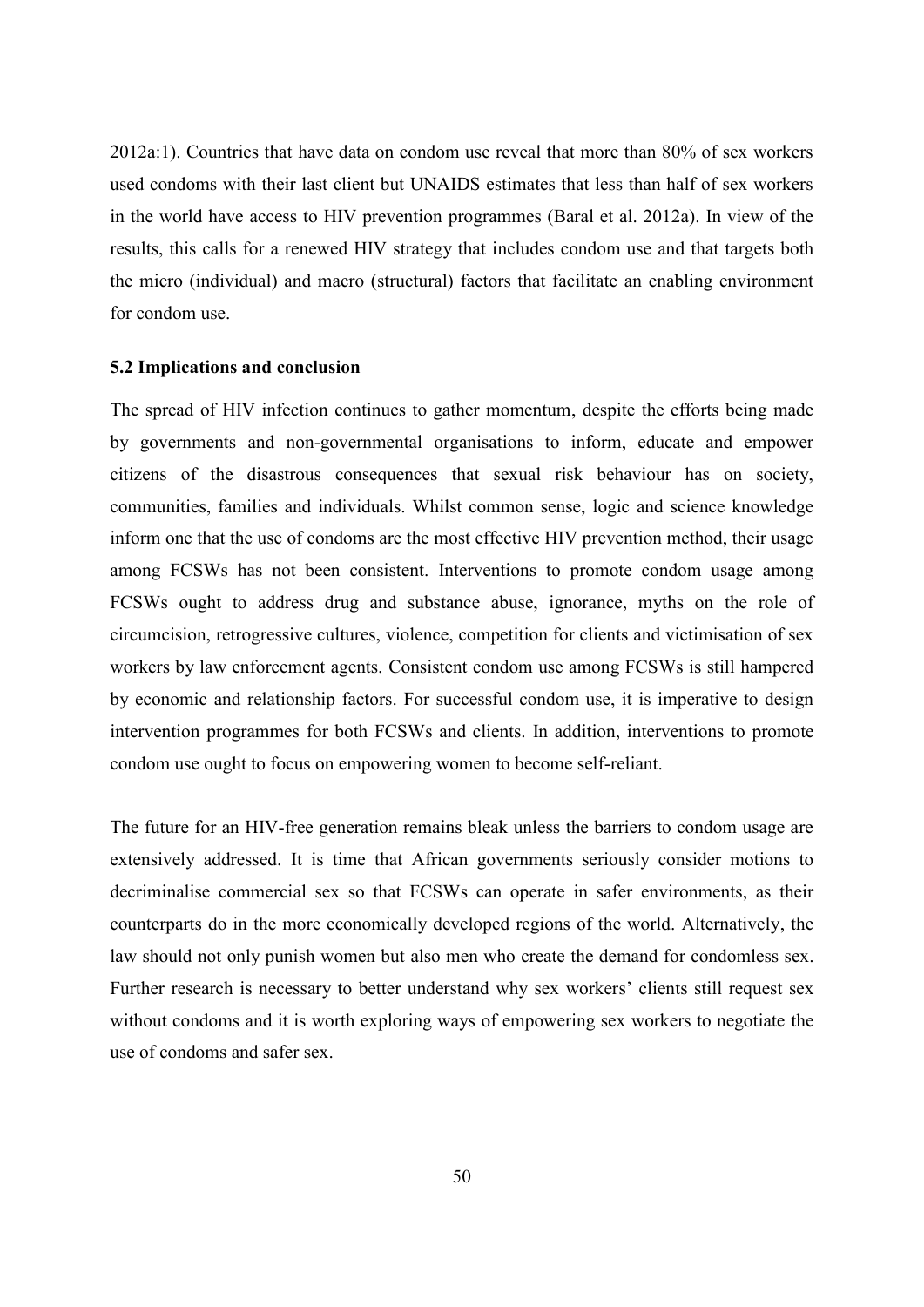## **References**

<span id="page-59-3"></span><span id="page-59-0"></span>Adu-Oppong, A., R. M. Grimes, M. Ross, J. Risser and G. Kessie (2007). "Social and Behavioral Determinants of Consistent Condom Use among Female Commercial Sex Workers in Ghana." AIDS Education and Prevention 19 (2) 160-172.

AfriGIS. (2014). "Durban central Map." Retrieved 26/05/14, 2013, from https://maps.google.co.za/maps?q=map+of+durban+central&ie=UTF-8&hq=&hnear=0x1ef7a9c7cd824ddf:0xdf4136545b0fb717,Durban+Central,+Durban&gl=za&ei=PLa FU47zLenO0QXamIH4DQ&ved=0CCsQ8gEwAA.

<span id="page-59-1"></span>Aklilu, M., T. Messele, A. Tsegaye, T. Biru, D. H. Mariam, B. Van Benthem, R. Coutinho, T. Rinke de Wit and A. Fontanet (2001). "Factors associated with HIV-1 infection among sex workers of Addis Ababa." AIDS 15 (1) 87-96.

<span id="page-59-4"></span>Alary, M., L. Mukenge-Tshibaka and F. Bernier (2002). "Decline in the prevalence of HIV and sexually transmitted diseases among female sex workers in Cotonou, Benin, 1993–1999." AIDS 16 (3) 463-470.

Albert, A. E., D. L. Warner, R. A. Hatcher, J. Trussell and C. Bennett (1995). "Condom use among female commercial sex workers in Nevada'slegal brothels." American Journal of Public Health 85 (11) 1514-1520.

<span id="page-59-5"></span>Allen, B., A. Cruz-Valdez, L. Rivera-Rivera, R. Castro, M. E. Arana-Garcia and M. Hernandez-Avila (2003). "Affection, kisses and condoms: the basics of sexual practices of female sex workers in Mexico City." Salud Publica De Mexico 45 (5) 594-607.

Anderson, K. G., A. M. Beutel and B. Maughan-Brown (2007). "HIV risk perception and first sexual intercourse among youth in Cape town South Africa." International Family Planning Perspective 33 (3) 98-105.

<span id="page-59-6"></span>Baleta, A. (1998). "Concern voiced over 'dry sex' practices in South Africa." The Lancet 352 (9136) 1292-1292.

<span id="page-59-2"></span>Baral, S. (2012b). "Burden of HIV among female sex workers in low income and middle-income countries: a systematic review and meta analysis." Lancet Infectious Disease 12 (7) 538-549.

Baral, S., C. Beyrer, K. Muessig, T. Poteat, L. Wirtz, M. R. Decker, S. G. Sherman and D. Kerrigan (2012a). "Burden of HIV among female sex workers in low-income and middle-income countries: a systematic review and meta-analysis." Lancet Infectious Disease 12 (7) 538-549.

<span id="page-59-7"></span>Basuki, E., I. Wolffers, W. Devillé, N. Erlaini, D. Luhpuri, R. Hargono, N. Maskuri, N. Suesen and N. van Beelen (2002). "Reasons for not using condoms among female sex workers in Indonesia." AIDS Education and Prevention 14 (2) 102–116.

Benson, C. (1998). Violence Against Female Prostitutes. Loughborough, Loughborough University.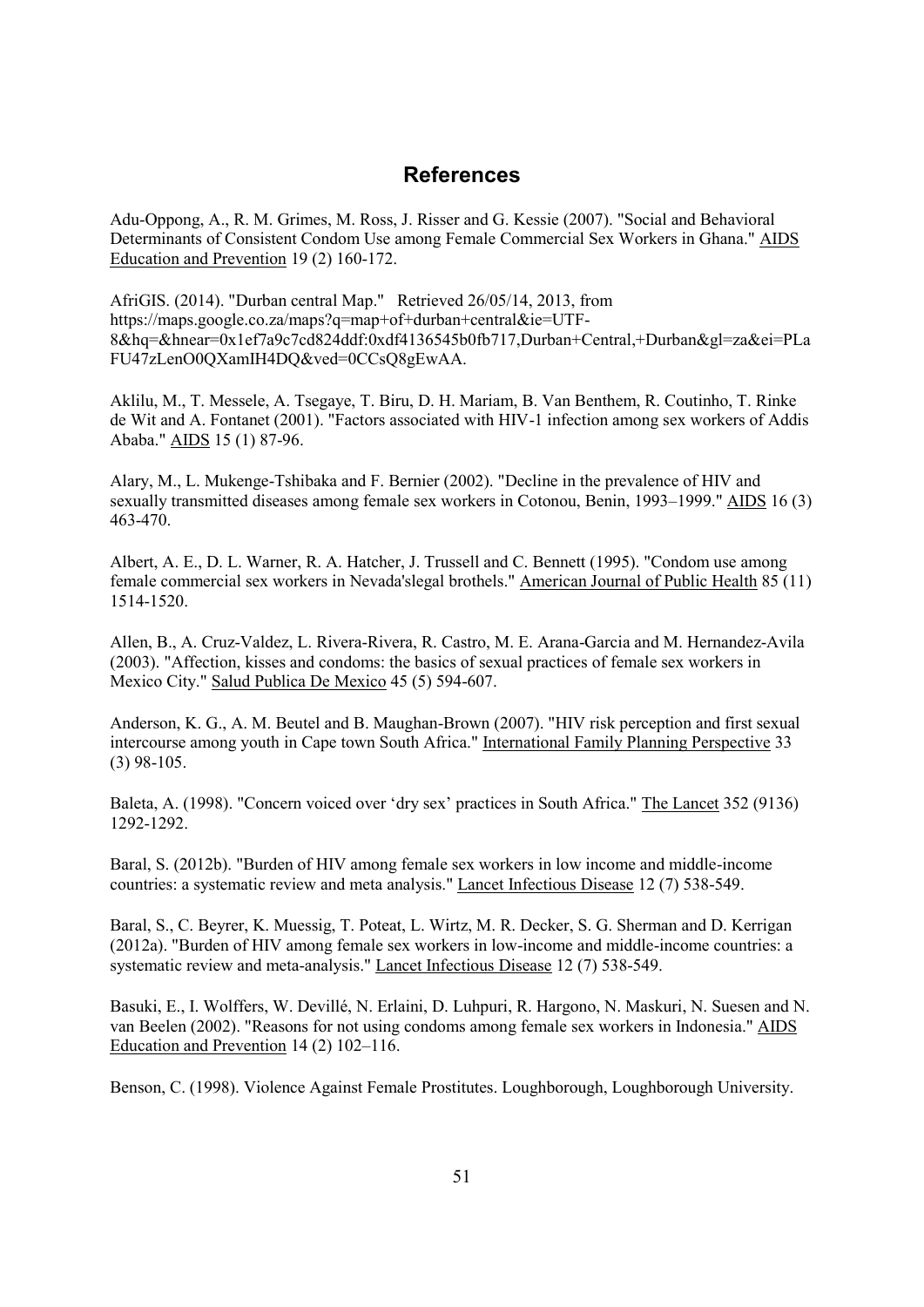<span id="page-60-3"></span>Brahme, R., S. Mehta and S. J. Sahav (2006). "Correlated and trend of HIV prevalence among female sex workers attending sexually transmitted disease clinics in Pune, India (1993–2002)." Acquired Immune Deficiency Syndrome 41 (1) 107-113.

Brents, B. G., C. A. Jackson and K. Hausbeck (2010). The state of sex: Tourism, sex and sin in the new American heartland, Routledge.

Bucardo, J., S. J. Semple, M. Fraga-Vallejo, W. Davila and T. J. Patterson (2004). " A Qualitative Exploration of Female Sex Work in Tijuana, Mexico." Archives of Sexual Behavior 33 (4) 343-351.

<span id="page-60-0"></span>Castañeda, X., V. Ortı´z, B. Allen, C. Garcı´a and M. Hernandez-Avila (1996). "Sex masks: the double life of female commercial sex workers in Mexico City." Culture Medicine and Psychiatry 20 (2) 229-247.

Chen, L., P. Jha, B. Stirling, S. K. Sgaier, T. Daid and R. Kaul (2007). "Sexual risk factors for HIV infection in early and advanced HIV epidemics in sub-Saharan Africa: Systematic overview of 68 epidemiological studies." PLoS ONE 2 (10) 1-14.

<span id="page-60-5"></span>Chersich, M. F. and H. V. Rees (2008). "Vulnerability of women in southern Africa to infection with HIV: biological determinants and priority health sector interventions." AIDS 4 27-40.

<span id="page-60-6"></span>Clift, S., A. Anemona and D. Watson-Jones (2003). "Variations of HIV and STI prevalences within communities neighbouring new goldmines in Tanzania: Importance for intervention design." Sexually Transmitted Infections 79 (4) 307-312.

<span id="page-60-8"></span>Cwikel, J. G., T. Lazer, F. Press and S. Lazer (2008). "Sexually transmissible infections among female sex workers: an international review with an emphasis on hard-to-access populations." Sexual Health 5 (1) 9-16.

Dandona, R., L. Dandona, J. B. Gutierrez, A. G. Kumar, S. McPherson, F. Samuels, S. M. Bertozzi and A. F. S. Team. (2005). "High risk of HIV in non-brothel based female sex workers in India." BioMed Central Public Health 5 (87) 1-10.

<span id="page-60-4"></span>Elmore-Meegan, M., R. M. Conroy and C. B. Agala (2004). "Sex workers in Kenya, numbers of clients and associated risks: an exploratory survey." Reproductive Health Matters 12 (23) 50-57.

<span id="page-60-2"></span>Eraker, S. A., M. H. Becker, V. J. Strecher and J. P. Kirsct (1985). "Smoking Behavior, Cessation Techniques, and the Health Decision Model." The American journal of medicine 78 (5) 817-825.

<span id="page-60-1"></span>Fan, V. S., G. E. Reiber, M. Burman, M. B. McDonell and S. D. Fihn (2004). "Functional status and patient satisfaction." Journal of General Intern Medicine 20 (5) 452-459.

<span id="page-60-7"></span>Farley, M. (2005). "Prostitution Harms Women Even if Indoors " Violence Against Women 11 (1) 950-954.

Fick, N. (2006). "Sex workers speak out. Policing and the sex industry." SA Crime Quarterly 15 13- 18.

Glanz, K., Rimer, B.K. and Lewis, F.M. (2002). Health Behavior and Health Education. Theory, Research and Practice. San Fransisco: Wiley and Sons.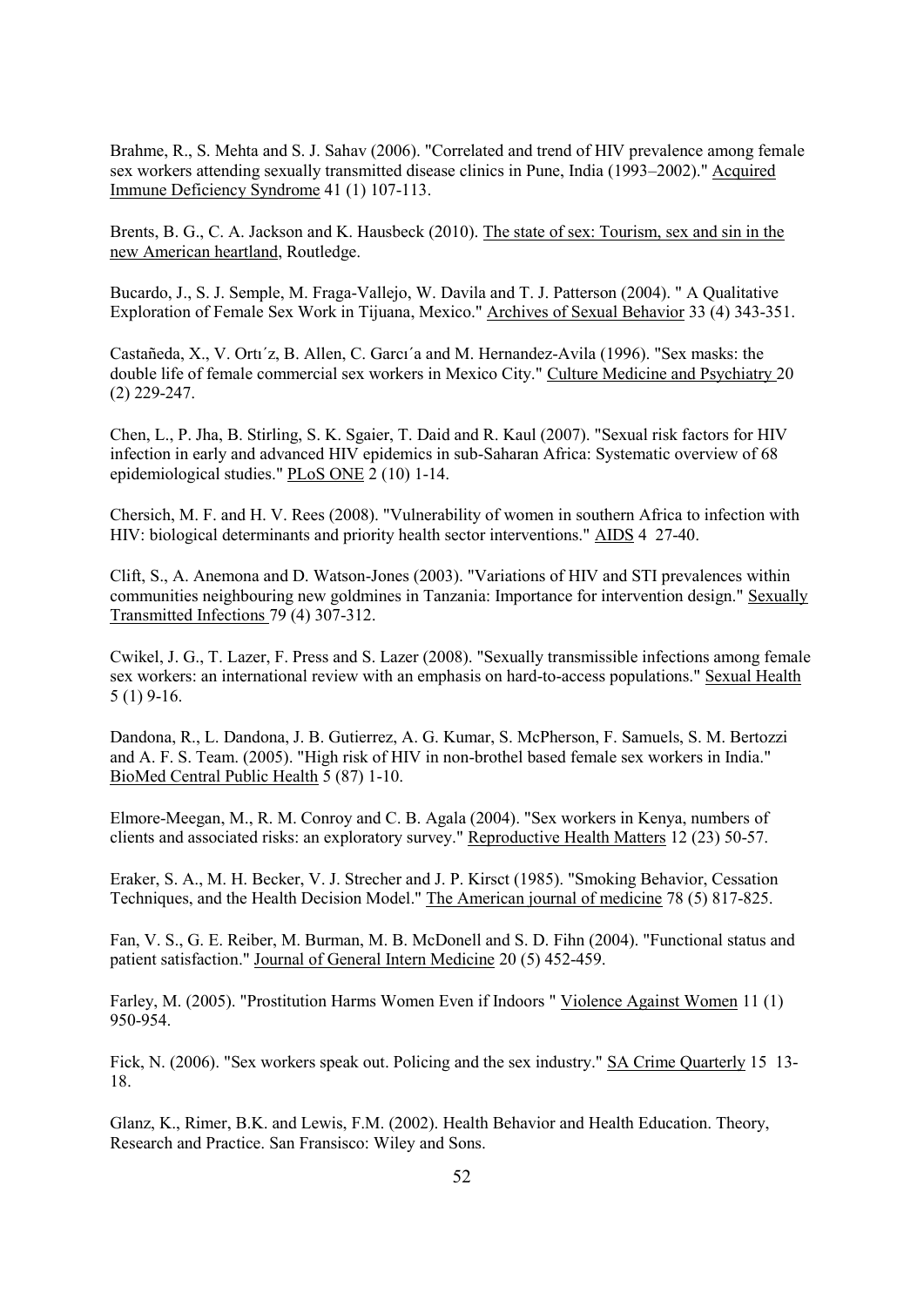<span id="page-61-1"></span>Gilmour, E., S. S. Karim and H. J. Fourie (2000). "Availability of condoms in urban and rural areas of KwaZulu-Natal, South Africa." Sexually Transmitted Diseases 27 (6) 353-357.

<span id="page-61-3"></span>Glanz, K. and B. K. Rimer (1997). Theory at a glance: A guide for health promotion practice. Washington DC, Department of Health and Human Services, National Cancer Institute.

Glynn, J. R. (2001). "Why do young women have a much higher prevalence of HIV than young men? A study in Kisumu,Kenya and Ndola, Zambia." AIDS 15 (4) 51-60.

Gupta, G. R., E. Weiss and D. Whelan (1996). Women and AIDS: building a new HIV prevention strategy. New York, Oxford.

<span id="page-61-2"></span>Gould, C. (2008). Selling Sex in Cape Town: Sex Work and Human Trafficking in a South African City Cape town, University of Western Cape.

<span id="page-61-5"></span>Hanenberg, R., W. Janapithayakorn, P. Kunasol and D. Sokal (1994). "The impact of Thailand's HIV control programme, as indicated by the decline of sexually transmitted diseases." The Lancet 344 (8917) 243-245.

<span id="page-61-0"></span>Harcourt, C. and B. Donovan (2005). "The many faces of sex work." Sexually Transmitted Diseases 81 (3) 201-206.

Hoke, T., P. Feldblum and K. Van Damme (2007). "Temporal trends in sexually transmitted infection prevalence and condom use following introduction of the female condom to Madagascar sex workers." International Journal of STD and AIDS 18 (7) 461-466.

Holmes, K., R. Levine and M. Weaver (2004). Effectiveness of condoms in preventing sexually transmitted infections. Bulletin of the World Health Organization. Geneva, WHO. 82: 454-461.

<span id="page-61-6"></span>Hughes, M. and C. Roche (1999). Making the harm visible. Kingston, Coalition Against Trafficking in Women.

Jackson, L. A. and A. Highcrest (1996). Female Prostitutes in North America: What are their Risks of HIV Infection? London, Taylor and Francis Publishers.

<span id="page-61-8"></span>Kalichman, S. C. (2010). "Social and StructuralHIV Prevention in AlcoholServing Establishments: Review of International Interventions Across Populations " Alcohol Research and Health 33 (3) 184- 194.

Kalichman, S. C., L. C. Simbayi, R. Vermaak, S. Jooste and D. Cain (2008). "HIV/AIDS risks among men and women who drink at informal alcohol serving establishments (shebeens) in Cape Town, South Africa." Prevention Science 9 (1) 55-62.

<span id="page-61-4"></span>Karim, Q. A., S. A. Karim, K. Soldan and M. Zondi (1995). "Reducing the risk of HIV infection among South Africa sex workers: Socieconomic and gender barriers " American Journal of Public Health 85 (11) 1521-1528.

<span id="page-61-7"></span>Kayembe, P. K., M. A. Mapatan, A. F. Busangu, J. K. Nyandw, G. M. Musema, J. P. Kibungu and G. M. Mayala (2008). "Determinants of consistent condom use among female commercial sex workers in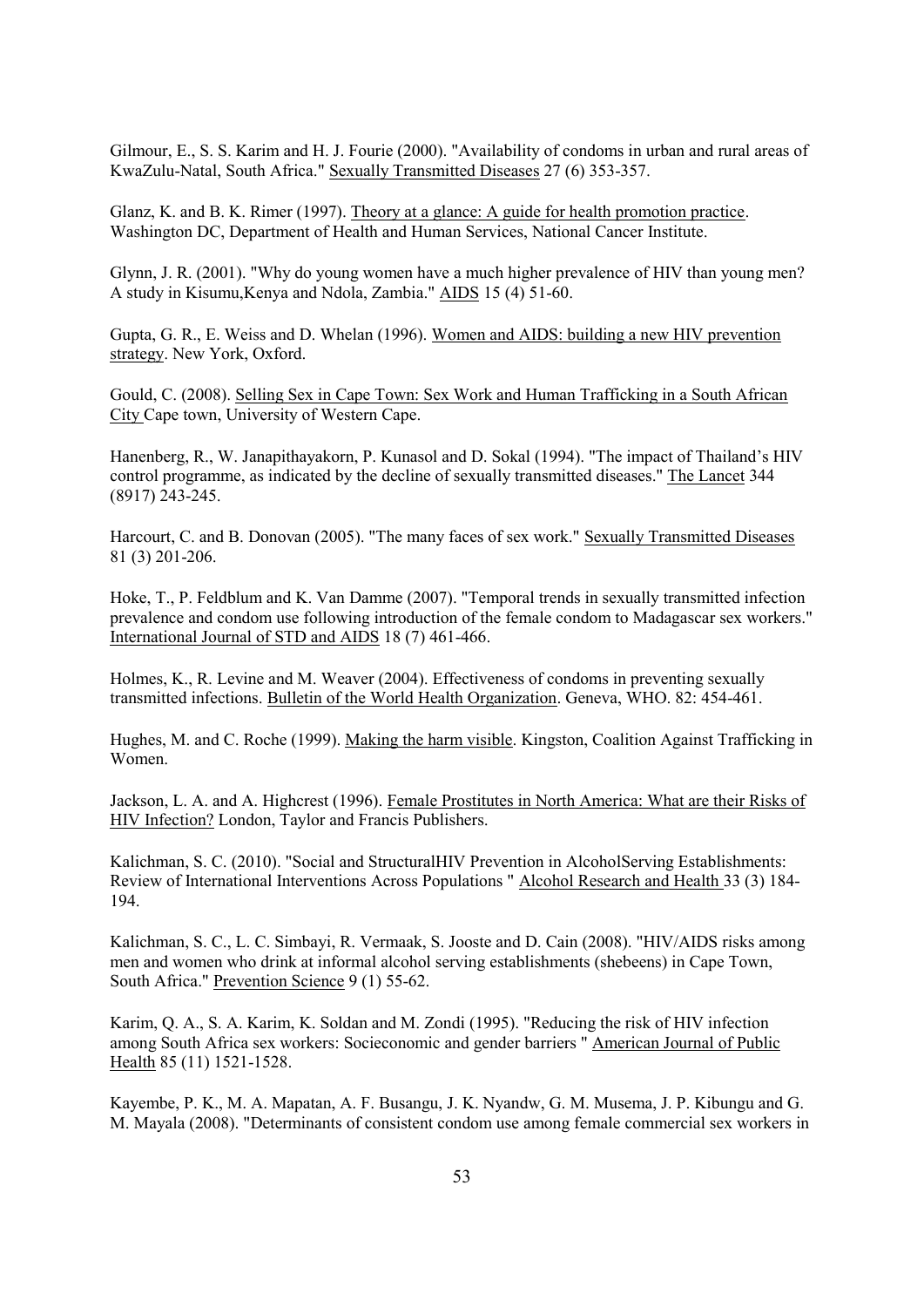the Democratic Republic of Congo: Implications for interventions." Sexually Transmitted Infections 84 (3) 202-206.

Leclerc-Madlala, S. (2003). "Transactional sex and the pursuit of modernity." Social dynamics 29 (2) 213-233.

<span id="page-62-7"></span>Lowndes, C. M. (2007). "Interventions among male clients of female sex workers in Benin, West Africa: an essential component of targeted HIV preventive interventions." Sexually Transmitted Infections 83 (7) 577-581.

<span id="page-62-1"></span>Macklean, K., N. Goagoseb and A. Shinana (2010). Sex Work and HIV in Namibia: Review of the literature and current programmes. Namibia, African Sex Worker Alliance.

Maddux, J. E. and R. W. Rogers (1998). "Protection, mativation a self efficacy: a revised theoryof fear appeals and attitude change." Journal of experimental Social Psychology 19 (5) 469-479.

<span id="page-62-6"></span>Maharaj, P. (2006). "Reasons for condom use among young people in KwaZulu-Natal: Prevention of HIV pregnancy or both." International Family Planning Perspective 32 (1) 28-34.

<span id="page-62-4"></span>Martina, M., A. Pramualratana, C. Podhista and M. J. Waver (1995). "The rational determinants of condom use with commercial sex partners in Thailand " AIDS 9 (5) 507-515.

<span id="page-62-2"></span>Mathenjwa, T. and P. Maharaj (2012). "Female condoms give women greater control ': A qualitative assessment of the experiences of commercial sex workers in Swaziland." The European Journal of Contraception and Reproductive Health Care 17 (5) 383-392.

<span id="page-62-8"></span>Matovu, J. K. B. and N. B. Ssebadduka (2013). "Knowledge, attitudes and barriers to condom use among female sex workers and truck drivers in Uganda: a mixed-methods study." African Health Sciences 13 (4) 1027-1033.

<span id="page-62-3"></span>Minnis, A., S. C. Shiboski and N. S. Padian (2003). "Barrier contraceptive method acceptability and choice are not reliable indicators of use." Sexually Transmitted Diseases 30 (7) 556-561.

Mossman, E (2007) International Approaches to Decriminalising or legalizing Sex work, Wellington.

Nair, N. (2013). Suburbia vs street girls. The Times. Johannesburg, Timeslive.

National Institute of Medical Statistics (2010). Technical report India HIV Estimates India, National Institute of Medical Statistics

<span id="page-62-5"></span>Ntumbanzondo, M., R. Dubrow, L. M. Niccolai, K. Mwandagalirwa and M. H. Merson (2006). "Unprotected intercourse for extra moneyamong commercial sex workers in Kinshasa, Democratic Republic of Congo." AIDS Care 18 (7) 777-785.

<span id="page-62-0"></span>Okware, S., J. Kinsman, S. Onyango, A. Opio and P. Kaggw (2005). "Revisiting the ABC strategy: HIV prevention in Uganda in the era of antiretroviral therapy." Postgraduate Medical Journal 81 (960) 625-628.

Overs, C. (2002). Sex workers: Part of a solution. An analysis of HIV prevention programming to prevent HIV transmission during commercial sex in developing countries. Geneva, WHO.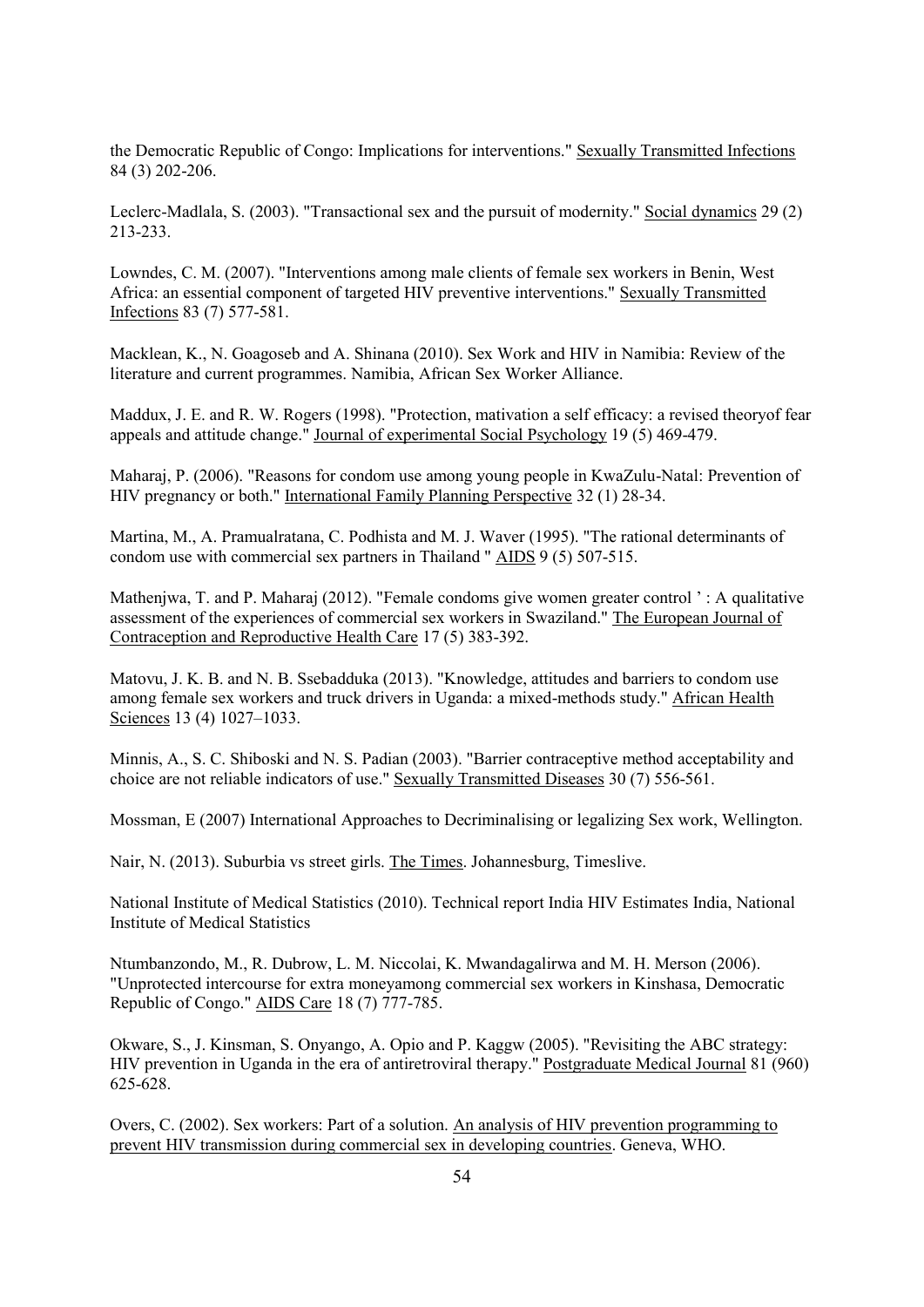<span id="page-63-2"></span>Overs, C. and B. Loff (2013). "The Tide Cannot Be Turned Without Us: HIV Epidemics Amongst Key Affected Populations." Journal of the International AIDS Society 16 (18459) 1-6.

Patton, M. Q. (1990). Qualitative evaluation and research methods. Newbury Park, CA, Sage Publications.

Patton, M. Q. (2002). Qualitative Research and Evaluation Methods Thousand Oaks, Sage publication.

<span id="page-63-9"></span>Patton, M. Q. (2002). Qualitative Research and Evaluation Methods. Thousand Oaks, CA, Sage Publications.

<span id="page-63-0"></span>Peacock, D. and A. Levack (2004). "The men as partners program in South Africa: reaching men to end gender-based violence and promote sexual and reproductive health." Int J Mens Health 3 (4) 173– 188.

Plummer, F. A., N. J. Nagelkerke, S. Moses, J. O. Ndinya-Achola and J. Bwayo (1991). "The importance of core groups in the epidemiology and control of HIV-1 infection." AIDS 5 (1) 169-176.

<span id="page-63-4"></span>Rao, V., I. Gupta, M. Lokshina and S. Janac (2003). "Sex workers and the cost of safe sex: the compensating differential for condom use among Calcutta prostitutes " Journal of Development Economics 71 (2) 585-603.

<span id="page-63-5"></span>Ray, S., J. van De Wijgert, P. Mason, F. Ndowa and C. Maposhere (2001). "Constraints faced by sex workers in use of female and male condoms for safer sex in urban zimbabwe." Journal of Urban Health 78 (4) 581-592.

Rosenheck, R., D. Ngilangwa, R. Manongi and S. Kapiga (2010). "Treatment-seeking behavior for sexually transmitted infections in a high-risk population." AIDS Care 22 (11) 1350-1358.

<span id="page-63-6"></span>Rosenstock, I. M. (1974). "Historical origins of Health Belief Model." Health Education Monographs 2 (4) 328-335.

Rou, K., Z. Wu, S. G. Sullivan, F. Li, J. Guan, C. Xu and Y. Yin (2007). "A five-citytrial of a behavioural intervention to reduce sexuallytransmitted disease/HIV risk among sex workers in China." AIDS 21 (8) 95-101.

<span id="page-63-7"></span>Sacco, W. P., B. Levin, D. L. Reed and K. Thompson (1990). "Attitudes about condom use as an AIDS-related behavior: Their factor structure and relation to condom use." Psychological Assessment 3 (2) 265-272.

<span id="page-63-1"></span>SANAC (2012) "Sex work and HIV incidence in South Africa: What do we know? ."

<span id="page-63-8"></span>Sanders, P. K. (2002). "Factors influencing HIV/AIDS in women of colour." Public Health Reports 117 (1) 151-156.

Sandy, I. F., A. Blystad, E. H. Shay, E. Makundi, C. Michelo, J. Zulu and J. Byskov (2012). "Condom availability in high risk places and condom use: a study at district level in Kenya, Tanzania and Zambia." BMC Public Health 12 (1) 1-12.

<span id="page-63-3"></span>Sarantakosi, S. (2005). Social research. New York, Palgrave Macmillan.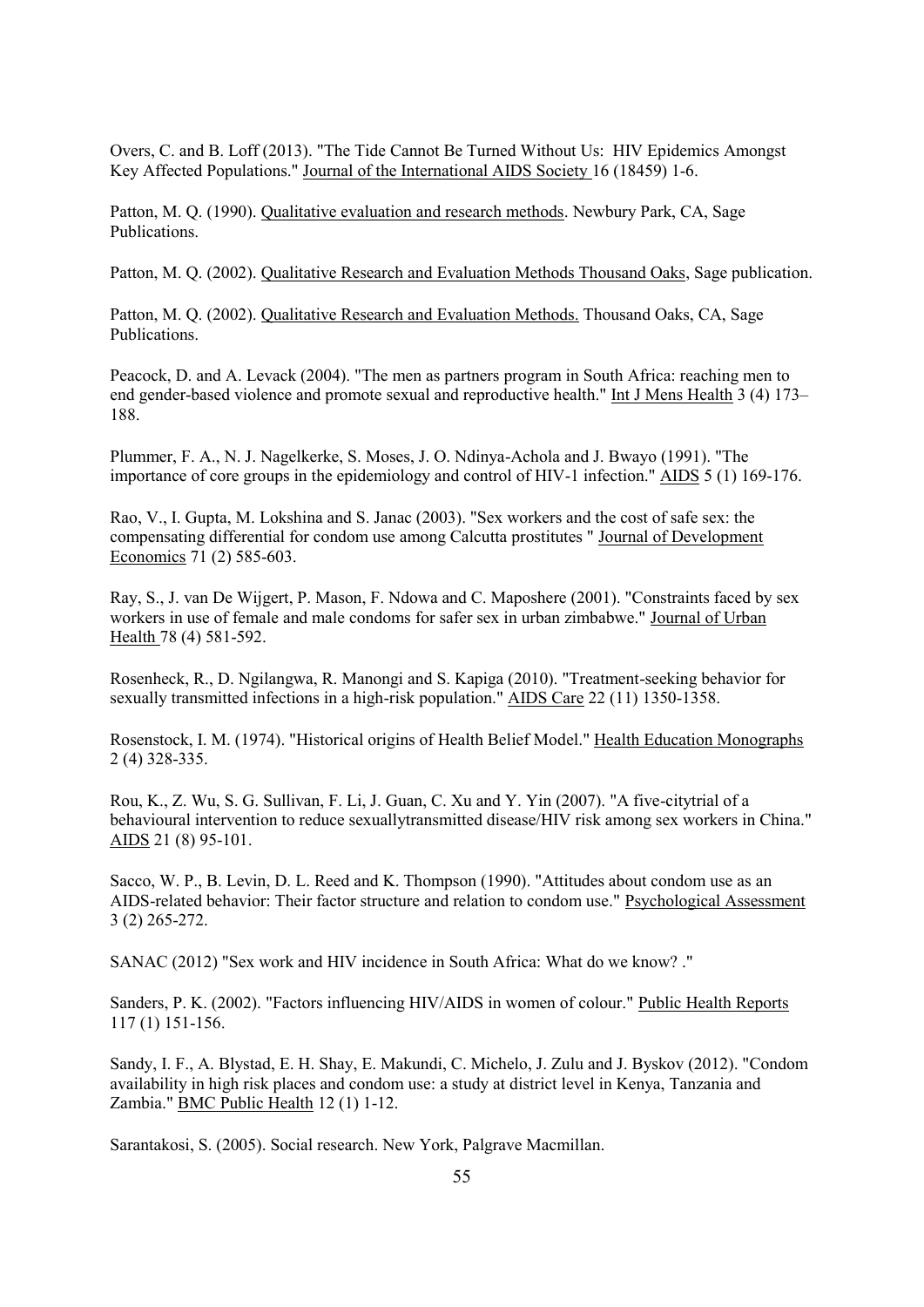<span id="page-64-3"></span>Shannon, K., T. Kerr, S. Allinott, J. Chettiar, J. Shoveller and M. W. Tyndall (2008). "Social and structural violence and power relations in mitigating HIV risk of drug-using women in survival sex work." Social Science and Medicine 66 (8) 911-921.

<span id="page-64-7"></span>Sharma, A. (2006). "Sex preparation and diaphragm acceptability in sex work in Nairobi, Kenya." Sexual Health 3 (4) 7.

<span id="page-64-6"></span>Shisana, O., T. Rehle, L. C. Simbayi, K. Zuma, S. Jooste, V. Pillay-van-Wyk, N. Mbelle, J. Van Zyl, W. Parker, N. P. Zungu and S. Pezi (2009). South African national HIV prevalence, incidence, behaviour and communication survey 2008: A turning tide among teenagers? . Cape Town, HSRC press.

Shobo, Y. (2007). "Youth's perceptions of HIV infection risk: A sex-specific test of two risk models." African Journal of AIDS Research 6 (1) 7.

<span id="page-64-5"></span>Singh, S., J. E. Darroch and A. Bankole (2003). A, B and C in Uganda: The Roles of Abstinence, Monogamy and Condom Use in HIV Decline. New York, Allan Guttmacher.

Shisana, O., T. Rehle, L. C. Simbayi, K. Zuma, S. Jooste, V. Pillay-van-Wyk, N. Mbelle, J. Van Zyl, W. Parker, N. P. Zungu and S. Pezi (2009). South African national HIV prevalence, incidence, behaviour and communication survey 2008: A turning tide among teenagers? . Cape Town, HSRC press.

Sishana, O. (2013). HIV/AIDS in South Africa: At last the glass is half full. South African AIDS Conference. Durban, HSRC press.

<span id="page-64-1"></span>SANAC (2013). National Strategic Plan for HIV Prevention, Care and Treatment for Sex Workers. Pretoria, South African National AIDS Council.

Stacey, M. (2013). Beginning to Build the Picture: What do we know about Sex Workers and HIV in South Africa? Challenges facing sex workers: briefing by Sex Workers Education and Advocacy Taskforce. South Africa, Parliamentary monitoring group.

<span id="page-64-8"></span>Statistics South Africa (2013). Mid-year population estimates 2013 Pretoria, Statistics South Africa.

Steiner, M. J. and W. Cates (2006). "Condoms and sexually transmitted Infections " New England Journal of Medicine 354 (25) 2642-2643.

<span id="page-64-2"></span>Syvertsen, J. L., A. M. Robertson, M. L. Rolón, L. A. Palinkas, G. Martinez, M. Gudelia Rangel and A. A. Strathdee (2013). "Eyes that don't see, heart that doesn't feel: Coping with sex work in intimate relationships and its implications for HIV/STI prevention." Social Science and Medicine 87 (1) 1-13.

<span id="page-64-4"></span>The Synergy Project (2013). Room for change: preventing HIV transmission in brothels. The Synergy APDIME Toolkit.

<span id="page-64-0"></span>UNAIDS (2004a). Report on the global AIDS epidemic. Geneva, UNAIDS. 2013.

UNAIDS (2004b). Making condoms work for HIV prevention. UN Best practise collection. Geneva, UNAIDS.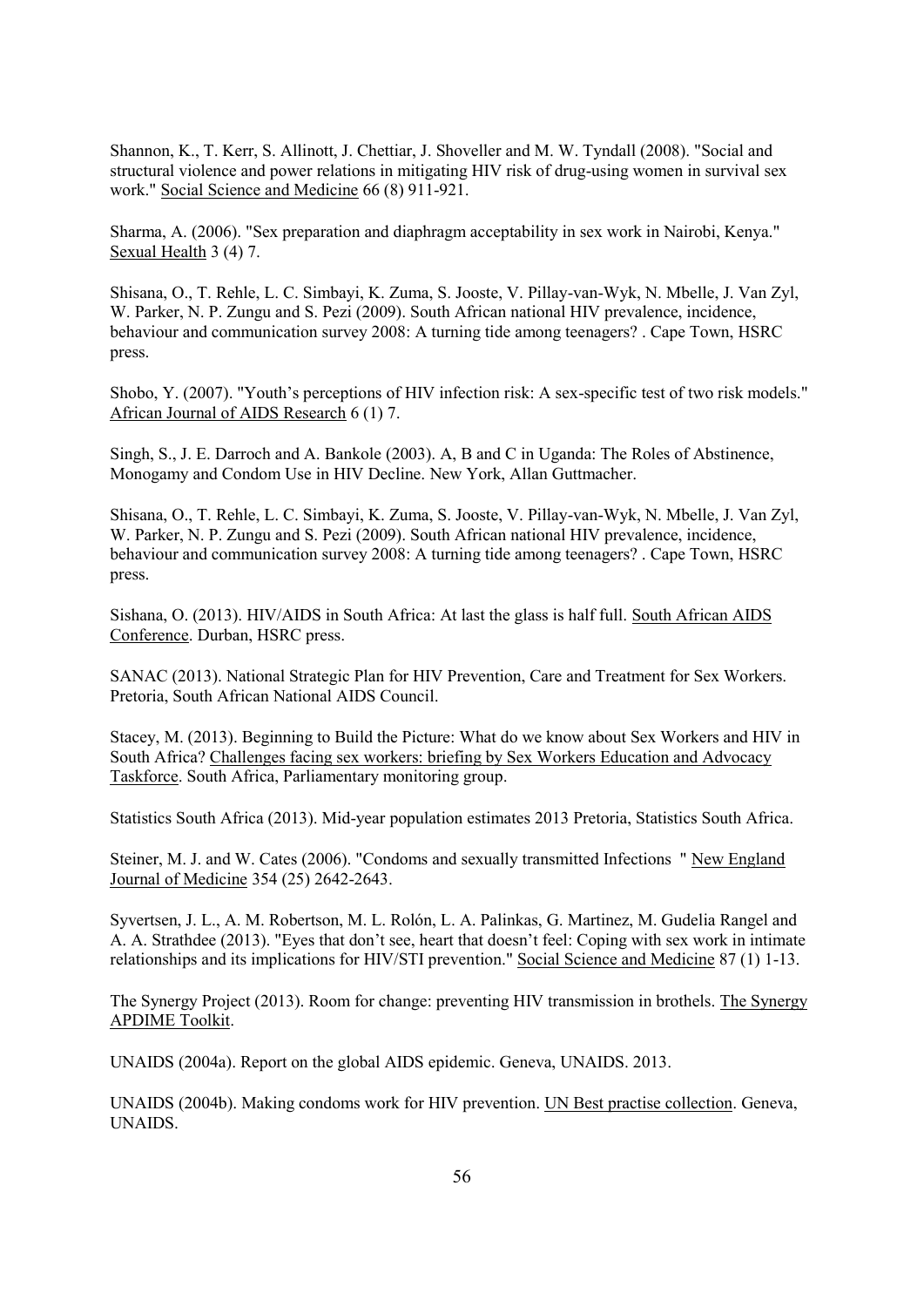UNAIDS (2008). Report on the global AIDS epidemic Geneva, UNAIDS.

UNAIDS (2012). World AIDS day report 2012. Geneva, UNAIDS.

UNAIDS (2012a). UNAIDS Report on the global AIDS epidemic. Geneva, UNAIDS.

<span id="page-65-6"></span>Underhill, K., P. Montgomery and D. Operario (2007). "Sexual abstinence only programmes to prevent HIV infection in high income countries: systematic review." British Medical Journal 335 (248) 1-12.

<span id="page-65-7"></span>UNESCO (2002). A Cultural Approach to HIV/AIDS Prevention and Care: Summary of Country Assessments. Paris, UNESCO.

UNFPA (2009). UNAIDS Guidance Note on HIV and Sex Work. Geneva, UNFPA.

<span id="page-65-4"></span>UNFPA (2013). South Africa: HIV. Country report. South Africa, UNFPA.

<span id="page-65-3"></span>University of Twente (2013). Health Belief Model. Netherlands, University of Twente.

Varga, C. A. (1997). "The Condom Conundrum: Barriers to Condom Use among Commercial Sex Workers in Durban,South Africa." African Journal of Reproductive Health 1 (1) 74-88.

<span id="page-65-5"></span>Varga, C. A. (2001). "Coping with HIV/AIDS in Durban's commercial sex industry." AIDS 13 (3) 351-365.

<span id="page-65-8"></span>Walden, V. M., K. Mwangulube and P. Makhumula-Nkhoma (1999). "Measuring the impact of a behaviour change intervention for commercial sex workers and their potential clients in Malawi." Health Education and Research 14 (4) 545-554.

<span id="page-65-11"></span>Warr, D. J. and P. M. Pyett (1999). "Difficult relations: sex work, love and intimacy." Sociology of Health and Illness 21 (3) 290-309.

Wechsberg, W. M. (2006). "Substance use, sexual risk, and violence: HIV prevention intervention with sex workers in Pretoria." AIDS and Behavior 10 (2) 131-137.

<span id="page-65-9"></span>Wechsberg, W. M., W. K. Luseno, R. S. Karg, S. Young, N. Rodman, B. Bronwyn Myers and C. D. H. Parry (2008). "Alcohol, cannabis, and methamphetamine use and other risk behaviours among black and coloured South African women: A small randomized trial in the Western Cape." International Journal of Drug Policy 19 (2) 130-139.

<span id="page-65-10"></span>WHO (2002). WHO multi-country study on women's health and domestic violence against women Geneva, WHO.

<span id="page-65-1"></span>WHO (2007). Guidance on provider-initiated HIV testing and counselling in health facilities. Switzerland, WHO.

<span id="page-65-0"></span>WHO (2011). Preventing HIV among sex workers in sub-Saharan Africa: A literature review. Switzerland, WHO.

<span id="page-65-2"></span>WHO (2012). New WHO guidelines to better prevent HIV in sex workers. Geneva, WHO.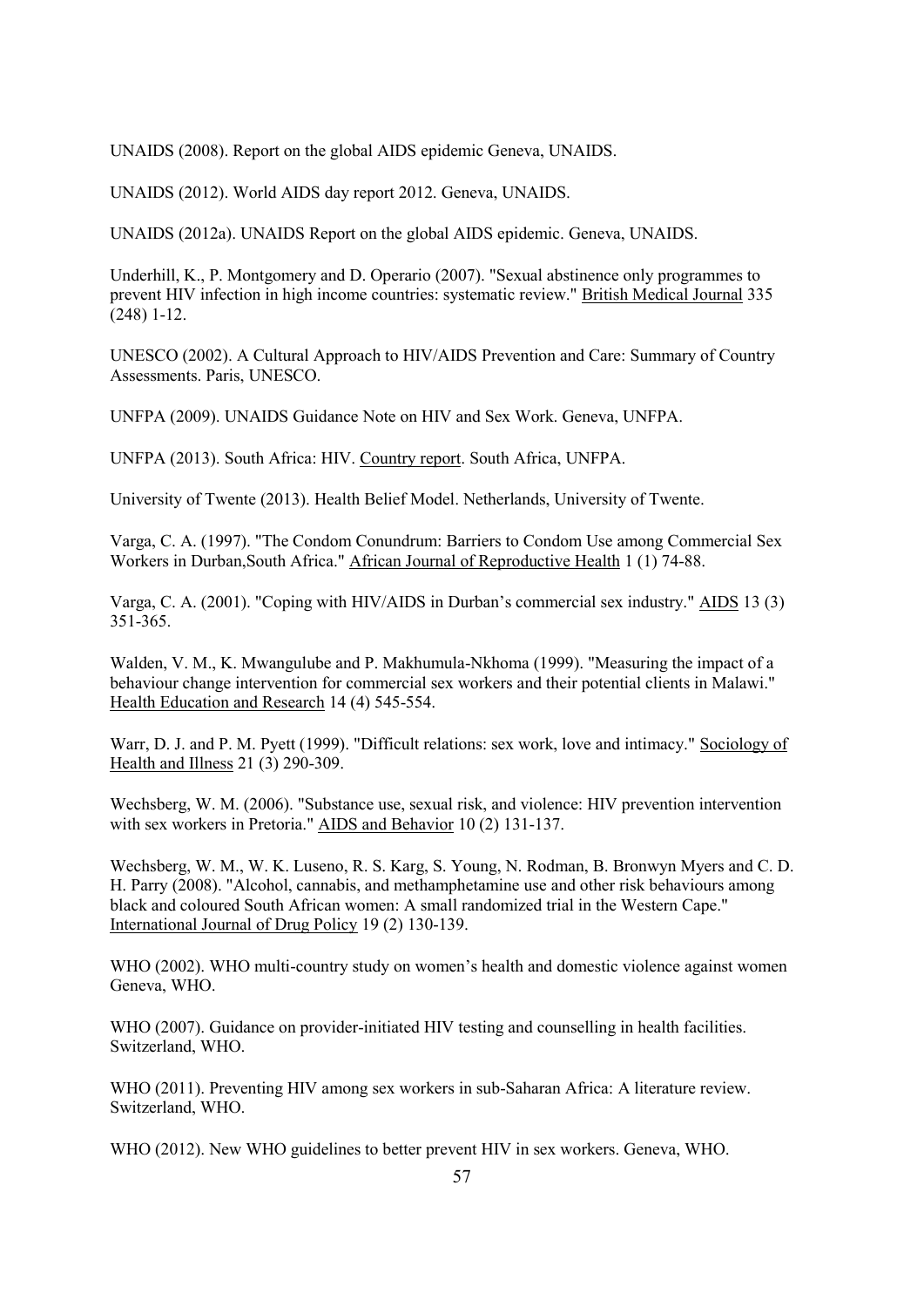<span id="page-66-0"></span>WHO (2013a). New WHO guidelines to better prevent HIV in sex workers. Geneva, WHO.

<span id="page-66-1"></span>WHO. (2013b). "Violence against women and HIV AIDS critical intersections." Retrieved 24/07/2013, from WHO (2013a). Violence against women and HIV AIDS critical intersections. Geneva, WHO.

WHO (2013b). Condoms. Switzerland, WHO.

Wojcicki, J. M. and J. Malala (2001). "Condom use, power and HIV/AIDS risk: sex-workers bargain for survival in Hillbrow/Joubert Park/Berea, Johannesburg." Social Science and Medicine 53 (1) 99- 121.

Wong, M. L., C. Archibald, K. W. Chan Roy, A. Goh, T. C. Tan and C. L. Goh (1994). "Condom use negotiation among sex workers in Singapore: Findings from qualitative research." Health Education Research 9 (1) 57-67.

Workowski, K. A., S. M. Berman and CDC. (2010). Sexually transmitted diseases treatment guidelines, 2010, Department of Health and Human Services, Centers for Disease Control and Prevention.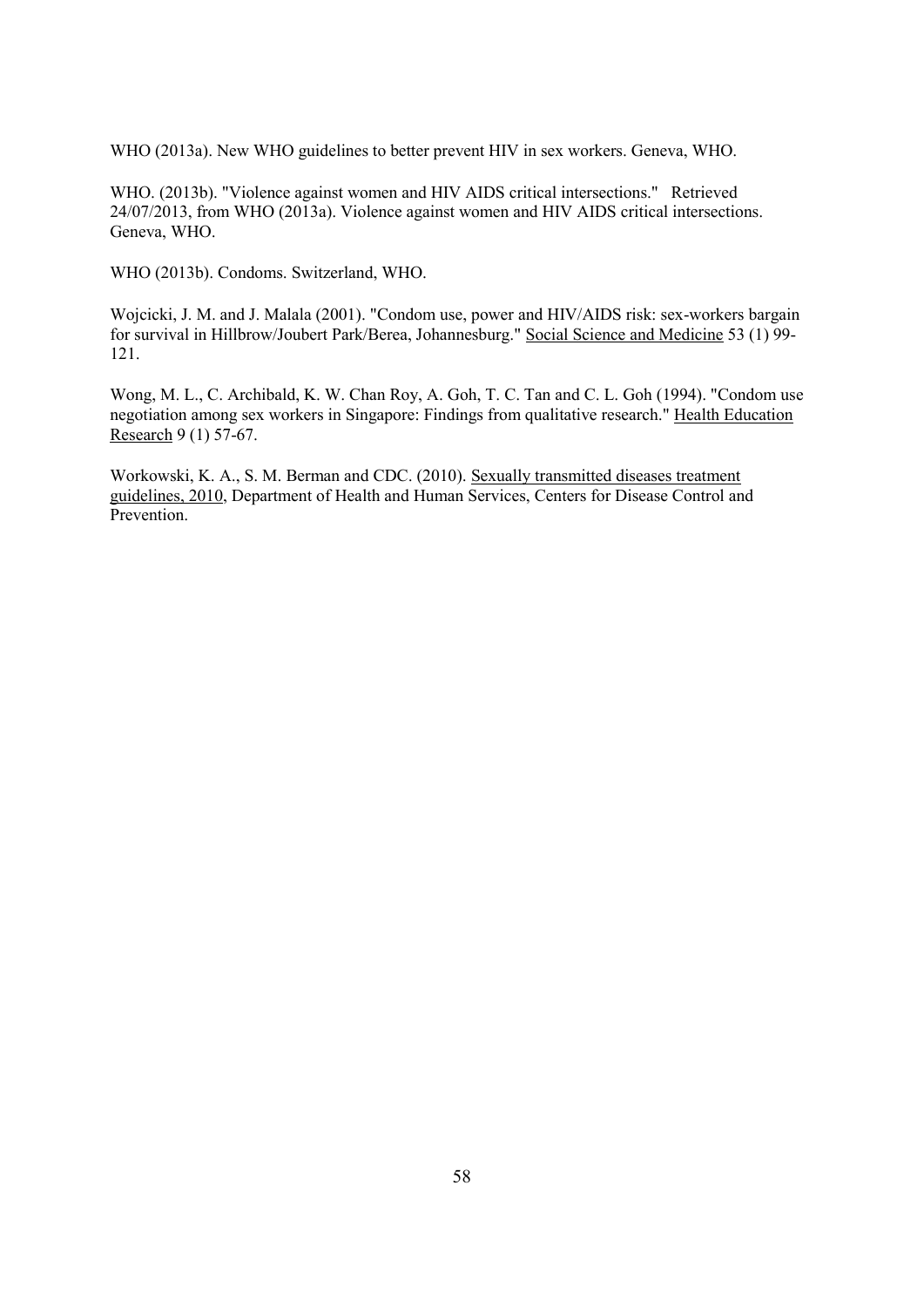### **Appendix:1**



11 March 2014

Mr Bothwell Manyongs (213568457) School of Built Environment & Development Studies **Howard Collège Campus** 

Protocol reference number: HS5/1481/013M Project title: Understanding the dynamics of condom use among female commercial sea workers in Durban Central, South Africa

Dear Mr Manyonga,

#### FULL APPROVAL NOTIFICATION - COMMITTEE REVIEWED PROTOCOL

With regards to your response to our letter dated 20 December 2013. This letter serves to notliv you that your application In connection with the above was reviewed by the Humanities & Social Sciences Research Ethics Committee, has now been granted Full Approval.

Any alterations to the approved research protocol i.e. Questionnaire/Interview Schedule, Informed Consent Form, Title of the Project, Location of the Study, Research Approach/Methods must be reviewed and approved through an amendment / modification prior to its implementation. Please quote the above reference number for all queries relating to this study.

PLEASE NOTE: Research data should be securely stored in the school/department for a period of 5 years.

The ethical clearance certificate is only valid for a period of 3 years from the date of issue. Thereafter Recertification must be applied for on an annual basis.

Best wishes for the successful completion of your research protocol

Yours faithfully

Dr Shenuka Singh (Chair)

cc Supervisor: Professor Pranitha Maharaj or Academic Leader Research: Professor MP Sithole

cc School Administrator: Ms Meera Dalthaman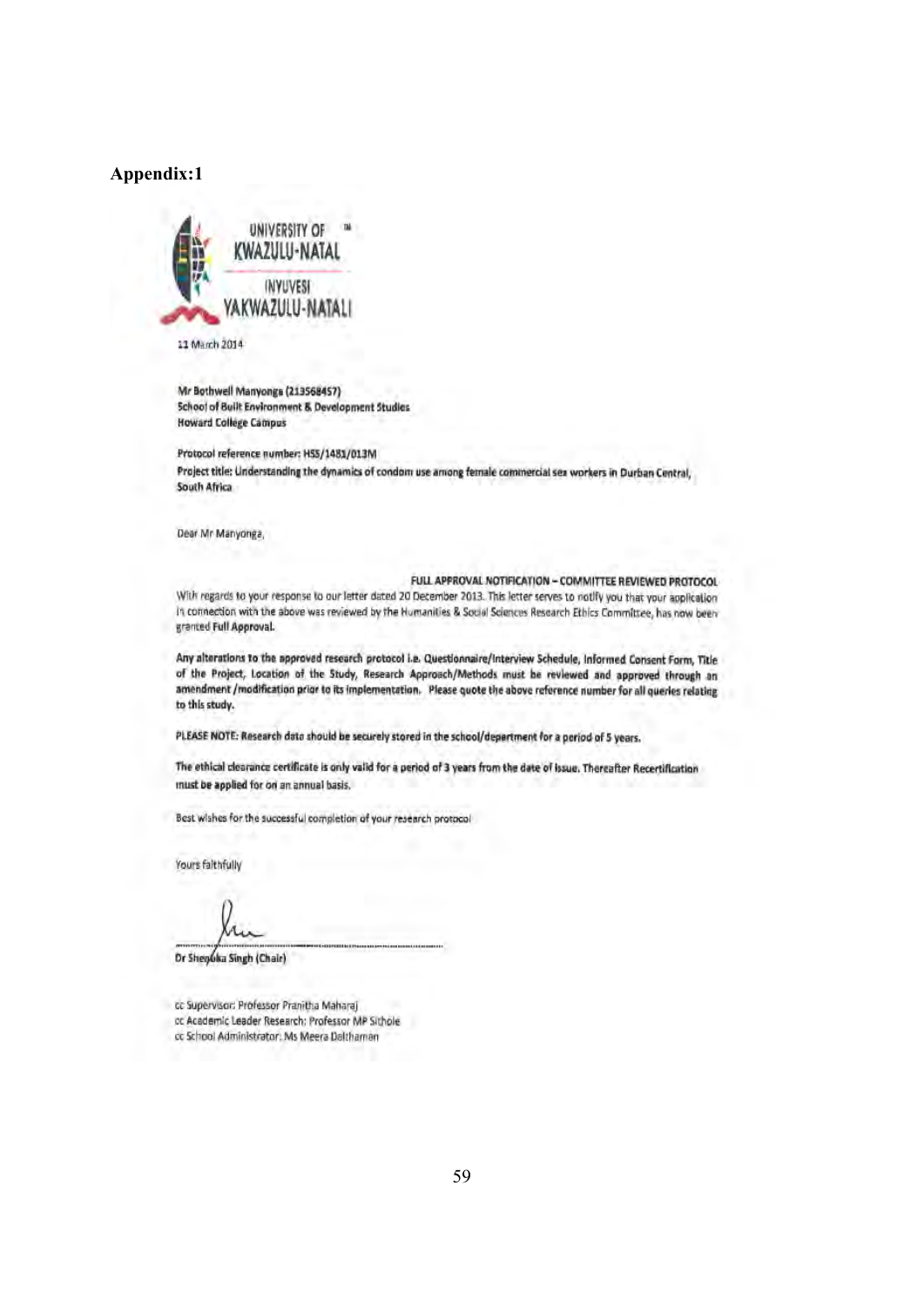## **Appendix 2: Gate keeper's letter**



To whom it may concern

### **Ref: Request for assistance to recruit sex worker study participants by Mr.B. Manyonga**

I confirm the request by Bothwell Manyonga for Sisonke to assist in recruiting sex workers to participate in his study entitled, '*The dynamics of condom use among female sex workers in Durban central, South Africa'.* Sisonke is a sex workers' national movement in South Africa that ensures the rights of sex worker s are defended and that sex workers have access to health and other services in South Africa. Condom use research has the potential to helping female sex workers practice safe sex and that indirectly benefits the general population of South Africa.

After having read the summary of the proposed study and given the importance of the research to the health and well-being of sex workers, Sisonke will assist Bothwell in the recruitment of study participants in Durban central once the ethical approval is granted by University of Kwa Zulu Natal.

Kind regards

Thulisile Khoza

SISONKE Provincial Coordinator

Durban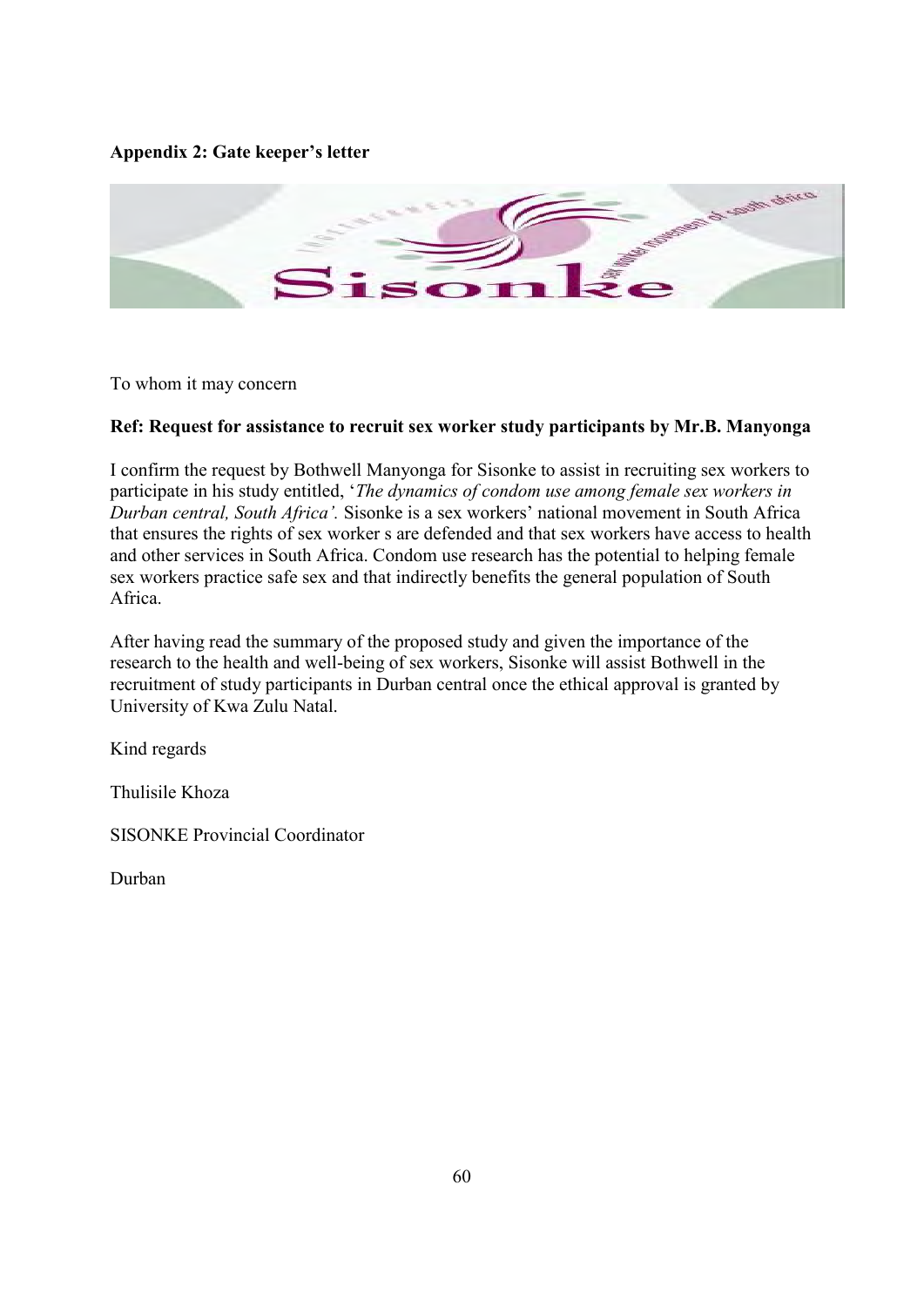## **Appendix 3: In-depth interview guide**

## **A study to understand the dynamics of condom use among female commercial sex workers in Durban Central, South Africa**

- Introduce self and explain study
- Obtain consent
- Set ground rules

*(Note to interviewer: Themes must guide the questions to be asked. Probes do not have to be asked as they appear here. Rather, phrase questions according to the flow of the discussion).*

| <b>Theme</b>                                                    | Probe                                                                                                                                                                                                                                                                              |
|-----------------------------------------------------------------|------------------------------------------------------------------------------------------------------------------------------------------------------------------------------------------------------------------------------------------------------------------------------------|
| a) Can you tell me something about<br>yourself?                 | Age, education<br>Marital status<br>Married $-$ for how long,<br>$\circ$<br>divorced, or single?                                                                                                                                                                                   |
| b) Sex work                                                     | Can you describe your work to me?<br>o How long have been working in<br>sex industry?                                                                                                                                                                                              |
| c) Locations                                                    | Where do you find clients?<br>٠<br>Where do you find it safe to work from<br>and why?<br>o Probe: How safe is the<br>recruitment place and process,<br>assertiveness, and power to turn<br>down clients?                                                                           |
| d) Clients                                                      | Types of clients – Probe<br>regular/steady/permanent partner or<br>private/commercial<br>How do you screen clients?<br>o Probe heterosexual, anal and oral<br>sex.                                                                                                                 |
| e) Sexual Behaviour<br>Circumstances surrounding use of condoms | Do you use a condom during sexual<br>encounters?<br>Probe use with different sexual<br>$\circ$<br>partners e.g.<br>regular/steady/permanent/comme<br>rcial etc.<br>Probe who<br>$\circ$<br>initiates/determines/decides.<br>Negotiation of condom use $-$ easy?<br>Difficult? Why? |